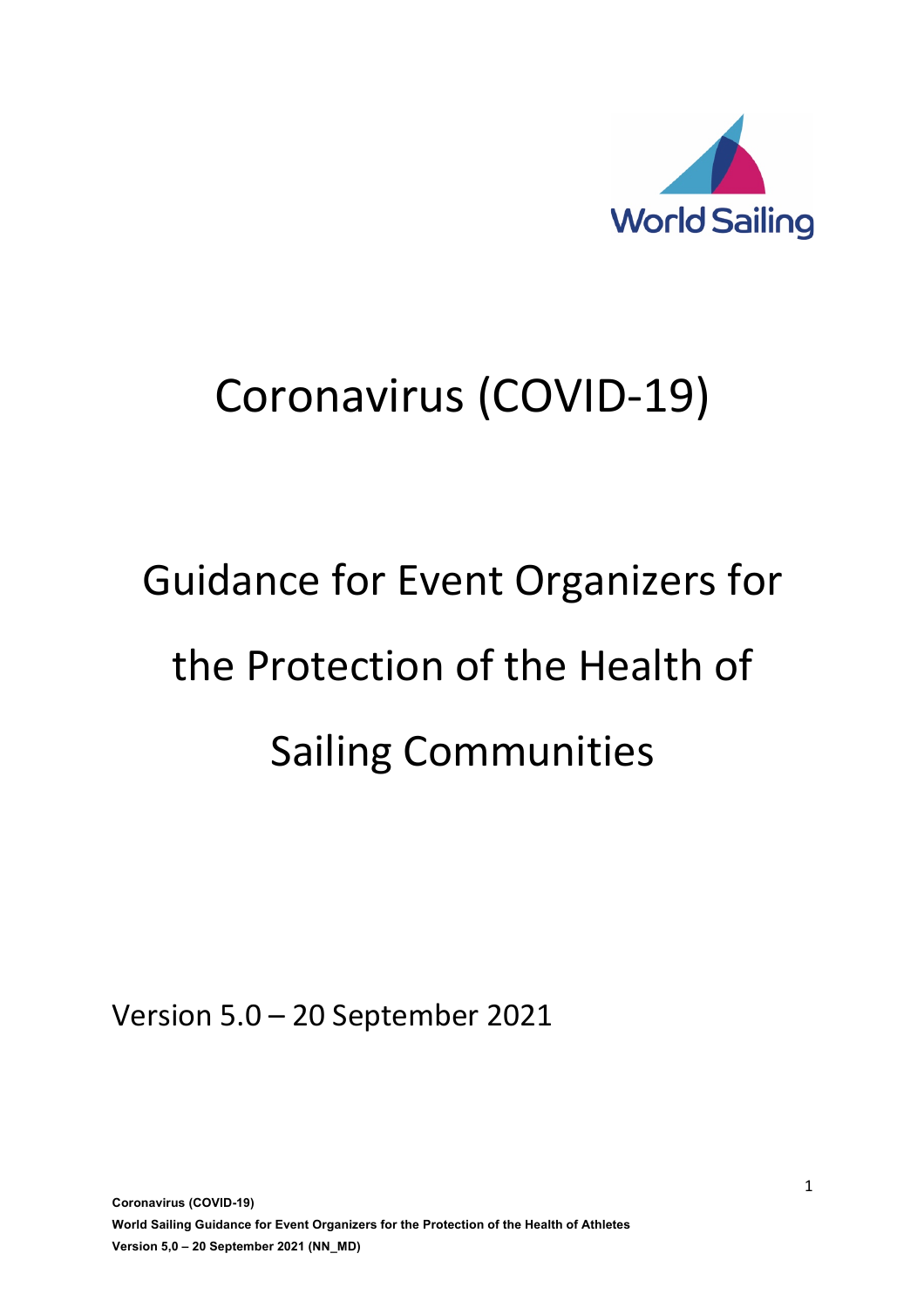#### **Coronavirus (COVID-19)**

### **Guidance for Event Organizers for the Protection of the Health of Sailing Communities**

Published by World Sailing 20 Eastbourne Terrace, Paddington London W2 6LG

Version 1.0 – 23 March 2020

Tel: +44 (0)20 39404888 Email: medical@sailing.org Web: https://www.sailing.org

#### **Disclaimer**

**While the advice given in this Guidance has been developed using the best information available, it is intended purely as guidance to be used at the user's own risk. No responsibility is accepted by World Sailing or by any person, firm, corporation or organisation who or which has been in any way concerned with the furnishing of information or data, the compilation, publication or any translation, supply or sale of this Guidance for the accuracy of any information or advice given herein or for any omission here from or from any consequences whatsoever resulting directly or indirectly from compliance with or adoption of guidance contained therein even if caused by a failure to exercise reasonable care.**

World Sailing (WS) is the world governing body for the sport of sailing recognized by the International Olympic Committee and the International Paralympic Committee (IPC).

The creation of the International Yacht Racing Union (IYRU) began in 1904, This group went on to adopt a formal Constitution after a meeting at the Yacht Club de France in Paris on 14 October 1907 which is seen as the formation date of the International Yacht Racing Union.

On 5 August 1996, the IYRU changed its name to the International Sailing Federation (ISAF).

On 14 November 2015, ISAF changed its name to World Sailing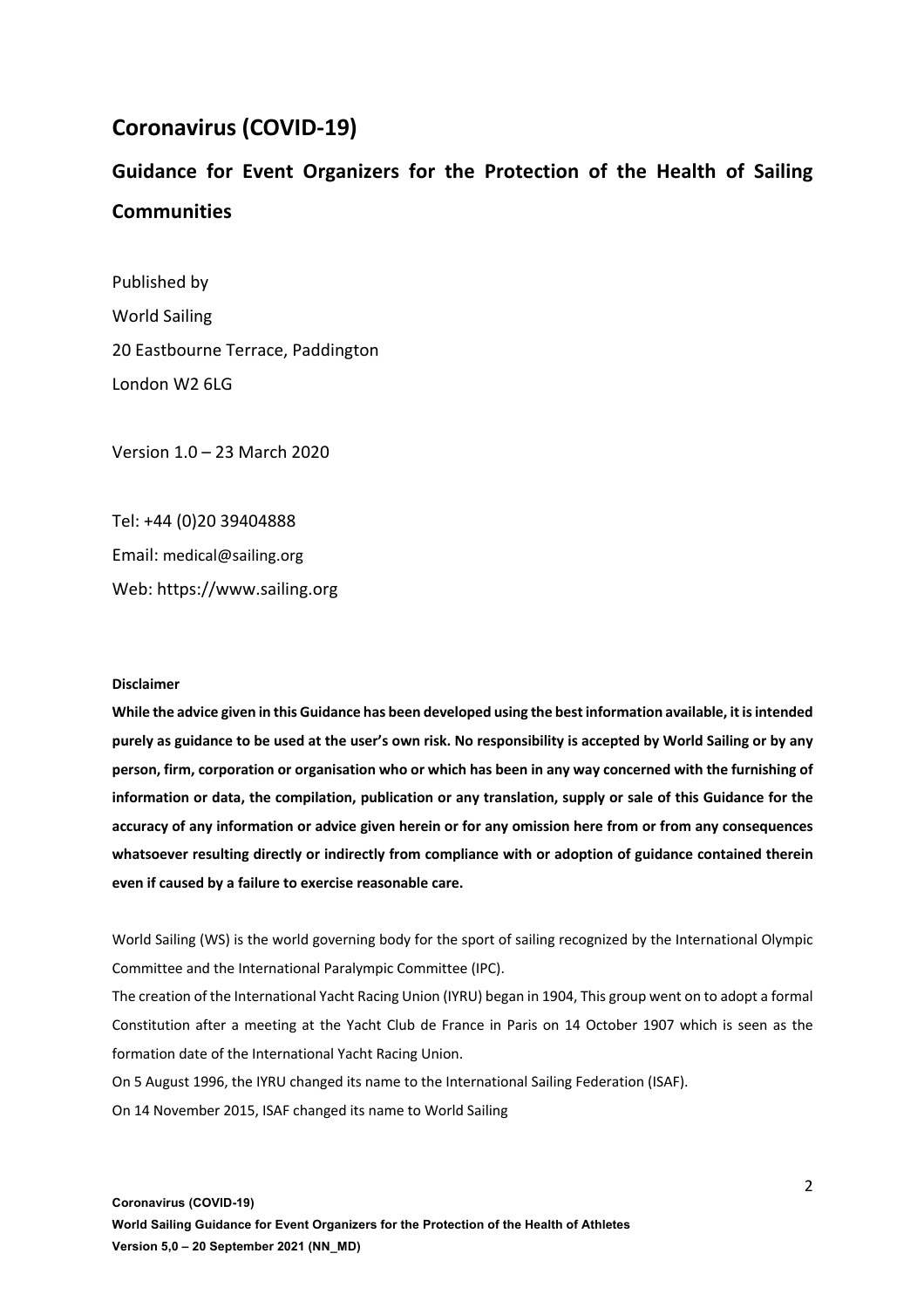### **Contents**

|     |                                                                          | Page |    |
|-----|--------------------------------------------------------------------------|------|----|
| 1.  | Introduction                                                             |      | 4  |
| 2.  | Points of Entry Regulations in the Context of COVID-19                   |      | 7  |
| 3.  | "COVID-19 Passports"                                                     |      | 9  |
| 4.  | <b>COVID-19 Precautionary Measures for Participants</b>                  |      | 11 |
| 5.  | <b>COVID-19 Vaccines</b>                                                 |      | 15 |
| 6.  | Ventilation in Indoor Facilities                                         |      | 17 |
| 7.  | Sailing Events as Mass Gatherings                                        |      | 19 |
| 8.  | <b>Risk Assessment</b>                                                   |      | 21 |
| 9.  | COVID-19 Medical Response Plan                                           |      | 26 |
| 10. | <b>Pre-event Communication</b>                                           |      | 31 |
| 11. | Pre-event Health Screening                                               |      | 32 |
| 12. | <b>COVID-19 Diagnostic Testing for Sailing Event</b>                     |      | 34 |
| 13. | <b>Risk Communication and Awareness</b>                                  |      | 37 |
| 14. | Personal Hygiene Measures for Local Crew on Sailing Events               |      | 38 |
| 15. | <b>Surveillance of Participants</b>                                      |      | 39 |
| 16. | Suspected, Probable and Confirmed Cases of COVID-19                      |      | 40 |
| 17. | Management of Suspected COVID-19 Cases by Medical Support Providers      |      | 43 |
| 18. | <b>COVID-19 Case Handling</b>                                            |      | 43 |
| 19. | COVID-19 Precautions at the Event Medical Facility                       |      | 44 |
| 20. | Isolation                                                                |      | 46 |
| 22. | Hospitalization of a Suspected, Probable and a Confirmed COVID-19 Cases  |      | 47 |
| 23. | Contact Tracing of Close Contacts of COVID-19 cases (High Risk Exposure) |      | 48 |
| 24. | Management of Close Contacts of a COVID-19 Suspected/Confirmed Case      |      | 50 |
| 25. | Reporting to the Public Health Authorities                               |      | 52 |
| 26. | Cleaning, Disinfection and Waste Management in Case of COVID-19 Incident |      | 53 |
| 27. | <b>Medical Supplies and Equipment</b>                                    |      | 54 |
| 28. | Post-event Phase                                                         |      | 55 |

Appendix A – Personal Location Forms

Appendix B - Posters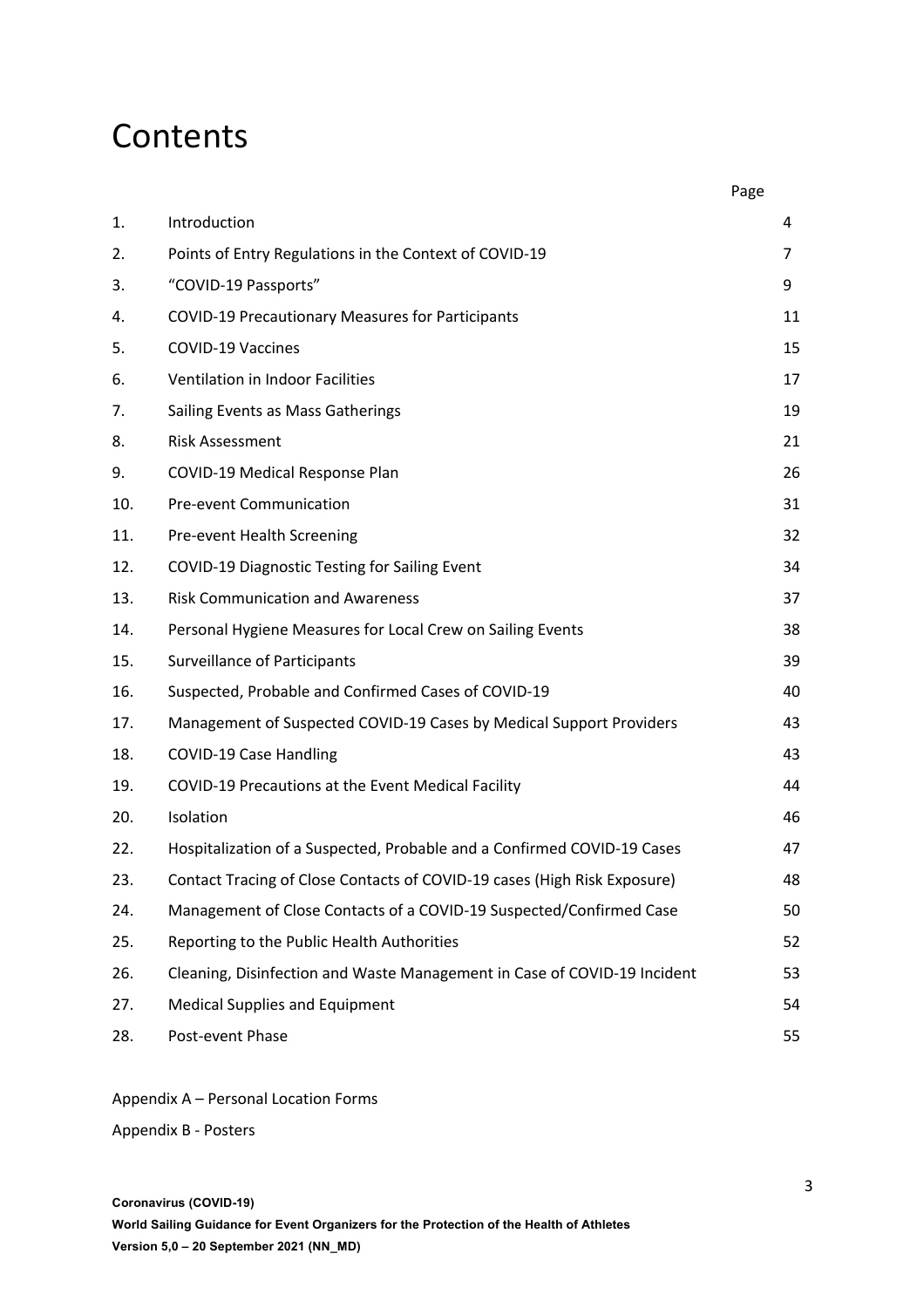### 1. Introduction

In response to the ongoing coronavirus (COVID-19) pandemic, this Guidance has been developed and updated by the World Sailing (WS) to support all sailing event organizers and athletes. The purpose is to provide to event organizers and to engage them to follow the best practices and the most recent recommendations from the major international public health and sports authorities, such as World Health Organization (WHO), International Olympic Committee (IOC) as well as the U.S. Centers for Disease Control (CDC) (available at: https://www.cdc.gov) and European Centre for Disease Prevention and Control (ECDC) (available at: https://www.ecdc.europa.eu/en) to hold sailing event more safe during pandemic.

Background: COVID-19 is a coronavirus transmitted infection which can lead to severe acute respiratory syndrome and pneumonia also to many other severe complications, was first reported in December 2019 in Wuhan, China. On 30 January 2020, the Director-General of the World Health Organization, following the advice of the Emergency Committee convened under the International Health Regulations (2005), declared the current outbreak of COVID-19 a Public health emergency of international concern. On 11 March 2020, the World Health Organisation declared that COVID-19 has become a pandemic due to the speed and scale of transmission rather than the severity of the disease (available at: https://www.who.int/director-general/speeches/detail/who-director-general-s-openingremarks-at-the-media-briefing-on-covid-19---11-march-2020 ). This grave public health challenge requires close cooperation between international agencies, governments, and mass gatherings event organizers, in order to protect the health of event participants, as well as the general community.

Beside global efforts to develop, manufacture and deploy safe and effective vaccines the focus of health authorities worldwide has been on containment of the virus through implementation of public health and social measures (PHSM) to limit and slow down widespread transmission. There are now several vaccines that are in use and some of them are within the WHO EUL (Emergency Use Listing) procedure and the first mass vaccination programme started in early December 2020 (available at: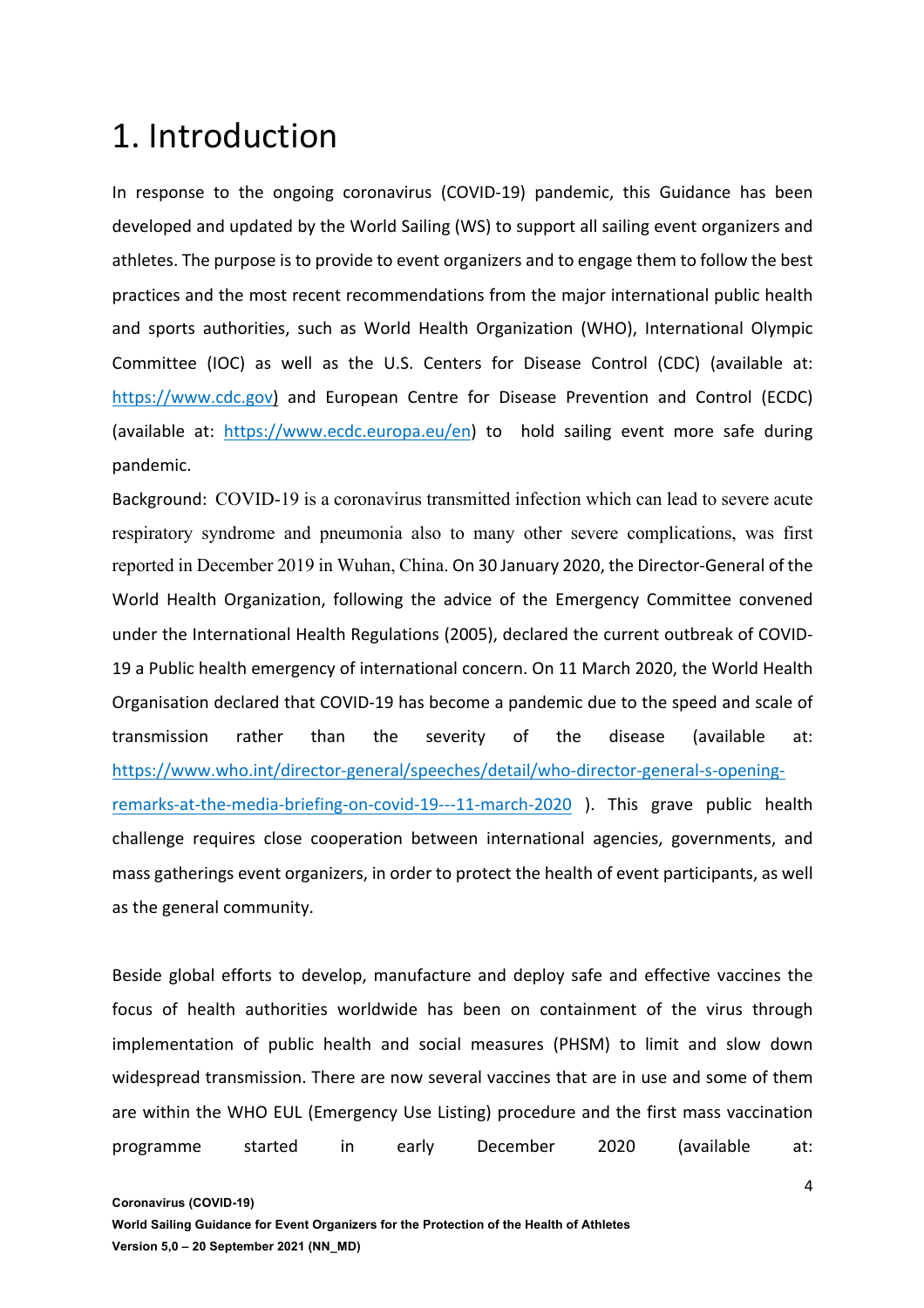#### https://extranet.who.int/pqweb/sites/default/files/documents/Status\_of\_COVID-19 Vaccines within WHO EUL-PQ evaluation process-16June2021 Final.pdf ).

As most governments struggled to contain the virus, scientists were rushing to identify and find treatments that worked against COVID-19. As infections surged worldwide, new, highly transmissible variants of the virus were identified and are circulating ever further. Information about the characteristics of these variants is rapidly emerging. Scientists are working to learn more about how easily variants spread, whether they could cause more severe illness, and whether currently authorized vaccines will protect individuals against them. Viruses constantly change through mutation, and new variants of a virus are expected to occur.

We understand the significant challenges faced by athletes and Member National Authorities (MNA's), particularly in terms of domestic and international travel regulations and the varying restrictions on the holding of events which continues to change daily. As part of our ongoing efforts to keep our race organizers and athletes informed on the impact of COVID-19 on events, the World Sailing continues to publish the latest COVID-19 related information and advice on the World Sailing website at: https://www.sailing.org/medical/index.php . World Sailing Medical Commission will update these recommendations as public health and social measures are lifted, more people are vaccinated, as COVID-19 epidemiological situation is changing, and as additional scientific evidence becomes available.

This Guidance uses information contained in the Policy brief, Holding gatherings during the COVID-19 pandemic, available at:

https://apps.who.int/iris/bitstream/handle/10665/343409/WHO-2019-nCoV-Policy-Brief-Gatherings-2021.1-eng.pdf and the *Key planning recommendations for Mass Gatherings in the context of the current COVID-19 outbreak (Interim guidance)* available at: https://www.who.int/publications/i/item/10665-332235 and *Country & Technical Guidance - Coronavirus disease (COVID-19)* available at:

https://www.who.int/emergencies/diseases/novel-coronavirus-2019/technical-guidancepublications?publicationtypes=07066450-9832-439a-a4d0-0dea7013bdce. It is also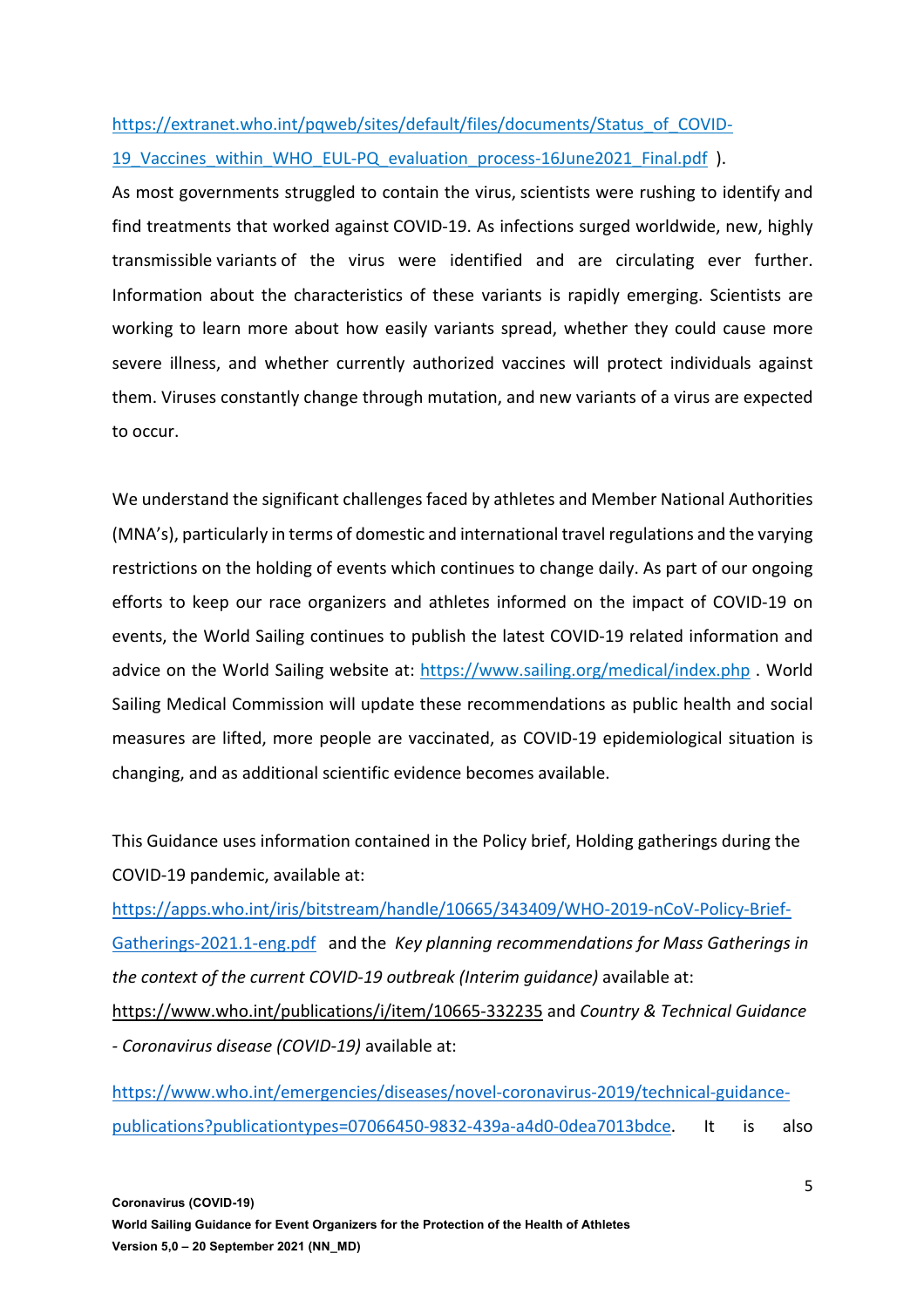recommended to use this alongside the *World Sailing Medical Guidelines for the International Team Coach* available at:

https://www.sailing.org/tools/documents/MedicalGuidelinesfortheInternationalTeamCoach Ver5.22021-%5B27400%5D.pdf

The World Sailing Medical Commission is grateful for all support received from international organizations, agencies and other various parties in development of these Guidelines.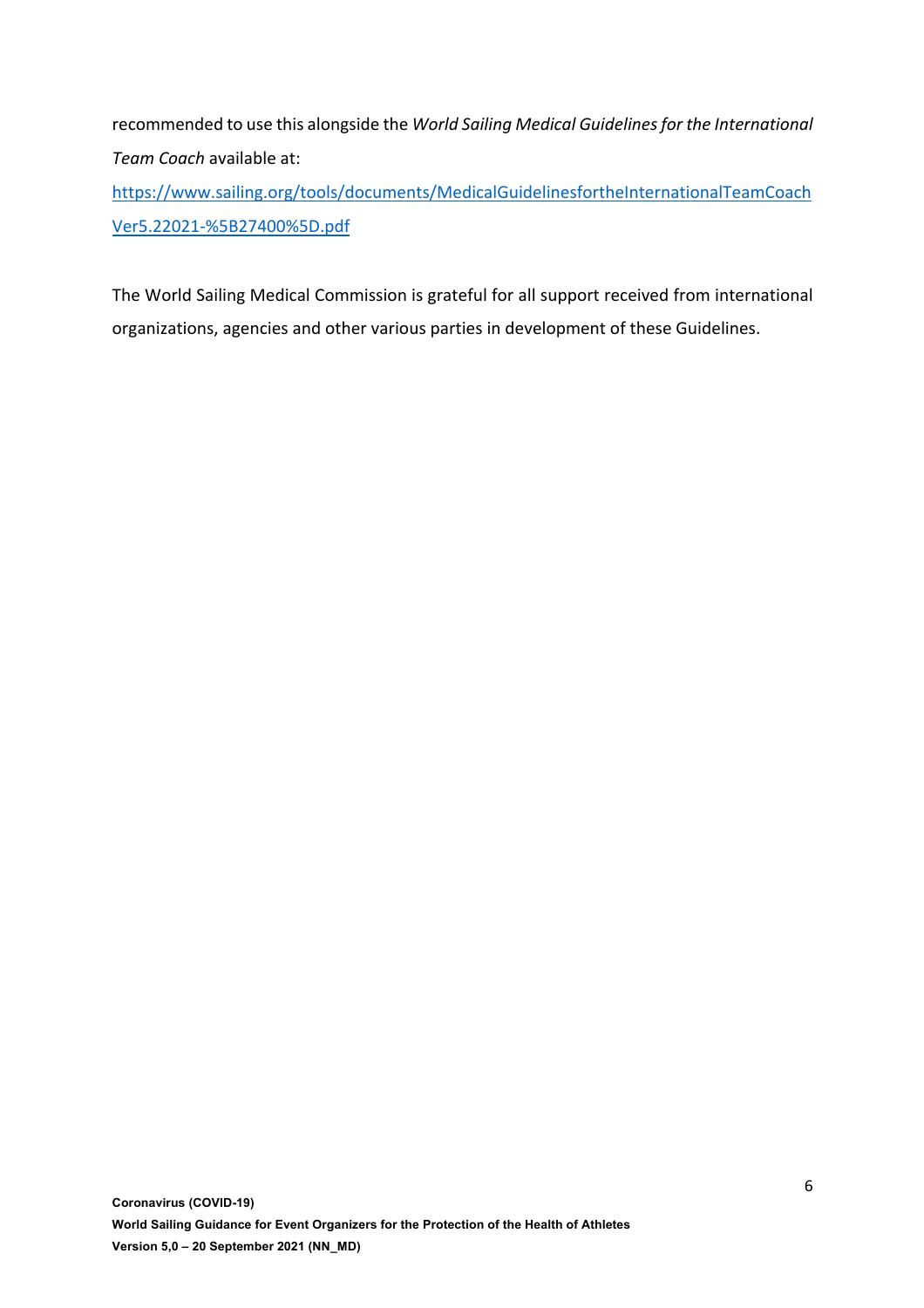# 2. Points of Entry Regulations in the Context of COVID-19

The recommendations to countries to institute public health and social measures proportionate to the public health risks lays in the frame of and consistent with the WHO International Health Regulations, third edition (IHR,2005) (available at: https://www.who.int/publications/i/item/9789241580496). and other international regulations. The WHO has also underlined the importance of awareness and self-monitoring for international travellers in preventing the transmission of COVID-19 (please see *Technical considerations for implementing a risk-based approach to international travel in the context of COVID-19. Interim Guidance*, available at: https://www.who.int/publications/i/item/WHO-2019-nCoV-Risk-based-international-travel-2021.1). Nevertheless, although many authorities currently moved to phase of easing restrictions, some governments have introduced international, national and local travel restrictions and requirements, including:

- Delayed border clearance;
- Visa restrictions;
- Imposition of quarantine for travellers or refusal of entry;
- Proof of negative PCR test or rapid antigen test RAT on SARS-CoV-2;
- Proof of COVID-19 vaccination certificate;
- Proof of recovery from COVID-19 disease ("immunity status").

While such measures can severely disrupt travel, the reality is that sport national authorities (MNA's), athletes and their teams, may have limited choice but to follow these international, national or local travel restrictions due to the serious concerns about possible COVID-19 transmission linked to travel and its potential impact to public health.

The priority responsibility of race organisers is to ensure, as far as possible, all aspects of event safety, especially the health of event participants and workforce, including minimising risks of inadvertent person-to-person transmission of COVID-19. Race organisers in their event planning should consider also health and safety needs for the host area visiting public, who may come to the shore venues to watch both preparations and race events. At the same time,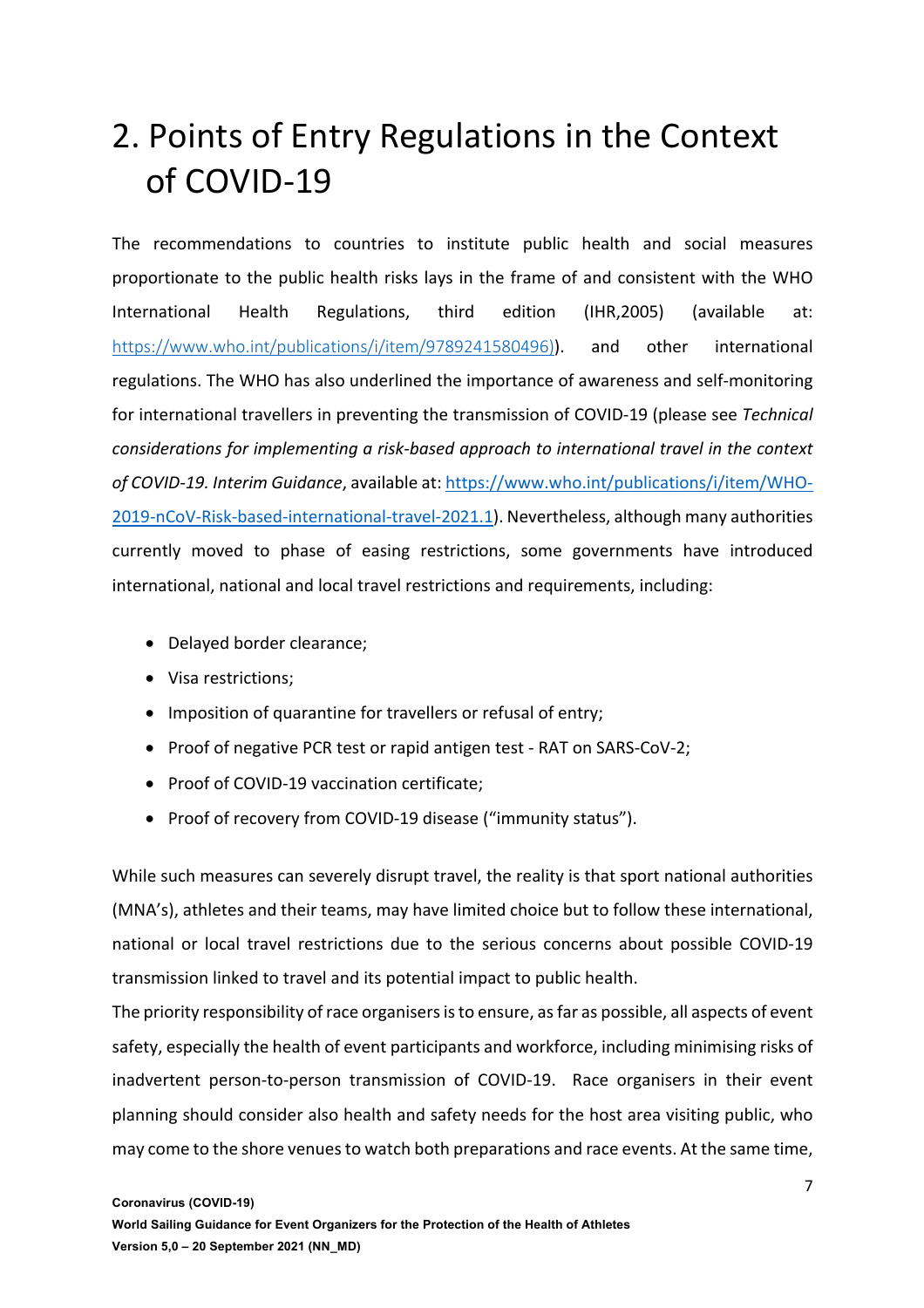it is crucial for race organizers to admit for participation all teams (both athletes and supporting teams), as well as to manage all suspected cases of COVID-19 infection. If any suspected or confirmed cases of COVID-19 and their close contacts are recognized among participating teams, event organizers are highly recommended/or even obliged to implement additional mitigation measures to prevent spread of the virus. Together with other MNA's, athletes and their teams, event organizers are encouraged/or even obliged to report, coordinate and cooperate with the local public health authorities to ensure, where appropriate, that:

- Arrangements for participants' (athletes, their supporting teams, International Technical Officers) medical transportation are in place;
- Participants can access appropriate and sufficient medical care;
- Arrangements for participants' isolation of suspected COVID-19 cases are in place;
- COVID-19 precautionary measures are in place;
- Event can continue if safe so;
- Risk communication and participants awareness are in place;
- Necessary certificates and documentation can be issued and shared (Personal Location Forms - PLFs, Medical reports in the case of patient isolation or illness, vaccination, testing and immunity status).

The IOC has advised that during the COVID-19 pandemic, effective protection of the athlete's health and safety must remain a priority. Under the IOC regulations, event organizers must ensure all athletes are covered by sufficient measures to protect their health and that they have access to prompt medical care while participating in the event. Event organizers must develop and implement set of precautionary measures to control transmission of COVID-19 to minimize the risk of infection, accounting that it could not be zero risk. World Sailing have had issued several guiding documents for race organizers to set up the medical support during the event, such as the *Medical Action Plan* and *World Sailing Race Course Medical Support*  **Structure,** and a structure, and a structure, at: a structure, at: a structure at: a structure at:

https://www.sailing.org/tools/documents/MedicalActionPlanMLDV2-[26247].pdf and https://www.sailing.org/tools/documents/WorldSailingRaceCourseMedicalSupport26250- [26417].pdf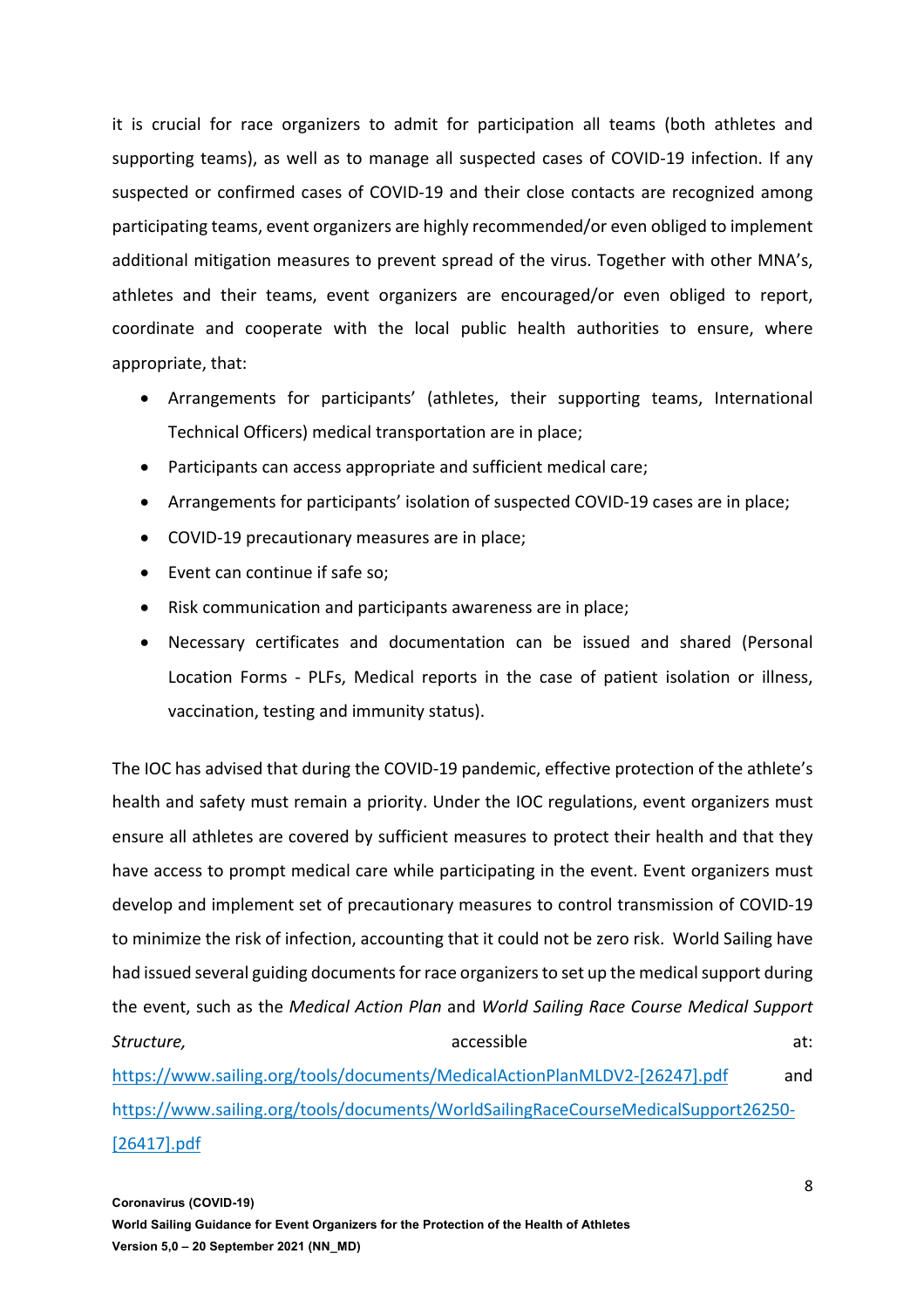### 3. "COVID-19 Passports"

The "*COVID-19 passports"* are implemented by many governments and will eventually include individual's vaccination status, confirmation of past COVID-19 infection (natural immunity status) and SARS-CoV-2 testing results. Some government suggest that the detection of virusspecific antibodies to the SARS-CoV-2 could serve as the basis for an "immunity passport" or "risk-free certificate" that would enable individuals to travel or to return to work assuming that they are more protected against re-infection.

Also, as COVID-19 vaccination status and testing results can easily be captured via digital means some event organizers started to use "COVID-19 apps" with a purpose of "*COVID-19 passport"* for accessing different zones of the event premisses like sailing park, hotel, dress rooms, catering area, field of play (FOP), etc. Such a digital technology proved to be a successful tool of maintaining a "safe bubble" (COVID-19-free isolated zone) with applied strict protocol of participants' lab-testing before and during the event, mandatory contact tracing. The meantime its usefulness is still not proved in situations when teams have dispersed accommodation, different vaccination status, entering every day in marina zone and arriving at event without pre-event testing being provided by the organizer.

The implementation of international "*COVID-19 Passports"* have faced some significant problems. To uniquely identify an individual and validate vaccination status requires international cooperation, coordination across complex systems and widespread adoption of open interoperability standards to support secure data access or exchange. Other problems are still unknown facts about the virus nature and COVID-19 disease that are making validity of data in the "passport" unreliable in ensuring safe environment at the event. For instance, there are still unknowns regarding the efficacy of vaccination in reducing transmission. Also, there is currently no evidence that people who have recovered from COVID-19 and have virusspecific antibodies, are protected from a re-infection. Positive test only indicates previous exposure to SARS-CoV-2 virus. Laboratory tests that detect neutralizing antibodies to SARS-CoV-2 in individuals, including rapid immunodiagnostic tests, need further validation to determine their accuracy and reliability. Inaccurate immunodiagnostic tests may falsely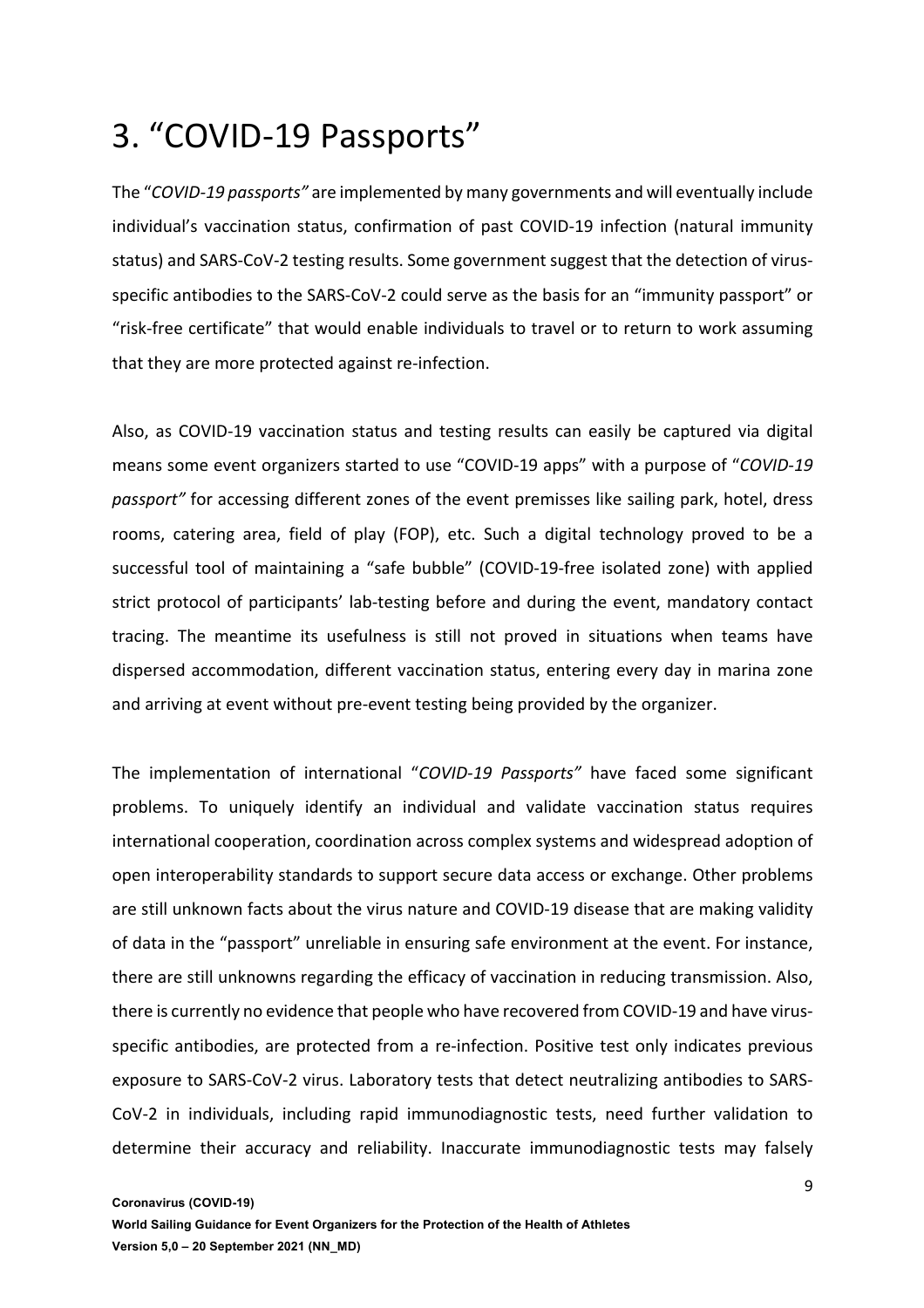categorize participants in two options. The first one is individuals who have been infected, but with false-negative results, and the second one is individuals who have not been infected, but with false-positive testing results. Both false-negative and false-positive results could have serious consequences and will affect safety of the event and effectiveness of applied COVID-19 mitigation measures, as well as influence on decision regarding individuals' participation in the event. Individuals who assume that they are immune to a re-infection because they have received a positive antibodies test result (have detected SARS-CoV-2 antibodies), may ignore COVID-19 basic protective measures (e.g. masks wearing). The use of such certificates may therefore increase the risks of continued transmission of the virus in the community. At this point in the context of COVID-19 pandemic, there is no enough evidence about the effectiveness of antibody-mediated immunity to guarantee the accuracy of an "COVID-19 immunity passport" or "risk-free certificate." (For references, please see WHO. *COVID-19 natural immunity. Scientific Brief. 10 May 2021.* available at: https://www.who.int/publications/i/item/WHO-2019-nCoV-Sci\_Brief-Natural\_immunity-2021.1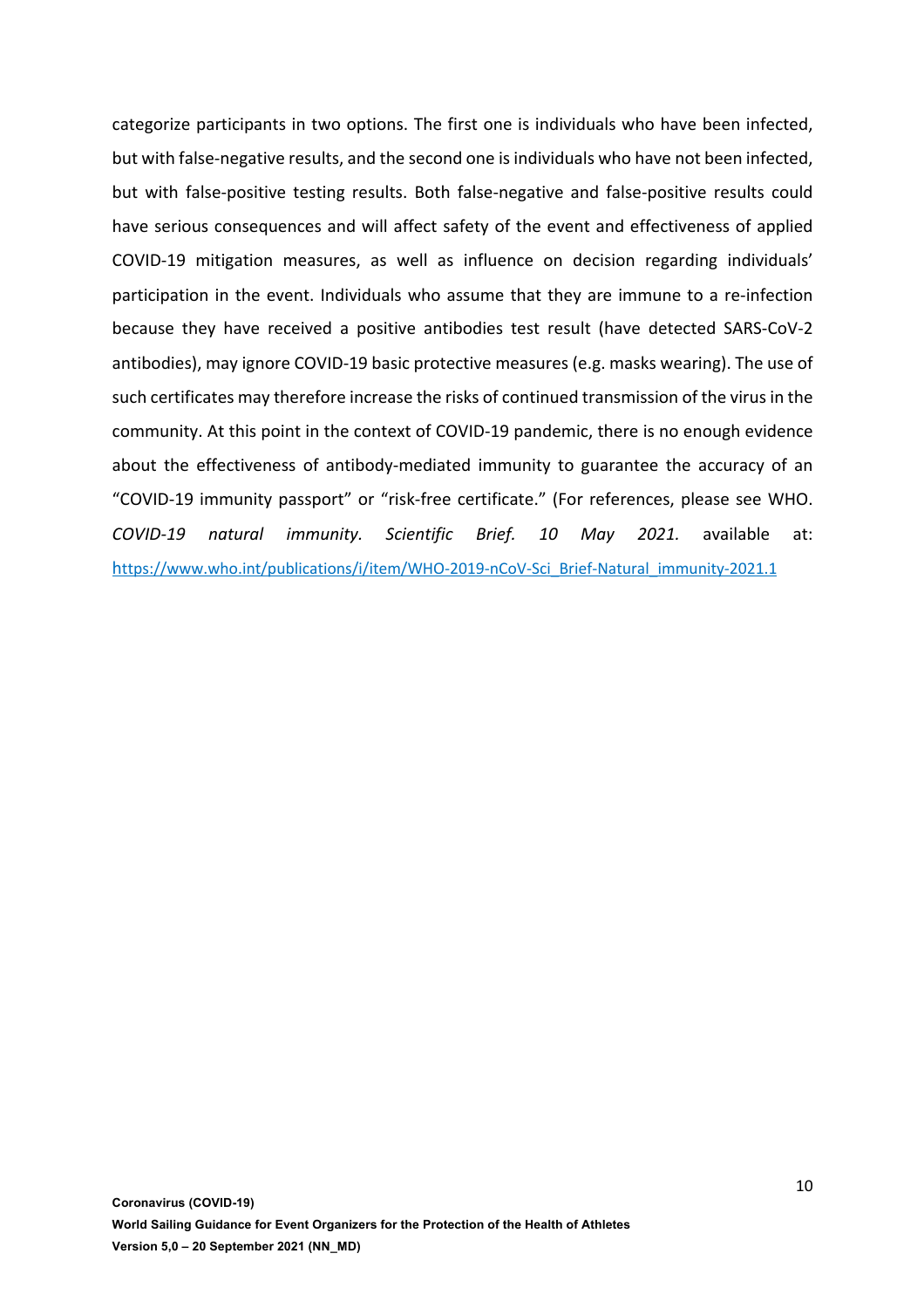### 4. COVID-19 Precautionary Measures for Participants

Coronavirus disease, first reported in December 2019 (COVID-19) is caused by the SARS-CoV-2 virus, and spreads from person-to-person with small liquid particles when coughing, sneezing, speaking, singing or breathing. These particles range from larger respiratory droplets to smaller aerosols. Current evidence suggests that the virus spreads mainly between people who are in close contact with each other, typically within 1 metre (short-range) for a period of time more than 15 minutes. A person can get infected when aerosols or droplets containing the virus particles are inhaled or come directly into contact with their eyes, nose, or mouth (see *Transmission package (who.int)* available at: https://www.who.int/teams/riskcommunication/covid-19-transmission-package). The virus can also spread in poorly ventilated and/or crowded indoor settings, where people tend to spend longer periods of time. This is because aerosols remain suspended in the air or travel farther than 1 metre (longrange). A well-designed, maintained, and operated ventilation system can reduce the risk of COVID-19 spread in indoor spaces by diluting the concentration of potentially infectious aerosols through ventilation with outside air and filtration and disinfection of recirculated air. Proper use of natural ventilation can provide the same benefits (see Chapter 6). People may also contract the virus by touching surfaces that have been contaminated when touching their eyes, nose or mouth without cleaning and/or disinfecting their hands.

COVID-19 is primarily a respiratory infection, and the spectrum of disease can range from individuals from very mild, non-respiratory symptoms to severe acute respiratory illness, vascular complication, organ dysfunction and death. Some individuals infected have reported no symptoms at all (asymptomatic cases).

Symptoms can include fever, cough, fatigue, shortness of breath or difficulty breathing, muscle pain and loss of appetite. Other non-specific symptoms such as sore throat, nasal congestion, runny nose, headache, diarrhoea, nausea and vomiting, have also been reported. Loss of smell and taste preceding the onset of respiratory symptoms have also been reported.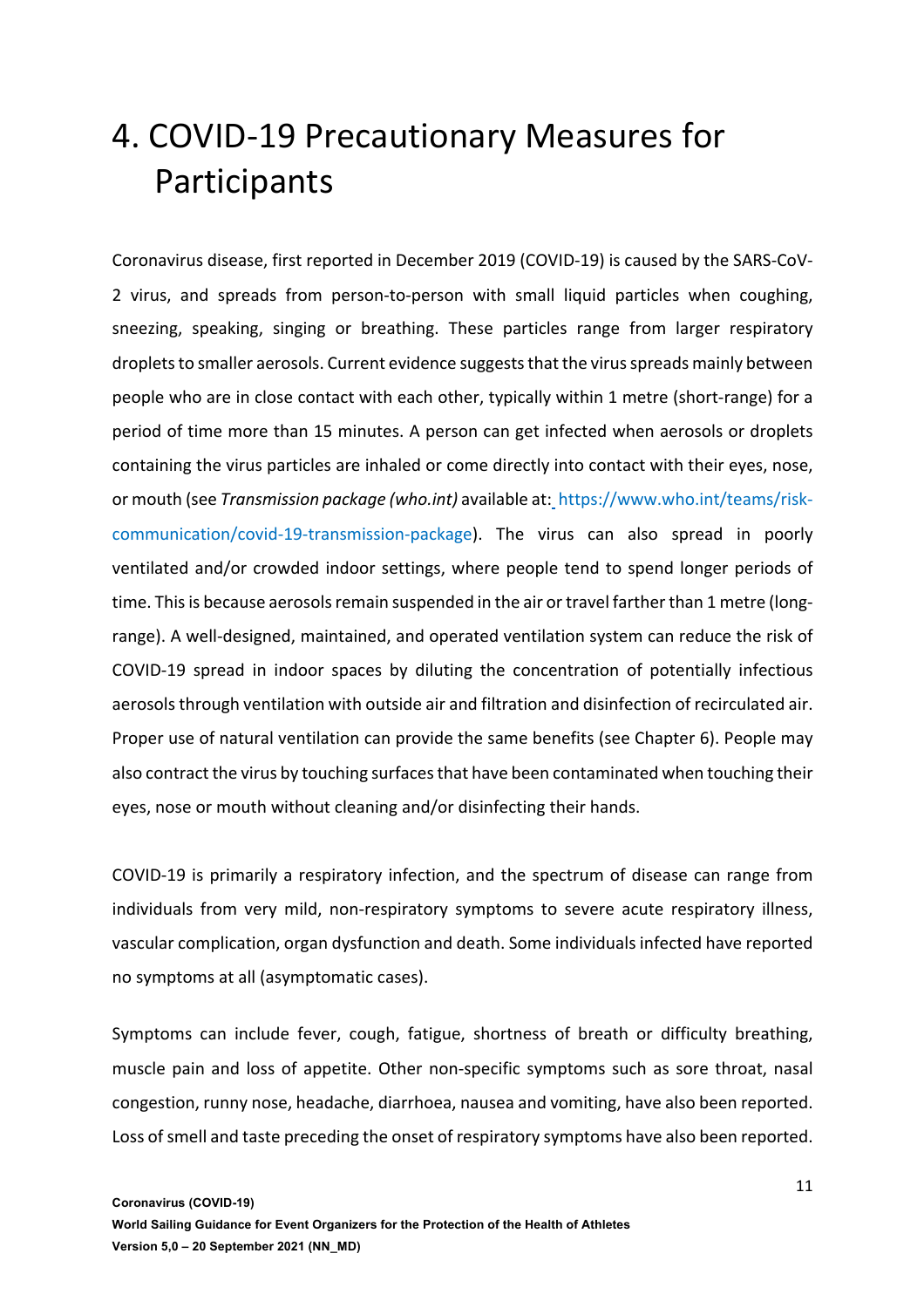People over 60 years old and immuno-suppressed may present with atypical symptoms such as fatigue, reduced alertness, reduced mobility, diarrhoea, loss of appetite, delirium, and absence of fever. It is important to note that early symptoms for some people infected with COVID-19 may be very mild and unspecific.

Whether or not they have COVID-19 like symptoms, infected individuals can be contagious, and the virus can spread from them to other individuals. Laboratory data suggests that infected individuals appear to be most infectious just before they develop symptoms (namely two days before it) and early stages in their illness. Individuals who develop severe disease can be infectious for longer.

Standard infection prevention and control measures emphasise the vital importance of hand hygiene, physical distancing and respiratory etiquette for each person (*Coronavirus disease (COVID-19) advice for the public*, available at: https://www.who.int/emergencies/diseases/novel-coronavirus-2019/advice-for-public . In particular:

- Frequent hand washing by participants using soap and hot water or alcohol-based (at least 65–70%) hand rub for 20 seconds;
- Avoiding of touching the face including mouth, nose and eyes with your hands;
- Participants should be encouraged to cover their nose and mouth with a disposable tissue when sneezing, coughing, wiping and blowing the nose;
- All used tissues should be safely disposed or promptly placed into a waste bin with lid;
- If a disposable tissue is not available, participants should cover their nose and mouth and cough or sneeze into a flexed elbow;
- Participants should aim to keep at least one meter (3 feet) physical distancing from other individuals, particularly those who feel unwell and have a cough or sneeze or may have a fever. If individuals are too close to each other, especially for a prolonged time, potentially they can get infected;
- When receiving distributed food and water at the event it should always be handled with precautions, to avoid cross-contamination (e.g. use individual water bottles, pre-packed meals, person distributing the food should wear a mask, etc.);
- Athletes are not recommended to share clothing, bar soap or other personal items;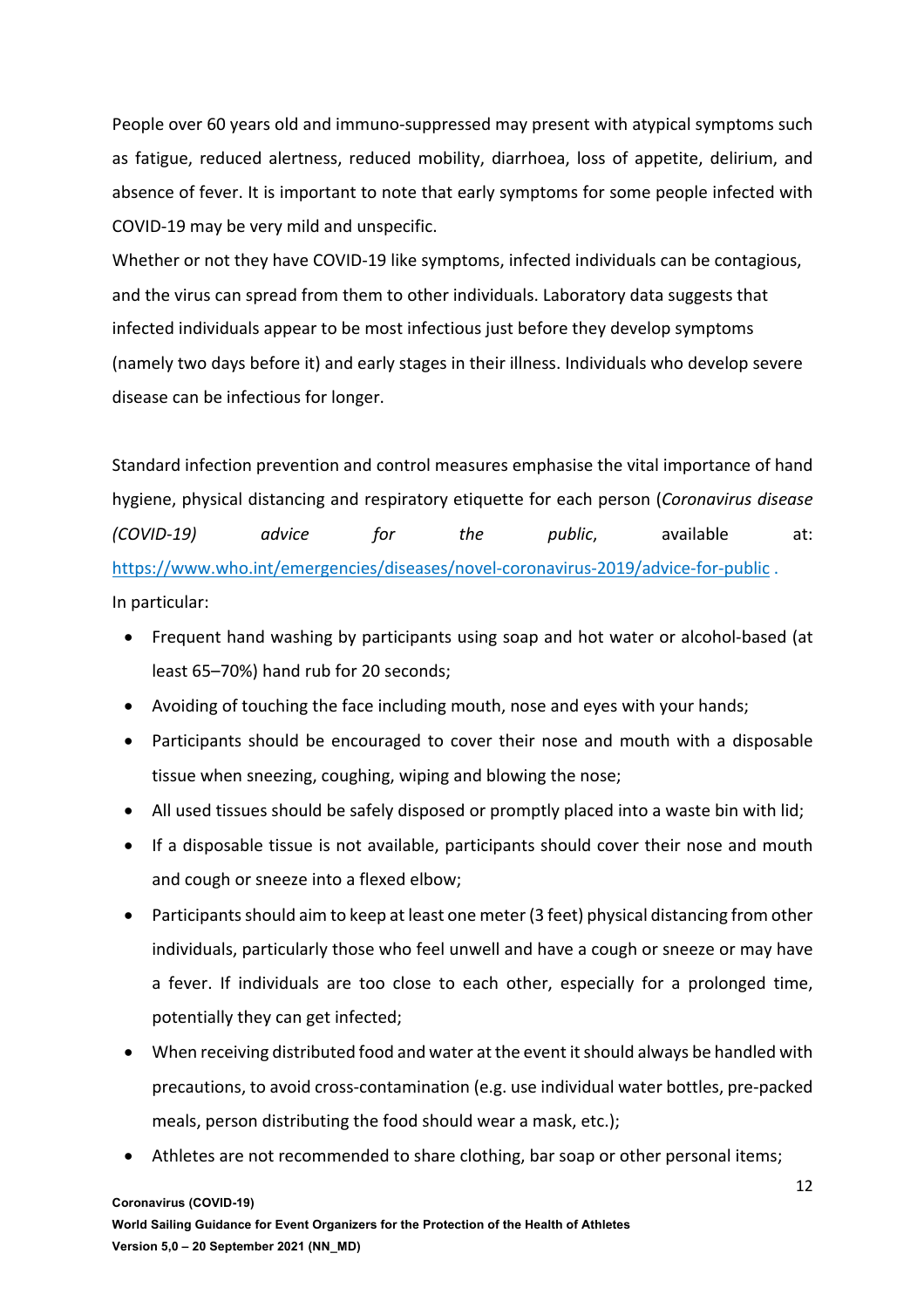- All personal sailing gear (e.g. wet suites) frequently touched items (door handles in accommodation rooms, gym equipment, etc.) should be cleaned and disinfected regularly and carefully (follow the procedures described in Chapters V and VIII of the *WS Medical Guidelines for International Team Coach,* available at: https://www.sailing.org/tools/documents/MedicalGuidelinesfortheInternationalTeam CoachVer4-[26241].pdf ;
- Any sharing of equipment with other teams should be avoided, otherwise properly disinfected.

It is important that participants should be given the time and availability to wash/disinfect their hands after coughing, sneezing, using tissues, or after possible contact with respiratory secretions or objects or surfaces that might be contaminated.

**The use of masks or face coverings** should be part of a comprehensive package of the prevention and control measures that can limit the spread of COVID-19 during the event. In medical facilities masks should be worn either for protection of healthy individuals (worn to protect oneself when in contact with or taking care of an ill individual) or for source control (worn by an infected individual to prevent onward transmission). However, the use of masks or face coverings alone is insufficient to provide an adequate level of protection or source control, and other personal and community level prevention measures should also be adopted to suppress transmission of respiratory viruses. Whether or not masks or face coverings are worn, **compliance with recommended respiratory etiquette, hand hygiene, physical distancing** and other infection prevention and control (IPC) measures are crucial to control person-to-person transmission of COVID-19.

Considering the available studies evaluating pre- and asymptomatic transmission of SARS-CoV2 virus, as well as the difficulty of following physical distancing in the context of sailing event, **masks are not required to be worn in open spaces but all participants are recommended to wear masks or face coverings (use of non-fabric masks is recommended) in all circumstances when it is not possible to achieve necessary physical distancing of 1 meter (3 feet) from other individuals (other than your own team, or working in separate**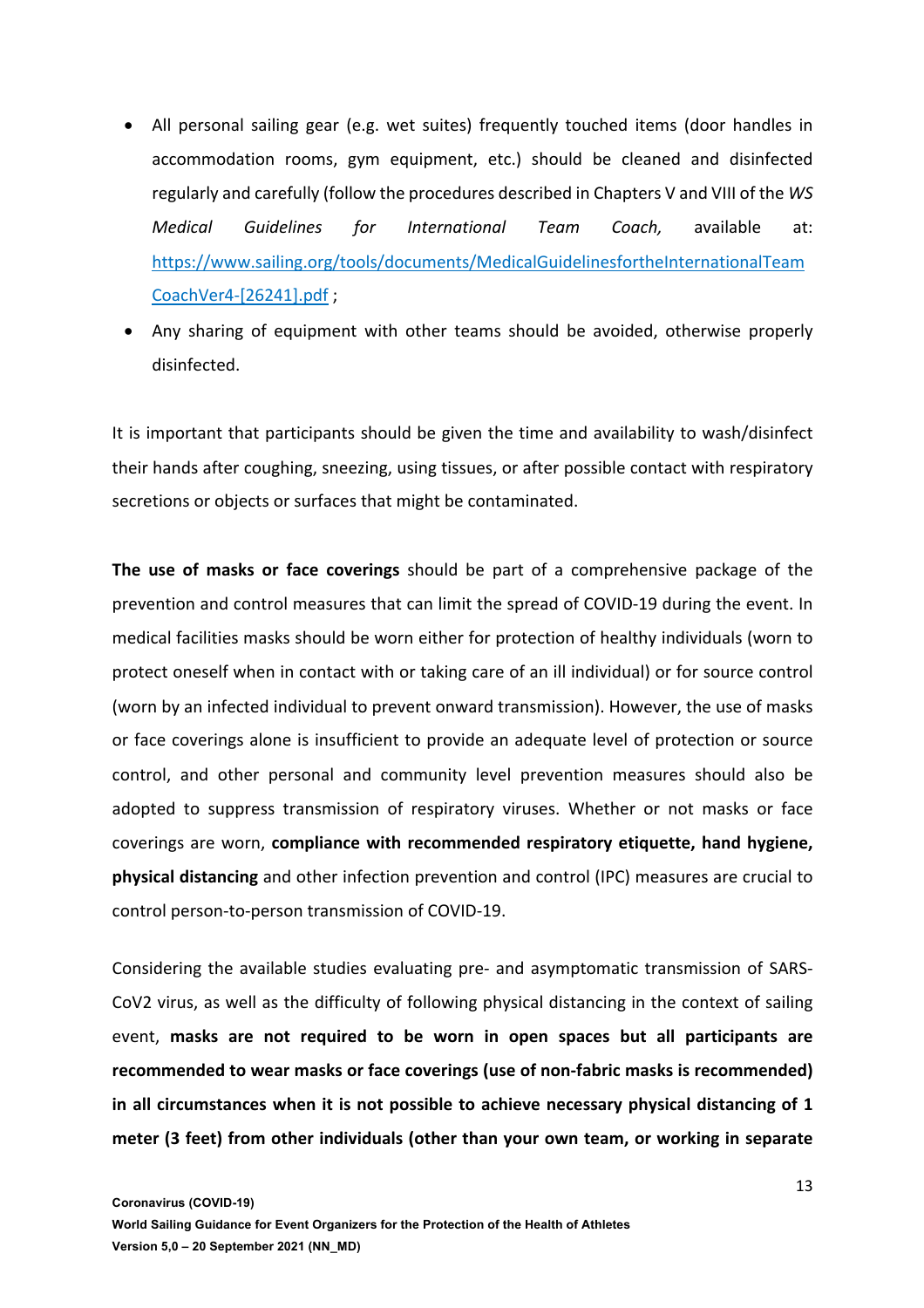**"safe bubble" created by organizers).** Recommendations on masks wearing at: https://www.who.int/emergencies/diseases/novel-coronavirus-2019/advice-forpublic/when-and-how-to-use-masks .

Athletes and other event participants should report to the Event Chief Medical Officer (CMO) or other designated medical staff (COVID-19 Liaison Officer, or CLO, if applicable), if they have visited an area where community transmission of COVID-19 and/or circulation of virus variants of concern (VoC) has been reported within the past 14 days, or if they have been in close contact with individual with COVID-19 associated symptoms who has been in the area with COVID-19 community transmission and circulation of virus variants of concern (VoC) or with individual with confirmed COVID-19 case. This information should be reported in timely manner (By Personal Location Form (PLF) available at: https://www.sailing.org/tools/documents/WorldSailingPersonalLocationFormVer3- [27538].pdf and **Appendix A** of these guidelines, on entering the marina or in advance electronically). Event organizers will put this as prerequisite for participation in the event.

If athletes or other participants start to feel unwell with symptoms associated with COVID-19 during the event, even if symptoms are mild, it is important to self-isolate and seek medical consultation promptly and notice CMO or CLO or another designated medical staff of the event.

COVID-19 Health Safety posters for athletes and other event participants are provided in **Appendix B**.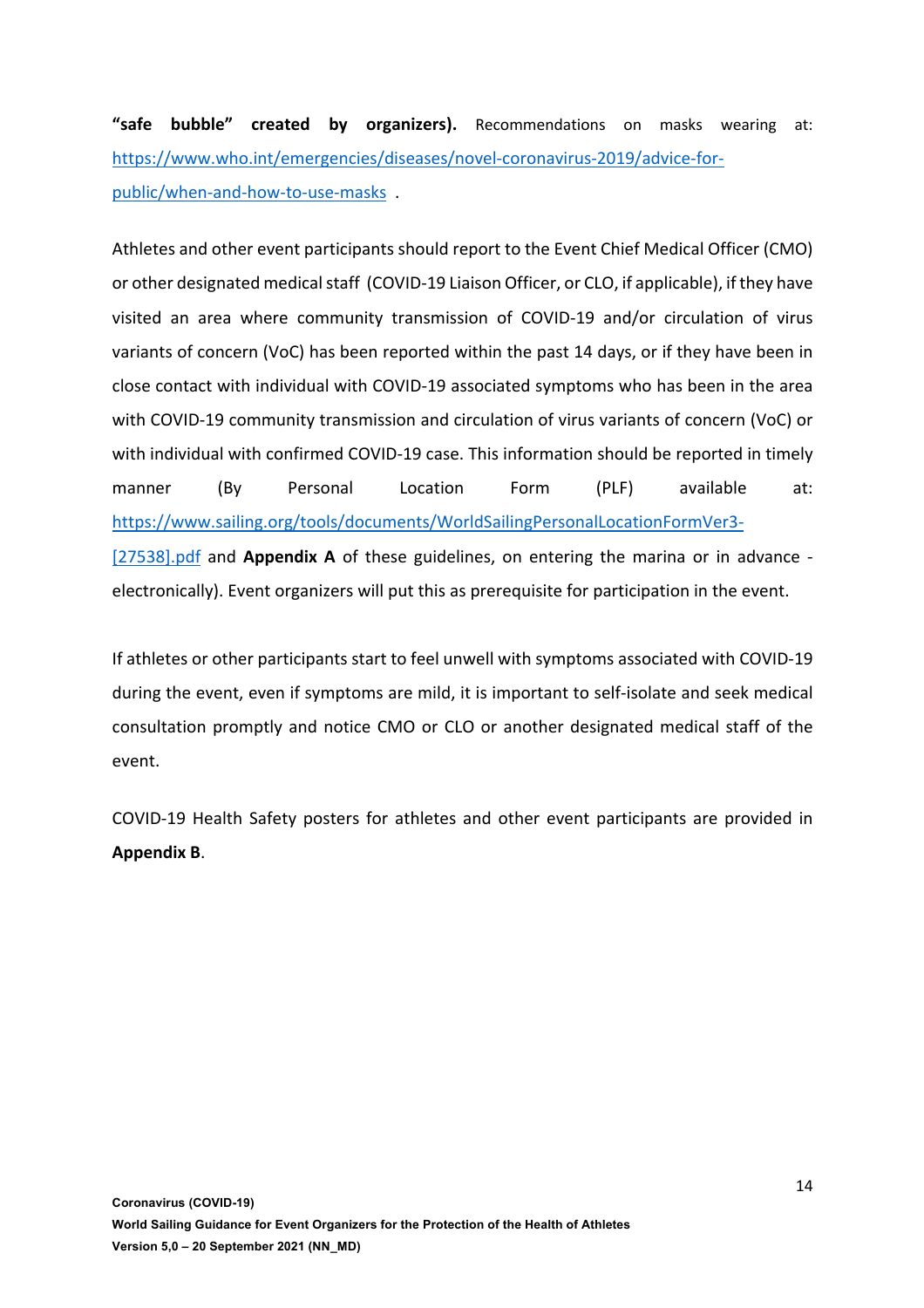### 5. COVID-19 Vaccines

Vaccines are only one tool of comprehensive COVID-19 risk mitigation strategy at sailing event, in addition to individuals' strong compliance to basic protective measures, such as physical distancing at least 1 metre (3 feet) from others, wearing a mask, covering the nose and mouth and cough or sneeze into a flexed elbow, frequently washing the hands, avoiding poorly ventilated indoor spaces and ensuring good natural (open windows) and mechanical ventilation.

#### Approved by WHO EUL COVID-19 vaccines (Available at: https://www.who.int/emergencies/diseases/novel-coronavirus-2019/covid-19-

vaccines/advice ) provide a high level of protection against getting severely ill and dying due to the disease, although no vaccine is 100% effective. For the first fourteen days after getting a vaccination, one has not a significant level of protection, then it increases gradually. If an individual who has received a COVID-19 vaccine is infected by the SARS CoV-2 virus later on, the immune system recognises the virus. Because it is already prepared to attack the virus, that individual's immune system is able to protect them from COVID-19 disease. Getting vaccinated may also protect people around you, because if you are protected from getting infected or from severe disease, you are less likely to infect someone else. This is particularly important to protect yourself and other participants at mass gatherings such as sailing events or on-board sailing boats. **Race organizers are encouraged to include COVID-19 vaccination into their risk communication strategy for event participants and develop communication messages on individual's health risks and vaccination recommendations in consultation and cooperation with public health authorities as part of the event COVID-19 mitigation Plan.**

COVID-19 vaccines are developed following the same legal requirements for quality, safety and efficacy as for all other vaccines and they are safe for most people, including those with underlying health conditions of any kind; including auto-immune disorders, hypertension, diabetes, asthma, pulmonary, liver and kidney disease, as well as chronic infections that are stable and controlled. However, those individuals with below listed health conditions should consult on vaccination with their health care providers: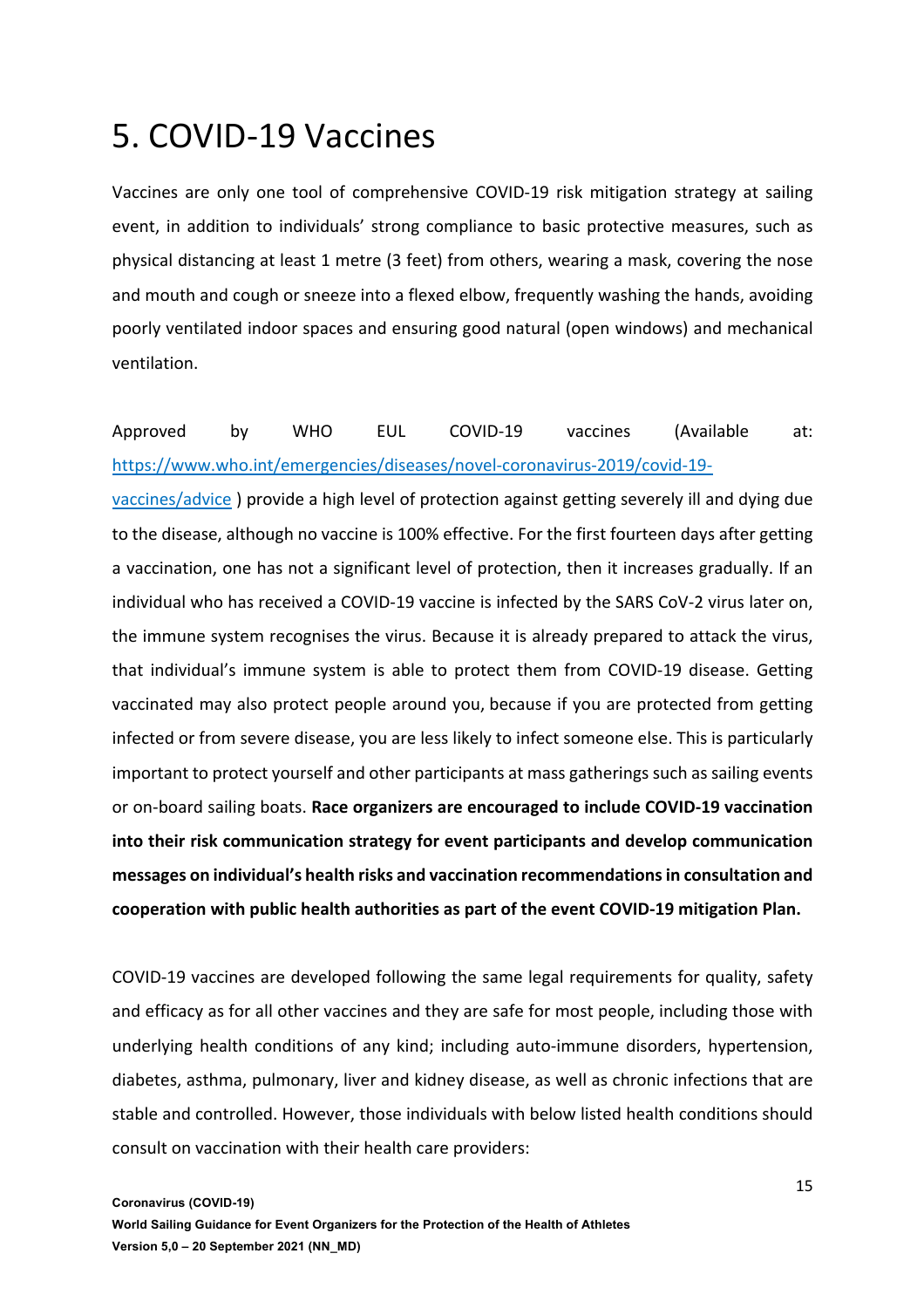- Have a compromised immune system;
- Are pregnant (limited data varies by product. If you are already breastfeeding, you are recommended to continue after vaccination;
- Have a history of severe allergies, particularly to a vaccine;
- Are severely frail.

In most cases, minor side effects are normal, and benefits of vaccination are far greater than the risk of the rare side effects. Common side effects after vaccination, which indicate that an individual's organism is building protection to COVID-19 infection can include arm soreness, mild fever, tiredness, headaches, muscle or joint aches. It is extremely rare for severe health reactions to be directly caused by vaccines. While vaccination reduce the risk of severe disease and death due to the COVID-19, we still don't know the extent to which it keeps one from being infected and passing the virus on to others. To help keep other participants during the event safe, organizers should implement, and control other mitigation measures described in Chapter 8.

A number of other scientific unknowns remain concerning the effectiveness of COVID-19 vaccines such as duration of protection offered by vaccination; timing of booster doses; how long before travel/event vaccines should be offered; and possible exemption cases for individuals who have SARS-CoV-2 virus-specific antibodies. Recommendations will evolve as evidence about developed and new COVID-19 vaccines is compiled.

Even if an individual has already had COVID-19, he/she should be vaccinated when it is offered to him/her by health professionals. The natural immunity protection that individual gains from prior COVID-19 will vary from person to person, and scientists also don't know how long it might last. However, it's encouraging that available data suggest that most people who recover from COVID-19 develop an immune response that provides at least some period of protection against reinfection – although we're still learning how strong this protection is, and how long it lasts (*COVID-19 advice for the public: Getting vaccinated at:*  https://www.who.int/emergencies/diseases/novel-coronavirus-2019/covid-19 vaccines/advice ).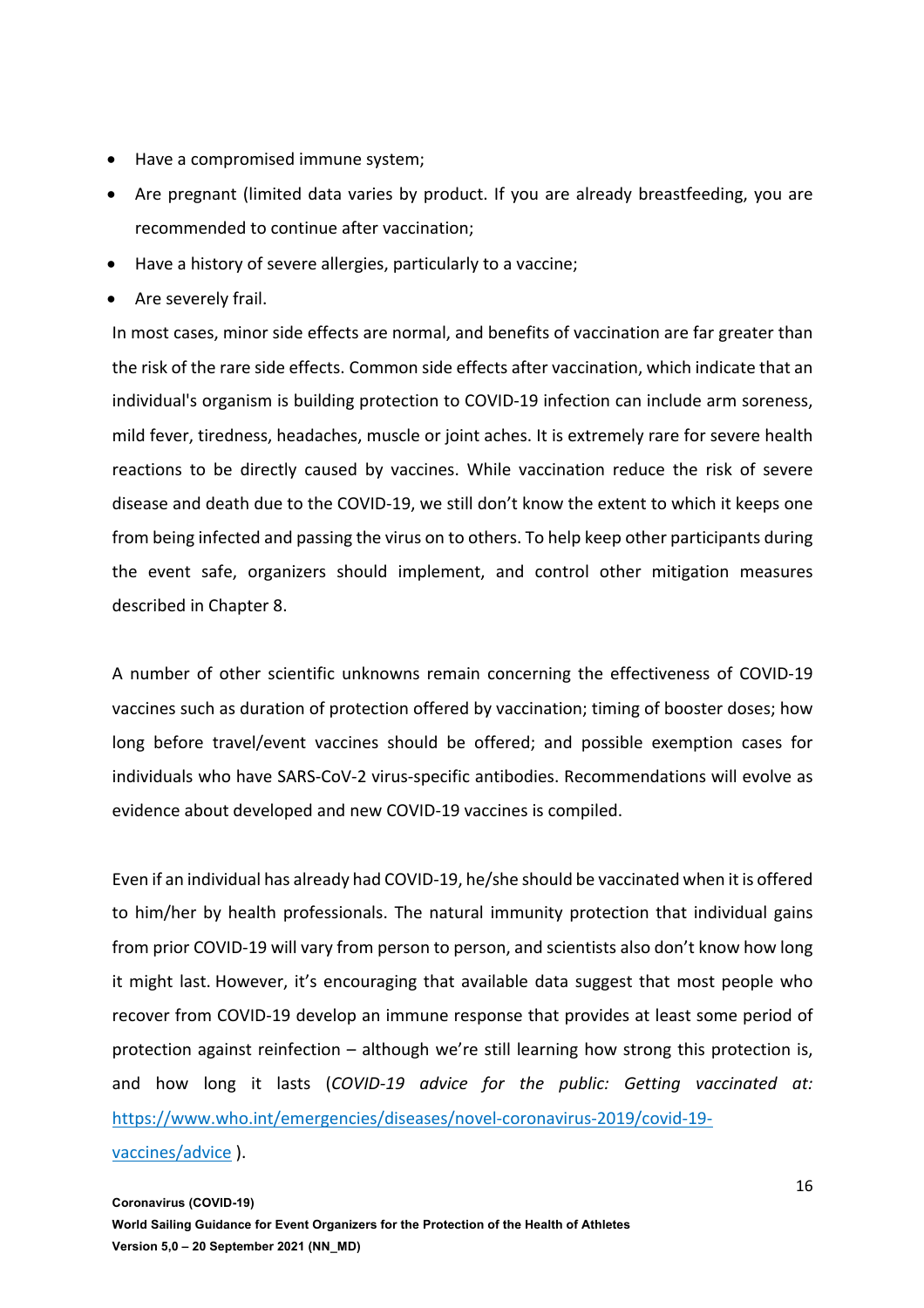## 6. Ventilation in Indoor Facilities

Understanding and controlling indoor building ventilation can improve the quality of the air we breathe and thus reduce the risk of possible indoor transmission of different pathogens, including spread of the virus that causes COVID-19. Event organizers should ensure good ventilation in all indoor settings.

SARS-CoV-2 viral particles spread between people more readily indoors than outdoors. Indoors, the concentration of viral particles is often higher than outdoors, where even a light wind can rapidly reduce concentrations. When indoors, ventilation mitigation strategies can help reduce viral particle concentration. The lower the concentration, the less likely viral particles can be inhaled into the lungs (potentially lowering the inhaled dose); contact eyes, nose, and mouth; or fall out of the air to accumulate on surfaces. Protective ventilation practices and interventions can reduce the airborne concentrations and reduce the overall viral dose to occupants by diluting the concentration of potentially infectious aerosols through ventilation with outside air and filtration and disinfection of recirculated air. Proper use of natural ventilation can provide the same benefits. The decision whether to use mechanical or natural ventilation should be based on needs, resource availability and the cost of systems to provide the best control to counteract the risks.

Below is a list of HVAC (Heating, Ventilation and Air- Conditioning) interventions that can help reduce the concentration of virus particles in the air, each of which can contribute towards a reduction in risk. Implementing multiple tools at the same time will increase overall effectiveness of ventilation interventions. These ventilation interventions can reduce the risk of exposure to the virus and reduce the spread of disease, but they will not eliminate risk completely.

#### **Tools to Improve Ventilation:**

Increase the introduction of outdoor air:

• Open outdoor air dampers beyond minimum settings to reduce or eliminate HVAC air recirculation.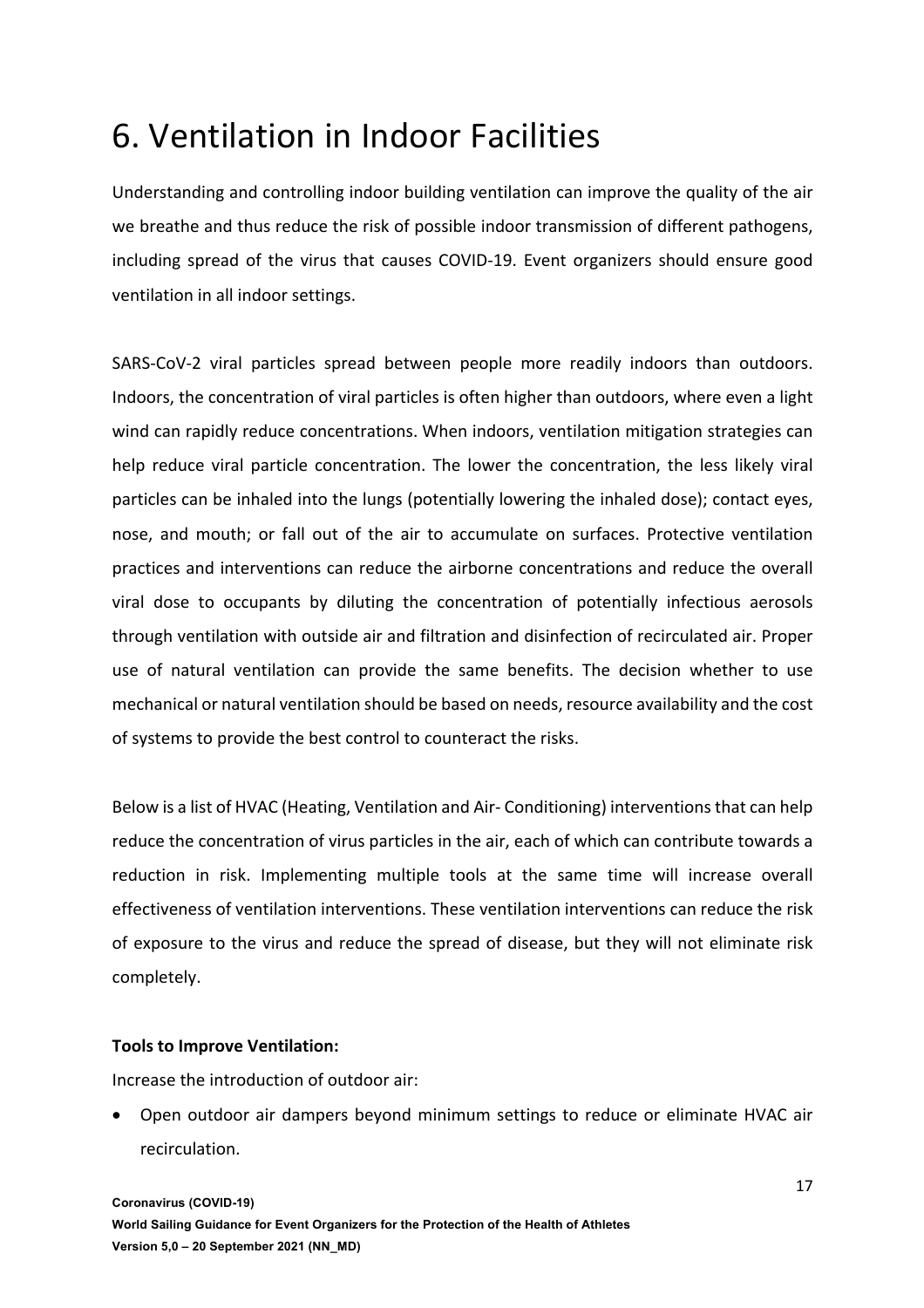- Open windows and doors, when weather conditions allow, to increase outdoor air flow. Even a slightly open window can introduce beneficial outdoor air.
- Use fans to increase the effectiveness of open windows. To safely achieve this, fan placement is important and will vary based on room configuration. Avoid placing fans in a way that could potentially cause contaminated air to flow directly from one person to another.
- Ensure ventilation systems operate properly and provide acceptable indoor air quality for the current occupancy level for each space.
- Rebalance or adjust HVAC systems to increase total airflow to occupied spaces when possible.
- Turn off any demand-controlled ventilation controls that reduce air supply based on occupancy or temperature during occupied hours.
- Improve central air filtration (if building has it). Make sure air filters are properly sized and within their recommended service life.
- Ensure restroom exhaust fans are functional and operating at full capacity when the building is occupied.
- Generate clean-to-less-clean air movement by evaluating and repositioning as necessary, the supply louvers, exhaust air grilles, and/or damper settings.
- Use ultraviolet germicidal irradiation (UVGI) as a supplemental treatment to inactivate SARS-CoV-2 when options for increasing room ventilation and filtration are limited.

(See *Roadmap to improve and ensure good indoor ventilation in the context of COVID-19 (who.int)*, available at: https://www.who.int/publications/i/item/9789240021280 and *Ventilation in Buildings* at: https://www.cdc.gov/coronavirus/2019-ncov/community/ventilation.html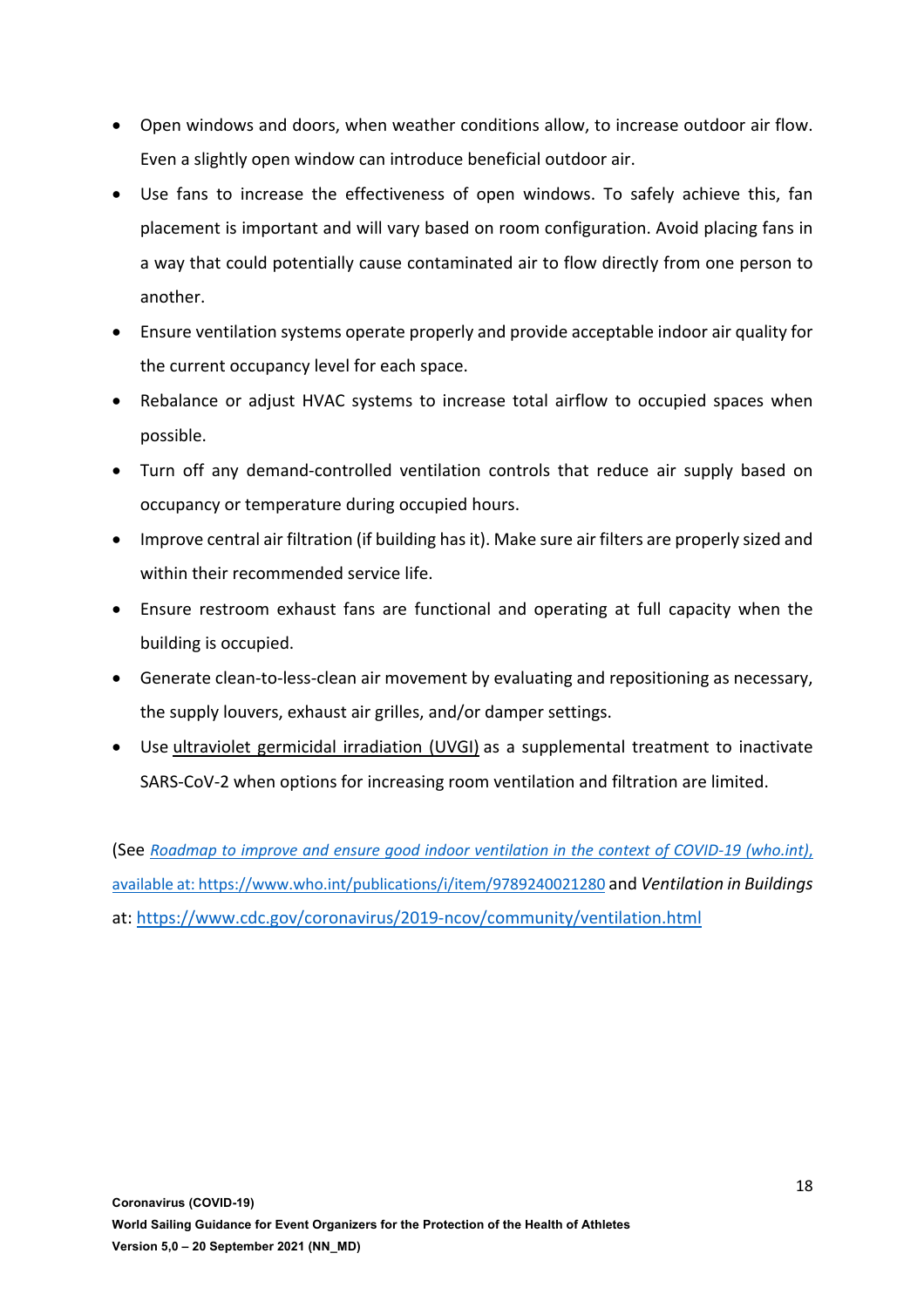### 7. Sailing Events as Mass Gatherings

High profile international sporting events such as the Olympics or World Cups as well as other international sport events like the major sailing regattas, count as mass gatherings (MG). However, lower profile sailing events can also meet WHO's definition for mass gathering: **In the context of COVID-19, mass gatherings are events that could amplify the transmission of the virus and potentially disrupt the host country's response capacity** (Available at: www.who.int/publications-detail/key-planning-recommendations-for-mass-gatherings-inthe-context-of-the-current-covid-19-outbreak .

During the COVID-19 pandemic, gatherings of any size can be associated with risk of amplification of transmission of SARS-CoV-2. This happens because the likely high density and mobility of attendees (crowding) provides a conducive environment for close (within 1 metre or 3.3. feet), prolonged and frequent interactions between people (available at: https://apps.who.int/iris/bitstream/handle/10665/343409/WHO-2019-nCoV-Policy-Brief-Gatherings-2021.1-eng.pdf )

You need to consider context, location and duration of your event, the number and profile of participants, current local and global epidemiological situation, as well as local health system capacity. For example, if the event with several thousand of participants is held in an urban area in a country with a high-standard, well-resourced health system and lasts just for a few hours, the event may not put additional strain to local health system and is considered a "mass gathering" event. Conversely, if your event takes place over several days during pandemic in a small island state, where the capacity of the health system is quite limited, then event even with limited number (several hundred) of participants could put a serious strain or disrupt the local health system and also be considered a "mass gathering" event. At the planning phase, please, consult with the host area public health authorities should your event be considered as "mass gathering event", as well as a high-risk MG event with all appropriate level of preparedness and response needed.

Every event requires thorough planning and coordination between your medical support team and local public health authorities. The event medical planning could be conceptualized in four steps: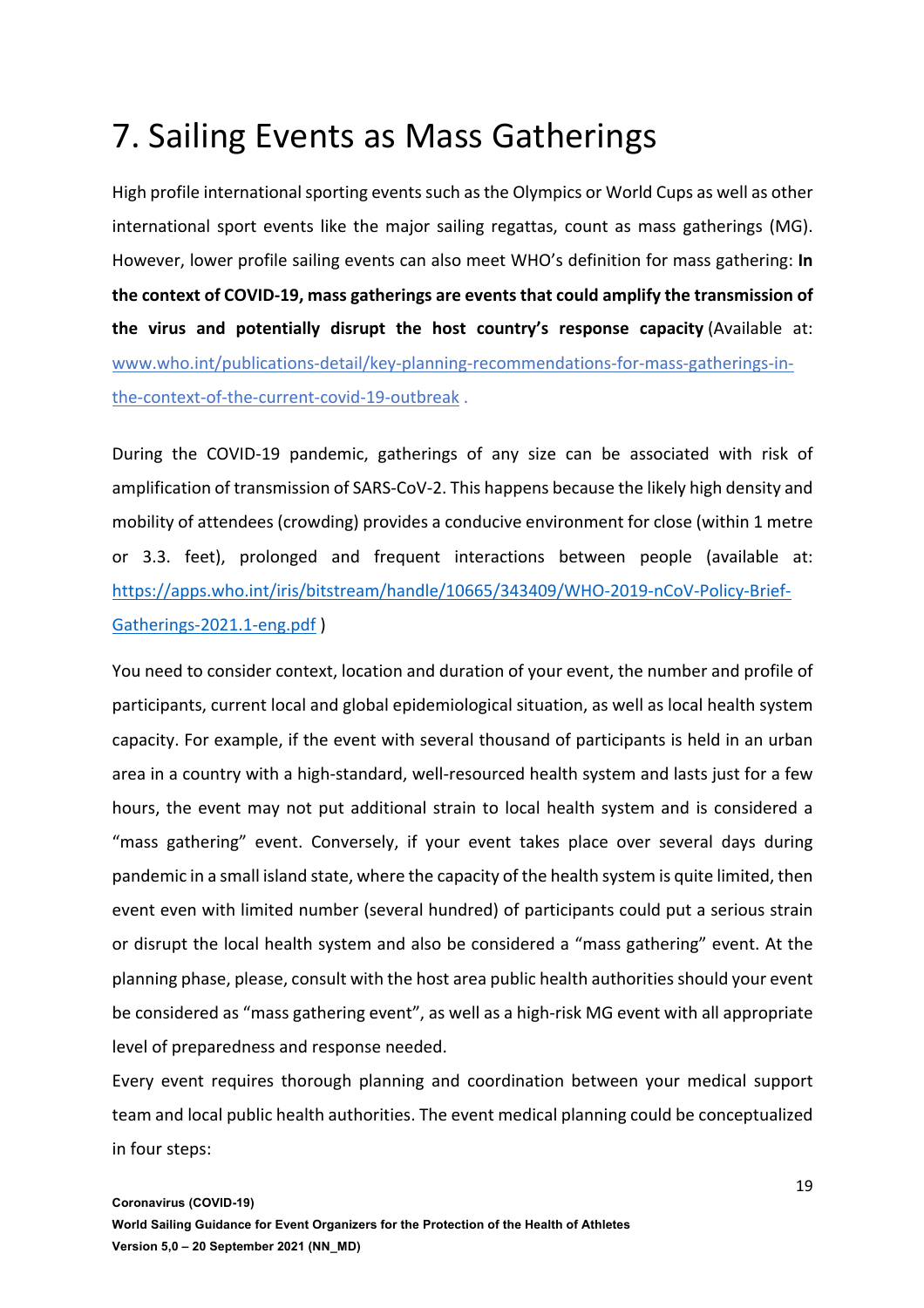- **Risk assessment:** What might happen, and how likely is it to happen (risk evaluation)?
- **Surveillance:** How will we know that it happens (data collection and reporting)?
- **Response:** What actions will be taken when it happens (risk mitigation measures)?
- **Risk communication**: what information to be shared and what info channels to be used?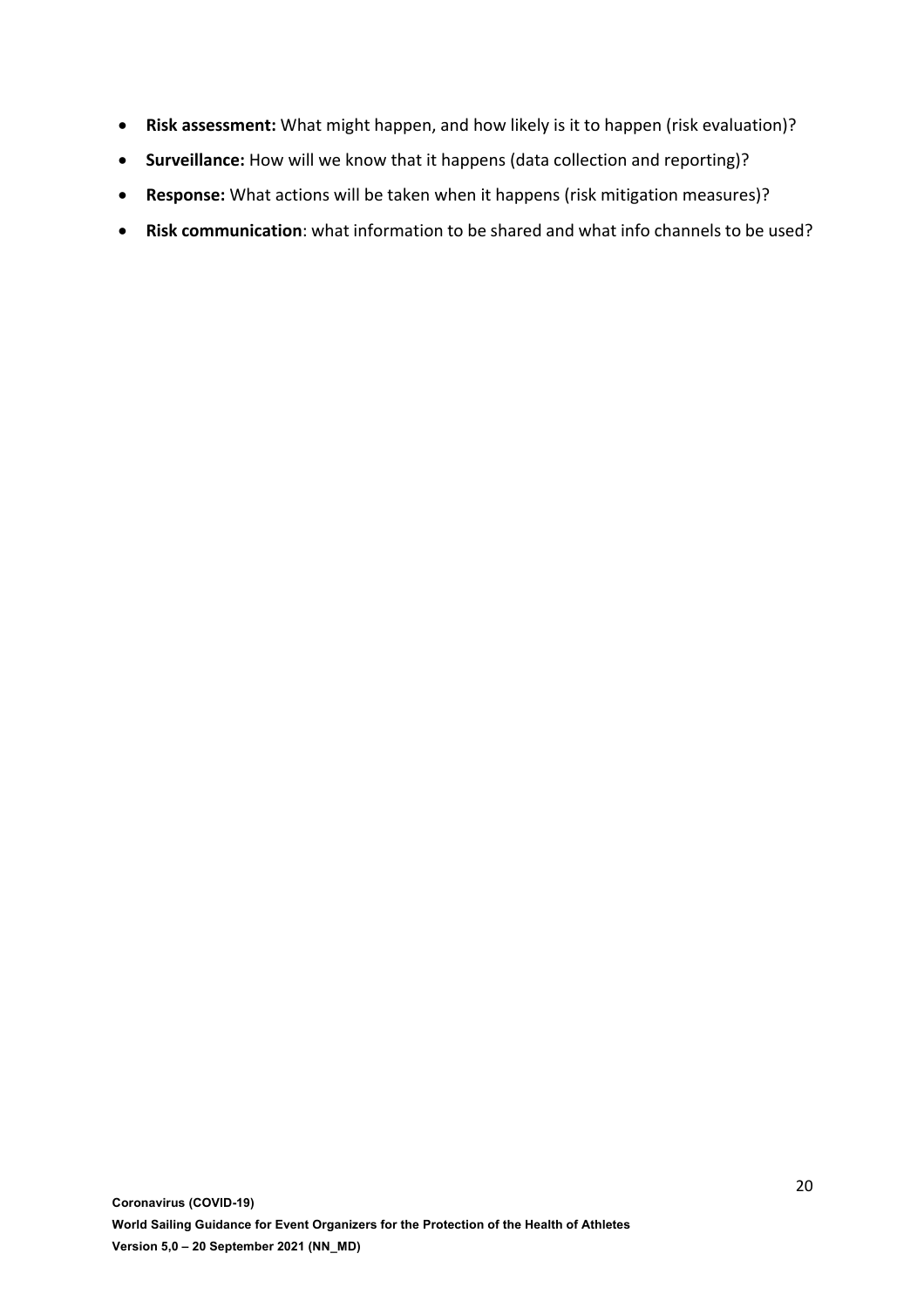### 8. Risk Assessment

Regardless your event is considered as mass gathering (MG) on not, risk assessment (RA) is a key element in planning of gatherings of any size. RA is a continuous process that should occur throughout the period leading up to the event (planning phase) and during the event (operational phase), starting from the initial concept of Guidelines (Event Plans / Protocols) and stopping only after the event has finished and participants are returned to their home destinations. RA should consider ongoing assessment of how your event medical support and the host country's health care and public health systems capacities are coping with increased demands and health risks related to the event and can indicate both the scope and the level of intervention are needed. The risk assessment process findings should be documented and available for post-event review and lessons learned.

The level of risk for each factor is a function of two variables: the probability of a risk/threat occurring and the consequences (impact) of that risk/threat on event. This is often mapped on a risk matrix. Decision making on acceptable levels of risk should be determined by all relevant sectors assuming primarily human health and safety considerations. Other factors (e.g. economic costs, benefits, technical feasibility and societal preferences) could also be considered, particularly when determining risk management and mitigation measures to be undertaken.

The risk matrix risk scoring results could be:

- **Very Low** Overall risk of transmission and further spread of COVID-19 in relation to the mass gathering is considered very low. Minor or no consequence or disruption to the event;
- **Low** Overall risk of transmission and further spread of COVID-19 in relation to the mass gathering is considered low. Recommended to check if mitigation measures need to be strengthened. Small impact on event;
- **Moderate** Overall risk of transmission and further spread of COVID-19 in relation to the mass gathering is considered moderate. Recommended to put significant efforts to improve mitigation measures and reduce the risk of transmission at planning and operational phases (to decrease risk assessment score). Some controlled impact on the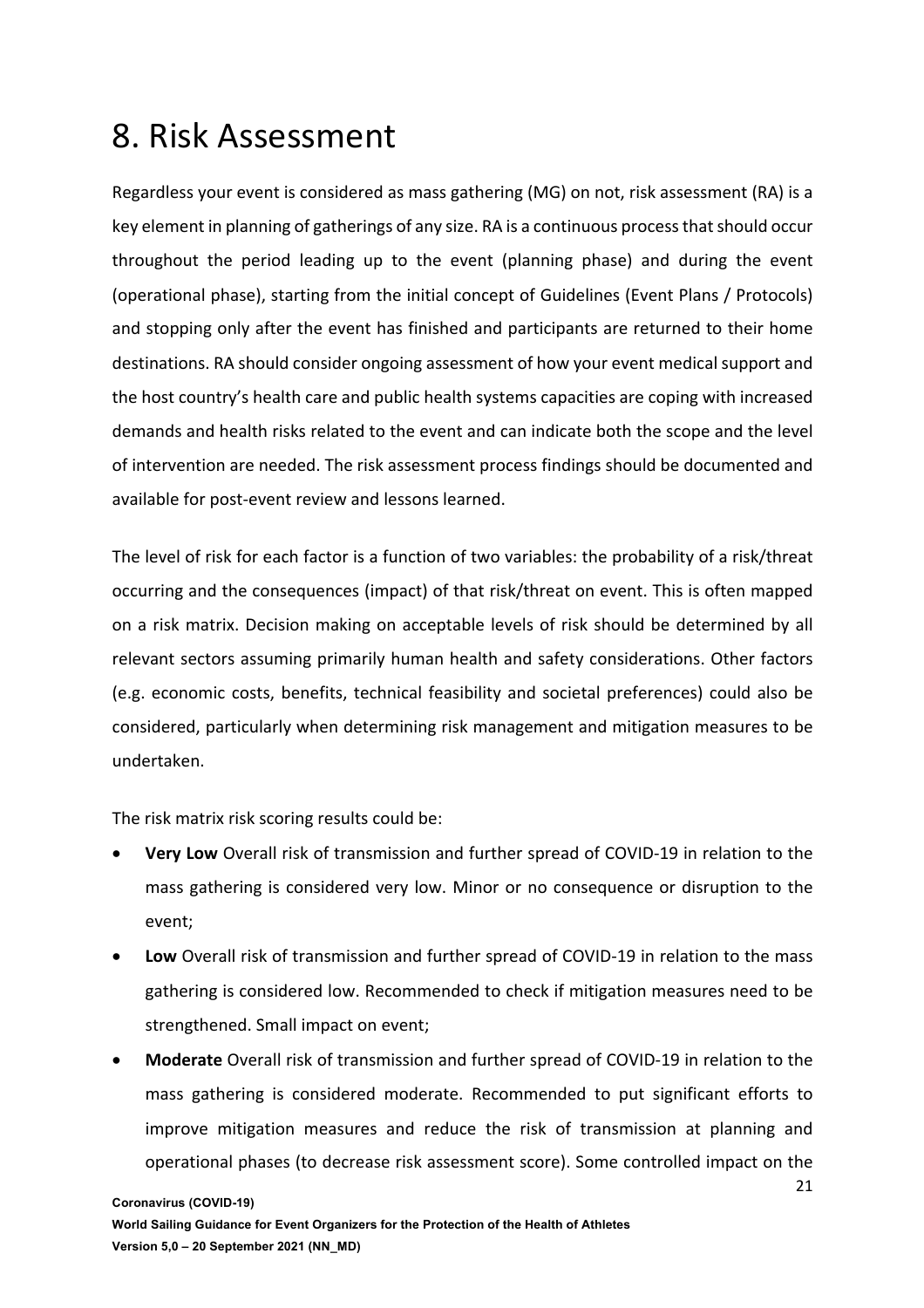event and hosts' reputation. Death and/or severe illness (e.g. COVID-19) cases are prognosed. Local public health and medical services are strained;

- **High** Overall risk of transmission and further spread of COVID-19 in relation to the mass gathering is considered high. Recommended to put significant efforts to improve both mitigation measures and reduce risk of transmission (to decrease risk assessment score). A risk-based decision to postpone or to cancel the event should be considered. Disruptive to event and hosts' reputation. Many deaths or illness cases associated with COVID-19. Local public health and medical system are disrupted;
- **Very High** Overall risk of transmission and further spread of COVID-19 in relation to the mass gathering is considered very high. A risk-based decision to cancel the event. Significant adverse impact on event and hosts' reputation. Substantial loss of life and serious illness. Local public health and medical system are significantly disrupted.

Sailing events are mainly falling in the "*Very Low''* and ''*Low'' overall risk* category but in the context of COVID-19 pandemic dynamic they could fall into ''*Moderate''*, ''*High''* or ''*Very High'' risk*. Resulting risk assessment exercise, after the pandemic has begun, several major sailing events were categorised at "*Very High''* risk and were cancelled.

**World Sailing strongly advises that a sailing event should only be held if the event falls in to the Very Low or Low Overall Risk Categories. All necessary risk mitigation measures must be in place to achieve the required acceptable overall risk score.**

For countries not currently known to be experiencing community transmission of COVID-19 and/or circulation of virus variants of concern (VoC), the priority consideration should be on whether the planned international event could substantially amplify the risk of the virus (re)entering the host country, as well as on the risk of exporting virus by international participants to their home countries and further increasing risk of global spread. Conducting this assessment, the organizers and respective national or local public health authorities should recognize that the risk of imported cases of COVID-19 is linked to international travel. They should also recognize that **it is neither realistic nor desirable to aim for zero risk.** That risk could never be a zero. When event organizers and public health authorities are making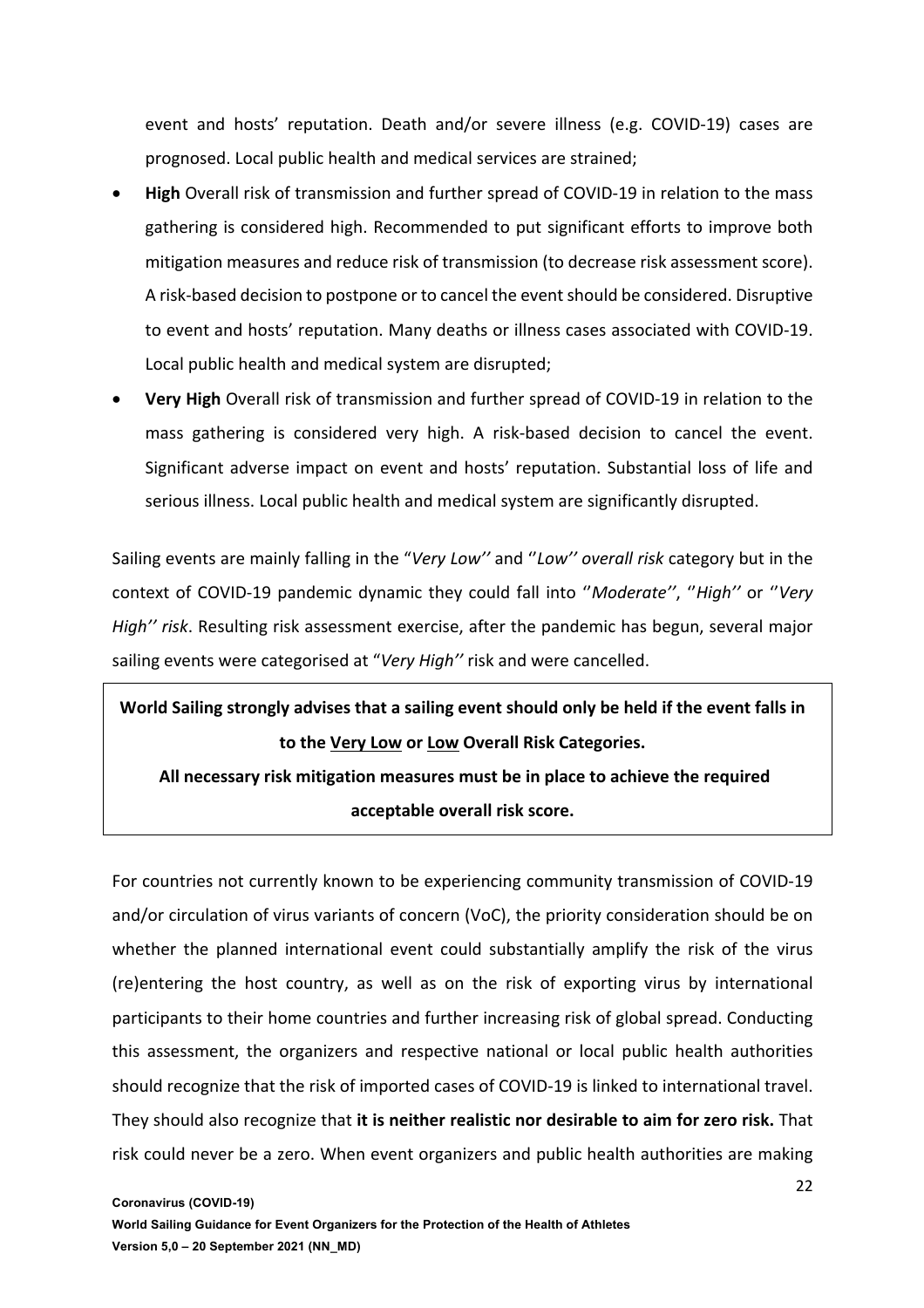decision to hold a mass gathering if no governmental ban introduced or even if the event is not matching under the definition of "mass gathering", they should determine what is the **acceptable level of risk** for event and what additional measures should be planned and implemented to mitigate that risk.

Specific considerations in relation to COVID-19 epidemiological situation and it's possible impact on sailing events should be assessed, without exception, in cooperation with local public health authorities with data analysis taken from *WHO global COVID-19 situation reports* available at: https://www.who.int/emergencies/diseases/novel-coronavirus-2019/situation-reports and WHO Coronavirus (COVID-19) Dashboard available at: https://covid19.who.int , as well as from national COVID-19 epidemiological data.

**Based on risk assessment, specific context of sailing events that are inherent to this particular sport and can be easily mitigated as such, have significant potential for prevention of COVID-19 transmission and possibility to hold sailing events safer compared to other sports.**

For instance, sailing is a sport where physical distancing is feasible, low or no-crowd density policy easy to apply, mostly outdoor field of play (FoP), layout of the event venues, only registered participants access, young age and mostly in good health condition participants that are not in close contact to each other during the event, dispersed housing where teams are renting their personal (dispersed) accommodation, individual catering, mode of on-land travel (cars/vans with the trailers) are favouring the safety of sailing events. Also, the additional risk from participants and spectators travelling on public transport in megapolis may not be significant compared to the ongoing risk to the local population using the public transport all the time. If the event duration is longer than incubation period of COVID-19 (maximum up to 14 days), than most event-associated cases would be expected to reveal while the event is underway. In contrast, for sailing events with a shorter duration (less than 14 days), most of COVID-19 cases more likely to reveal after the event when participants travel back to their home destinations. In case of controlled transmission in countries with COVID-19 community transmission when virus ceased to spread, the key consideration for event organisers in compliance with local host governmental regulations could be: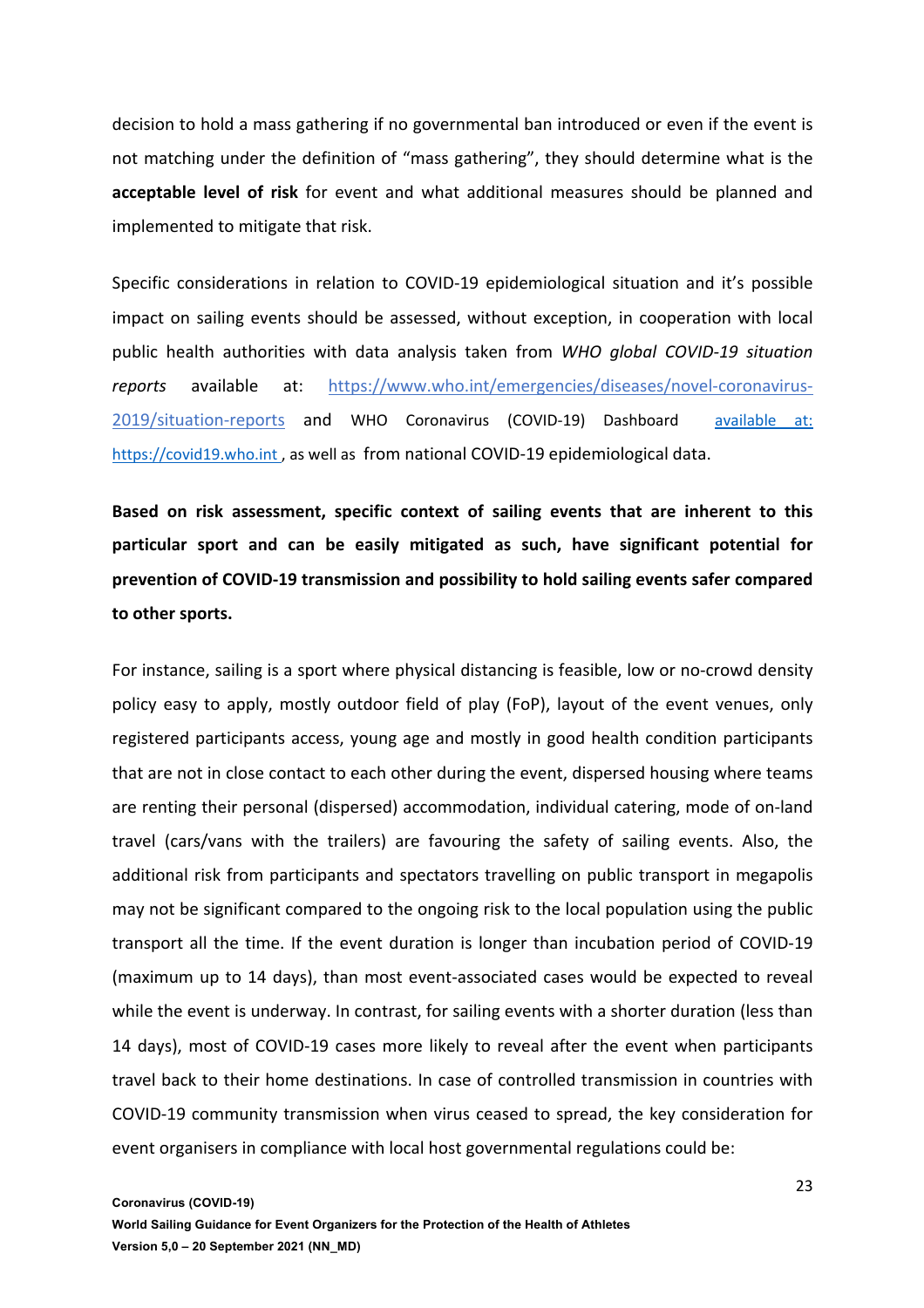- aiming at containing the current epidemiological situation or at least slowing down the spread of the virus in the local host community/country;
- preventing protecting international participants (if allowed) of being infected with COVID-19 during the event with possibility of further global spread via international travel.

The risk should be considered in the context of the known features of COVID-19 and its transmission modes and the known effectiveness of mitigation measures to control transmission. COVID-19 pandemic response had already strained the host's health system, and the additional strain which mass gathering, or other sailing event might put on the health system, also need to be taken into considerations.

You can find more advice on holding mass gatherings in the context of COVID-19 pandemic in WHO technical guidance: *Key planning recommendations for Mass Gatherings in the context of the current COVID-19 outbreak interim guidance, (update 29 May 2020)* at: https://www.who.int/publications/i/item/10665-332235, *Considerations for mass gatherings in the context of COVID-19: Annex 4: considerations in adjusting public health and social measures in the context of COVID-19 (14 May 2020)* at: https://www.who.int/publications/i/item/considerations-for-mass-gatherings-in-thecontext-of-covid-19-annex-considerations-in-adjusting-public-health-and-social-measuresin-the-context-of-covid-19 and *Considerations for sports federations / sports event organizers when planning mass gatherings in the context of COVID-19; interim guidance*, at: https://www.who.int/publications/i/item/considerations-for-sports-federations-sports-eventorganizers-when-planning-mass-gatherings-in-the-context-of-covid-19-interim-guidance

To conduct risk assessment, it is highly recommended to use the *WHO Mass Gathering COVID-19 Risk Assessment Tool – Sport Events (v.2., 10 July 2020)*; Excel file with decision matrix for final determination of risk available at: https://www.who.int/publications/i/item/10665-333187

The tool is based on risk evaluation, risk mitigation, and risk communication strategy developed for use by host countries and organizers of mass gathering to assess the specific risk of COVID-19. The tool, version 2, includes six tables: 1. Instructions; 2. Decision Tree; 3.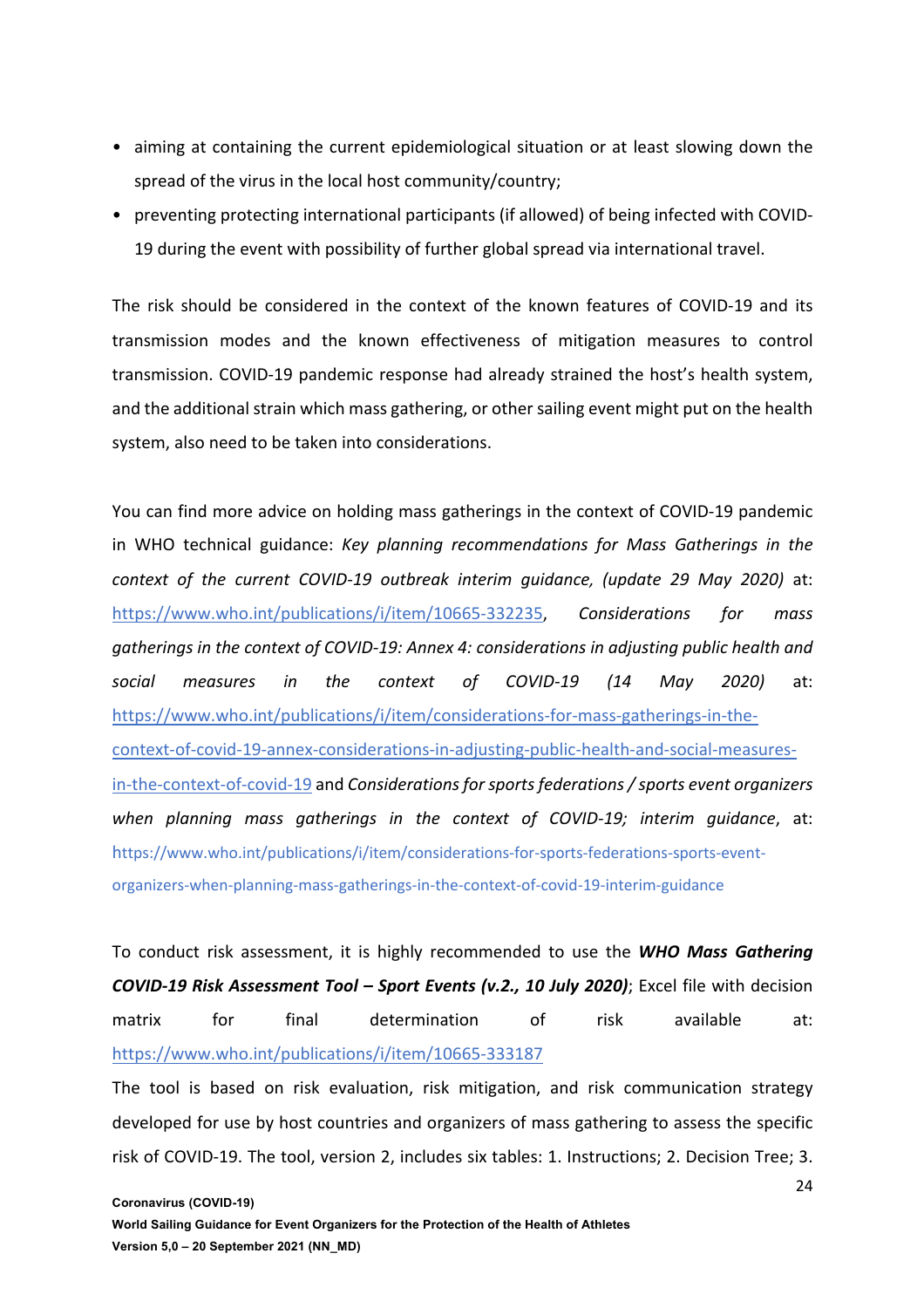Risk Evaluation; 4. Risk Mitigation; 5. Decision Matrix; 6. Risk Communication. The key risk factors for consideration for sporting events, and all need to be considered along with the mitigation measures checklist provided. These key factors and mitigation measures include those identified for generic mass gatherings and also address the specific issues that should be taken into consideration when planning a sporting mass gathering event. Please follow the document carefully and use *Decision Matrix* tab for final determination of risk. That will enable you to review the key considerations for hosting and/or modification of the event, and thus share the results of event COVID-19 risk assessment with counterparts and community. This will also help you to understand and manage any additional risks for COVID-19. This risk assessment should be reviewed regularly during planning and operational phases and be updated immediately before the event, especially considering the rapidly evolving epidemiological situation available at *WHO situation reports* at: https://www.who.int/emergencies/diseases/novel-coronavirus-2019/situation-reports/ . The COVID-19 risk assessment for the event must be coordinated and integrated with the host country's national COVID-19 risk assessment and should include input from the local public health authorities, along with consulting WHO's updated technical guidance and ensuring that there is an up-to-date evaluation of the epidemiological situation.

**The national and local public health authorities in the country where you plan to hold the event will most likely be experienced in conducting public health risk assessment. We strongly advise you not to perform it alone side; do it in cooperation with counterparts especially with local public health authorities and do not put them into situation to assess the event risks without your involvement and understanding of the specific circumstances of sailing event competition. It is also important to introduce them into the context of sailing sport and specific COVID-19 mitigation measures specified in this Guidelines that can be applied to sailing events.** 

If there is a WHO Country or Regional Office in hosting country, they may also be asked for assistance to provide some expert advice (https://www.who.int/about/who-weare/regional-offices ).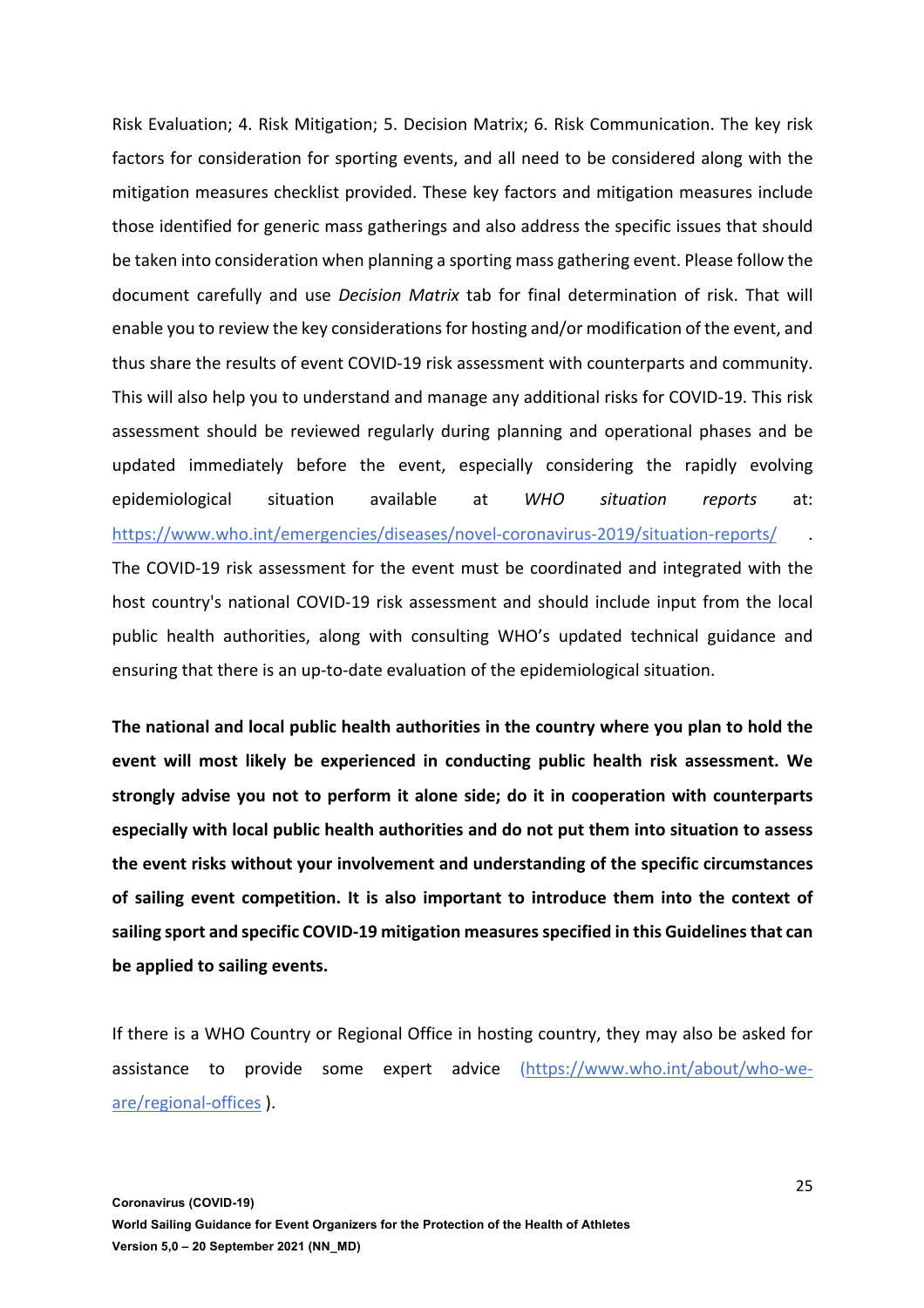### 9. COVID-19 Medical Response Plan

COVID-19 Medical Response plan should be developed to mitigate the risks identified by event risk assessment. These measures may help obtain exceptions from relevant authorities to allow athletes to train and participate in other events such as qualifications considered crucial by the event organizers.

#### **Elite sport is a very controlled environment and event organizers should be able to develop and deliver COVID-19 Medical Response Plan in a comprehensive way.**

Delivery of some mitigation measures would be addressed to the Public health sector, some for the event medical services and some for teams' medical support. Plan should specify the scope of services/actions, who is responsible for delivering actions, what is the timescale for their delivery, and how and by whom actions delivery would be reported and controlled. When developing action protocols, Event organizers should also take into consideration *World Sailing Medical Action Plan* and *World Sailing Race Course Medical Support Structure,* accessible at: https://www.sailing.org/tools/documents/MedicalActionPlanMLDV2- [26247].pdf and https://www.sailing.org/90168.php

**All risk mitigation requirements for participants must be clearly described in the Notice of Race (NOR) and be clearly communicated to all participants in good time prior to the commencement of the assembly period before the race start.**

A COVID-19 Medical Response Plan should identify which **mitigation measures** can be put into place to manage the risk and reduce either the probability or impact. Based on the risk assessment, options should be determined for mitigating each risk. World Sailing recommends you to consider and apply if appropriate, the following mitigation measures and include them in the event actions protocols:

- Closing/restricting of marina area to the general public;
- Establish appropriate screening measures on marina area entrances that could include health check (e.g. visual health screening, body temperature measurement, negative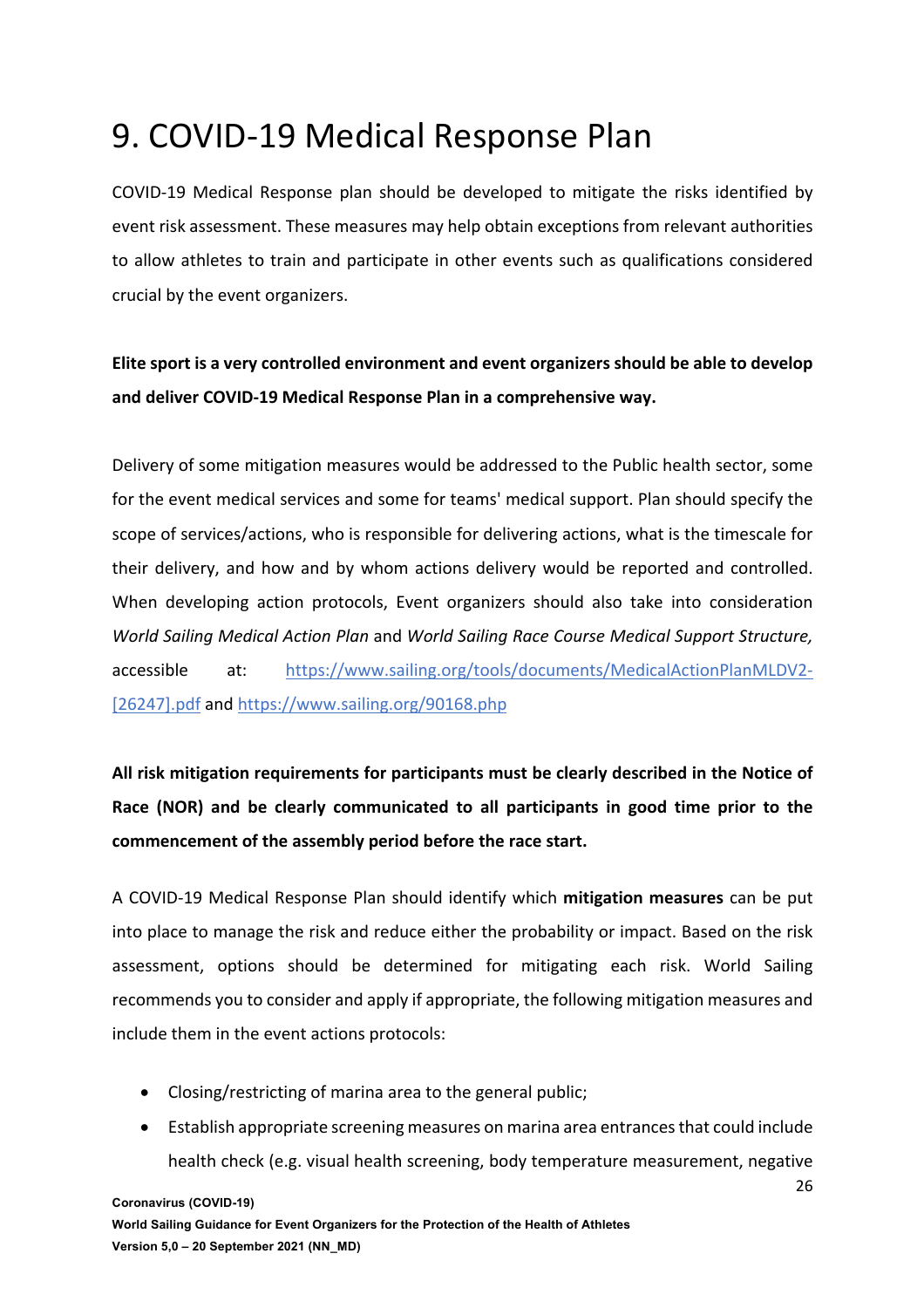SARS CoV2 testing certificate (issued no later than 72 hours before arrival or depending on individual country requirements), use of COVID-19 app or "COVID-19 Passport") for all participants and visitors;

- Establish different zones with different access rights to create "safe bubbles" (for teams, catering, technical zone, etc);
- Every visitor that had access in marina area (security, media, technical, etc.) to be submitted to control and the same basic COVID-19 protective measures applied to all participants (e.g. wearing masks, hand hygiene, physical distancing etc);
- To avoid all non-necessary side gatherings (e.g. ceremonies, parties, etc);
- To hold all the meetings outdoors, if possible, or, if indoors, in large rooms with sufficient space to ensure physical distancing between participants (at least 1m, or 3 ft) and good ventilation. For instance, limiting the number of team representatives to one person and limiting the number of chairs in the meeting room and arranging them in recommended safe distance;
- Protests and hearings should take place with applied measures of physical distancing; held in large rooms with the wide table (1m minimum) between sailors and jury;
- Special attention needed to avoid grouping in other common areaslike food and water distribution sites (e.g. to organize distribution in allocated timeslots);
- During the event measures of physical distancing should be respected maintaining distance of at least 1 meter (3 ft) between participants. For the teams and certain classes of boats with only two or three sailors in the team, due to specific circumstances in sailing (wind, wearing gloves, permanent crews), these measures are not feasible.
- Grouping in the change rooms should be avoided. Due to the characteristics of the sport and equipment, exposure to the water, and possible capsizing, changing of the clothes and showering can be necessary, use of change rooms and showers can be allowed under condition that they are used by one person at a time or several ones if technical conditions allow physical distancing.
- Proper food hygiene practices for catering must be followed by participants, including *The Five Keys for Food Safety,* available at: https://www.who.int/foodsafety/publications/5keysmanual/en/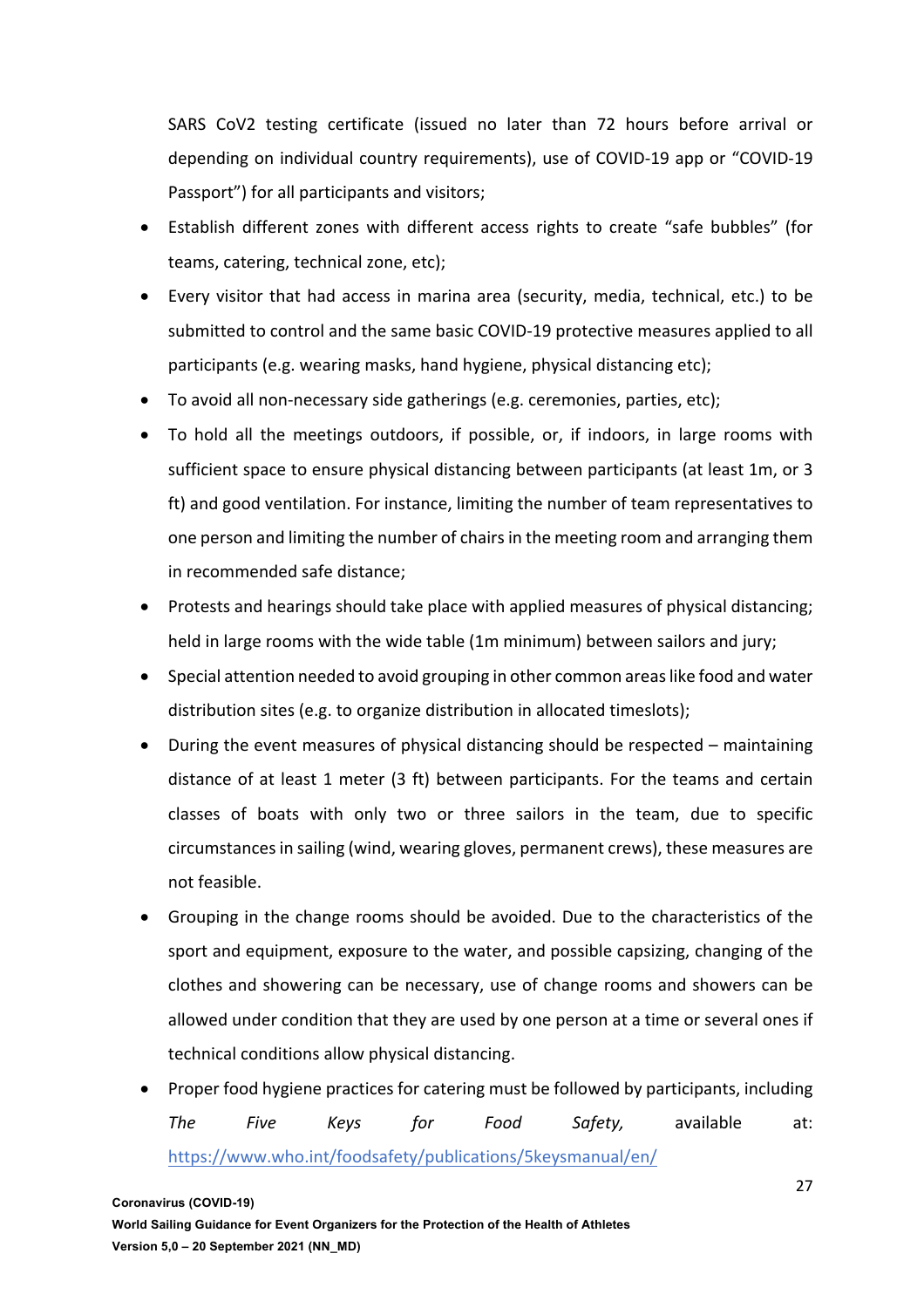- Alcohol-based hand rub products or hand gels stations to be available in all key places; entrance, boat park, changing rooms, food and water distribution stations, all gathering rooms and spaces. If possible, to deploy trained volunteers in place (entrances: marina, rooms, gathering places, distribution sites…) to secure that every person who is entering the places is following the established hygiene protocols;
- Ensure good visual hygiene and sanitation signage are in place across all venues, changing rooms, training facilities etc;
- Appropriate number of waste bins with lids for safe disposal of hygiene products around marina
- Clear **cleaning and disinfection plan for marina facilities** and should be developed (when, what, how, who does);
- Thorough disinfection and cleaning before/between/after race(s) should be planne d;
- Availability and safe utilization of disposable personal protection equipment (PPE) such as face masks should be enabled (e.g. disposable medical masks available to participants and host crew, in easy accessed and visible places);
- Following basic recommendations on personal hand hygiene, respiratory etiquette and physical distancing of at least 1 metre from persons appearing acute respiratory symptoms remain particularly important for all participants and must be enabled by providing necessary means (masks, hand gels or water and soap, closed waste bins) and appropriate information (e.g. health leaflets, posters). These include:
- To perform hand hygiene frequently, particularly after contact with respiratory secretions. Hand hygiene includes either washing hands with soap and water or cleaning with an alcohol-based hand rub. Alcohol-based hand rubs are preferred if hands are not visibly soiled; hands should be washed with soap and water when they are visibly soiled;
- To cover the nose and mouth with a flexed elbow or paper tissue when coughing or sneezing and disposing immediately of the tissue and performing hand hygiene;
- To refrain from touching your mouth, nose and eyes.

If masks wearing is recommended or mandatory, it is critical to follow best practices on how to wear, remove and safe dispose of them and on hand hygiene after masks' removal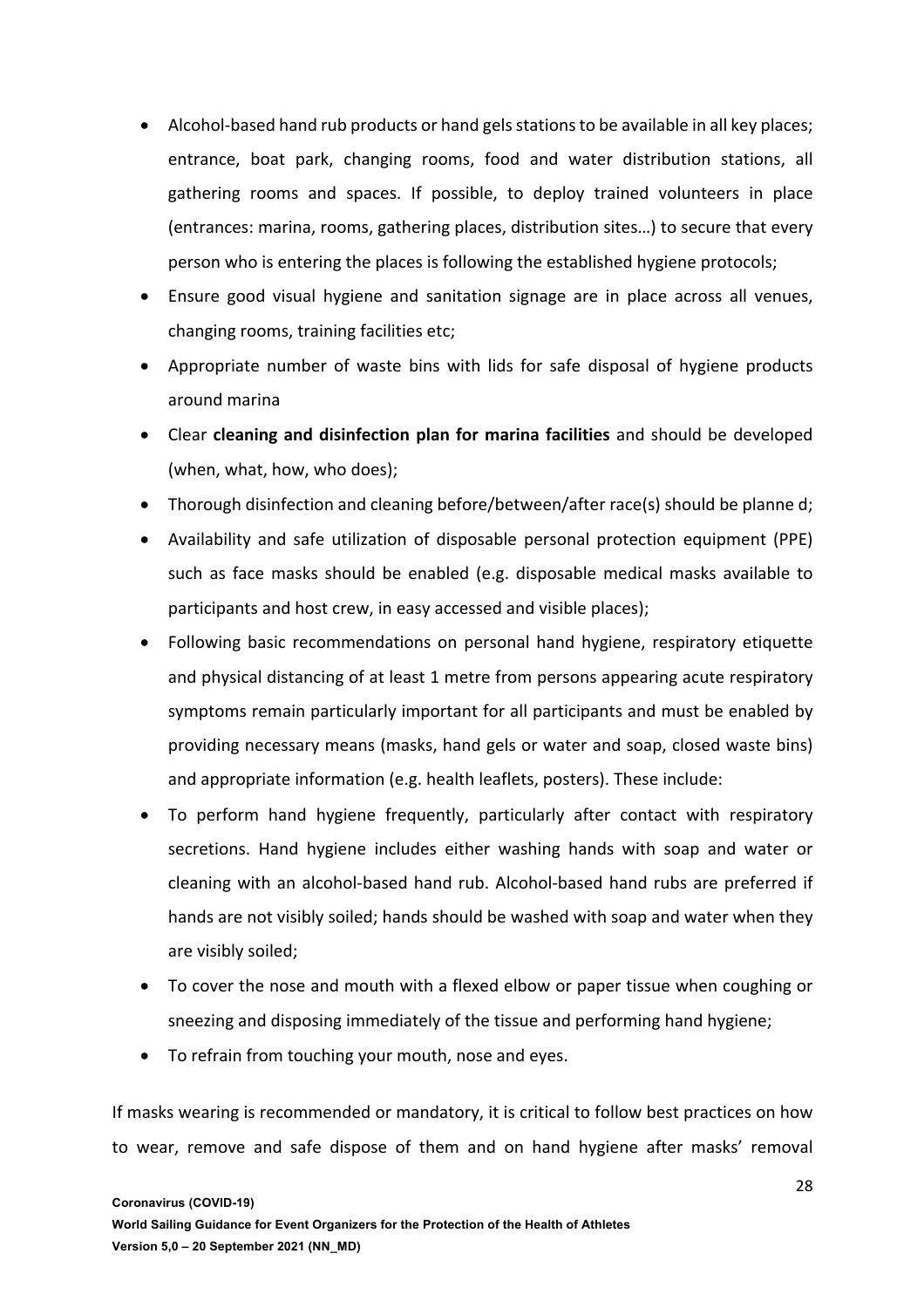(see: *Coronavirus disease (COVID-19) advice for the public: When and how to use masks* available at: https://www.who.int/emergencies/diseases/novel-coronavirus-2019/advicefor-public/when-and-how-to-use-masks .

Assessing the host country/area communicable disease control and response system (surveillance) in the context of COVID-19 prior to an event, is crucial. It should be done in cooperation with local public health authorities. COVID-19 Medical Response plan should specifically define how the disease/contact case would be recognized and managed in event participants. It should **define decision-making trigger points** – who will have the authority and responsibility to take a decision whether **affected** participants can continue or resume their participation in the event (CMO, Director of the event, local public health body etc.); what trigger points will indicate the need to reconsider or revise the protocols (suspected case or confirmed case?); what would trigger the decision to postpone or cancel the event and who is decision-maker in that case?? Roles and responsibilities, list of contacts, reporting line, in steady state and as part of emergency response in the case of COVID-19 case, should be documented.

Event organizers should develop a **documented** *COVID-19 case and outbreak management protocol* in case if one or more event participants become ill with COVID-19-like symptoms. This should include rapid isolation of the suspected cases before their medical transportation to the event reference local health facility, availability of laboratory COVID-19 testing. All event participants including host crew, should have knowledge of the COVID-19 case and outbreak management protocol and implement it as required. **Agreed both by event organizers and local health authorities, health condition and field-testing criteria are needed for the exclusion of athletes from competing and for allowing them to return to competition wherever appropriate.** These should be consistent with public health guidelines for the general population, with individual's risk profiles based on recent travel to high-risk countries with COVID-19 community transmission or virus variants circulation, recent close contact with individuals with confirmed or suspected COVID-19, presence of symptoms etc. However, race organizers should take their decisions presuming that ill participant presents risk of disease transmission to other event participants. Field-testing of all procedures before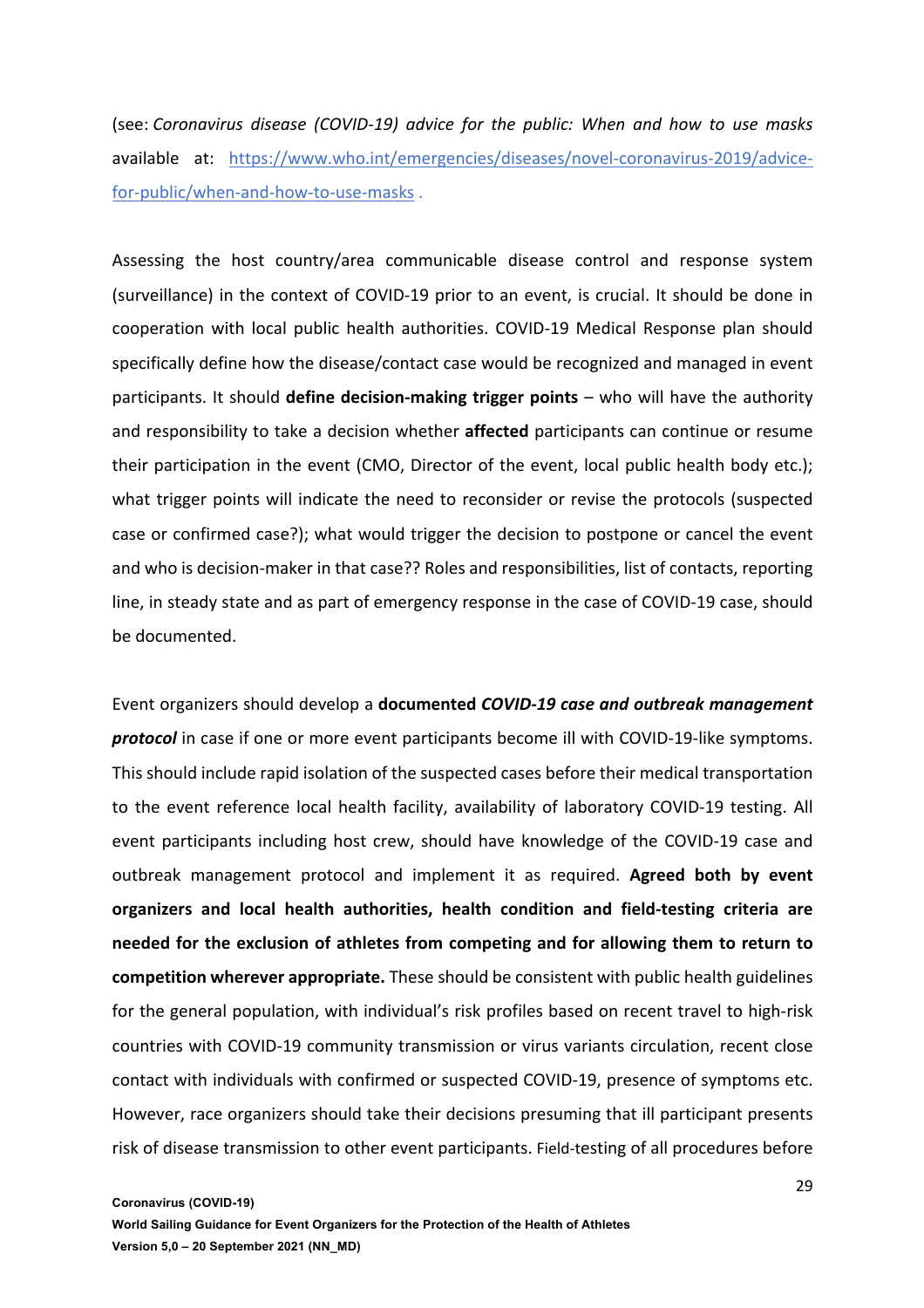the event is essential. Event personnel should be briefed prior to the event to ensure they understand their duties and responsibilities. The "*COVID-19 case and outbreak management protocol"* should be used for the briefing to ensure that all personnel receive the same information.

**Organizers should consider whether the event could be modified such as e.g. number of participants and/or event visitors could be reduced. Postponement or cancellation of events or recommendation to participants of vulnerable population group not to participate (e.g. those who are more likely to have severe underlying health conditions, older members of the staff, jury, race committee), should be considered.**

*The WHO online course for public health preparedness for mass gathering events (Version 1.0 - July 2019)* is available at: https://extranet.who.int/hslp/training/enrol/index.php?id=135 *The WHO COVID-19 Mass Gatherings Risk Assessment Online Training Course, version October 2020,* is available at: https://openwho.org/courses/WHO-COVID-19-mass-gatherings-riskassessment-training .

The additional WHO resources (*Technical guidance publications*) on mass gatherings preparedness and response, risk assessment tools and Interim guidelines in the context of COVID-19 could be found at: https://www.who.int/emergencies/diseases/novel-coronavirus-2019/technical-guidance-publications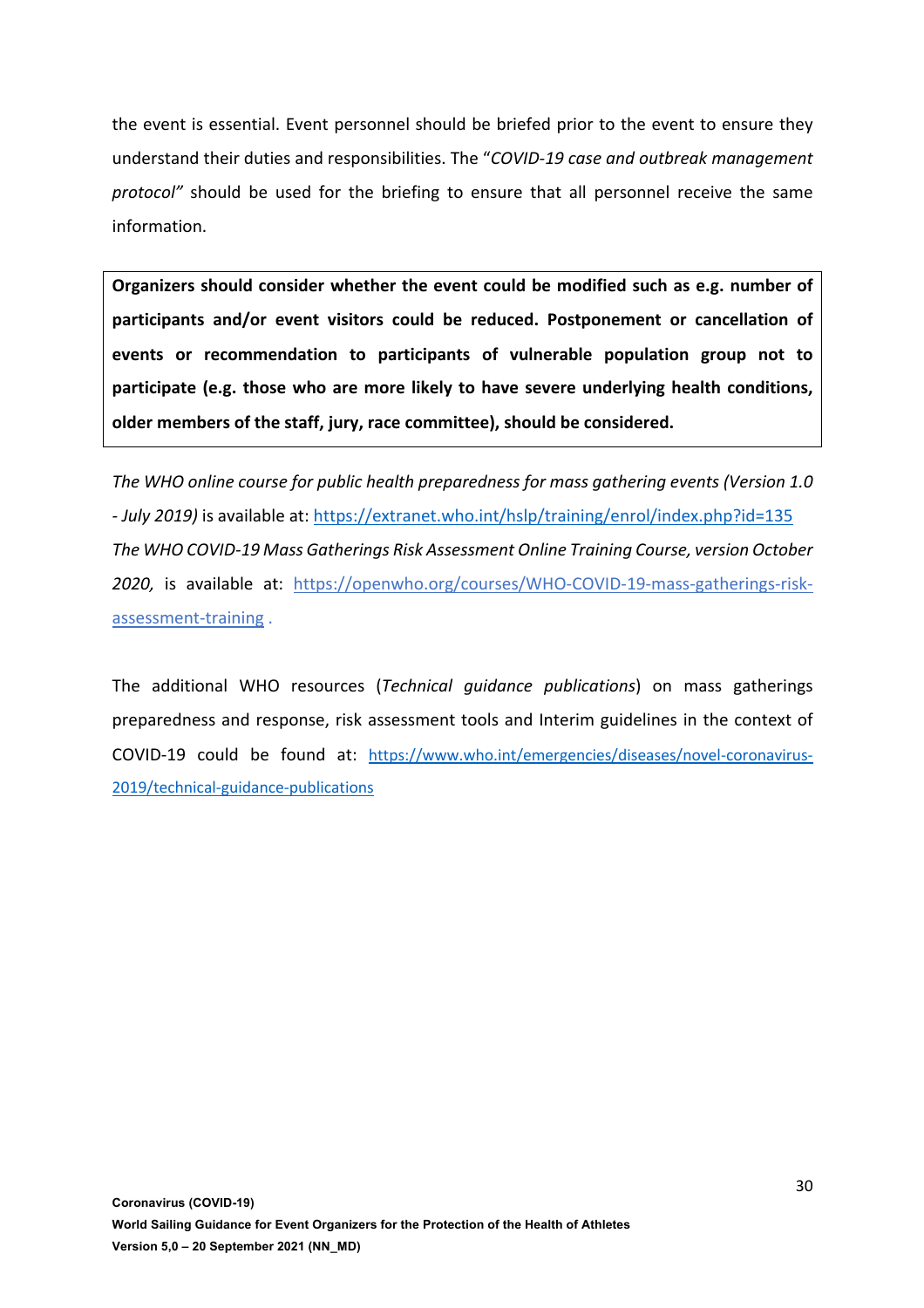### 10. Pre-event Communication

Before the event, all participants and host crew should refer to generic information and health advice on COVID-19 available on the WHO website at: www.who.int/healthtopics/coronavirus .

In your communication to event participants and host crew prior to the event you should encourage participants to follow Public Health recommendation to get vaccinated, as well you should promote safe practices, such as hand hygiene, respiratory etiquette and physical distancing during the event and to be followed in advance before and after the event. You can find advice on how to protect themselves from COVID-19 to share with individual participants at: https://www.who.int/emergencies/diseases/novel-coronavirus-2019/advicefor-public .

Make sure that before the event you already have the list of emergency contact details of all participants, including their accommodation details for a period of the event (PLFs). **Make that prerequisite for participation at the event.** You should clearly inform the participants that this personal information would be shared with local public health authorities to enable rapid contact tracing if a participant at the event becomes ill with COVID-19 or is considered a close contact of the confirmed case of COVID-19.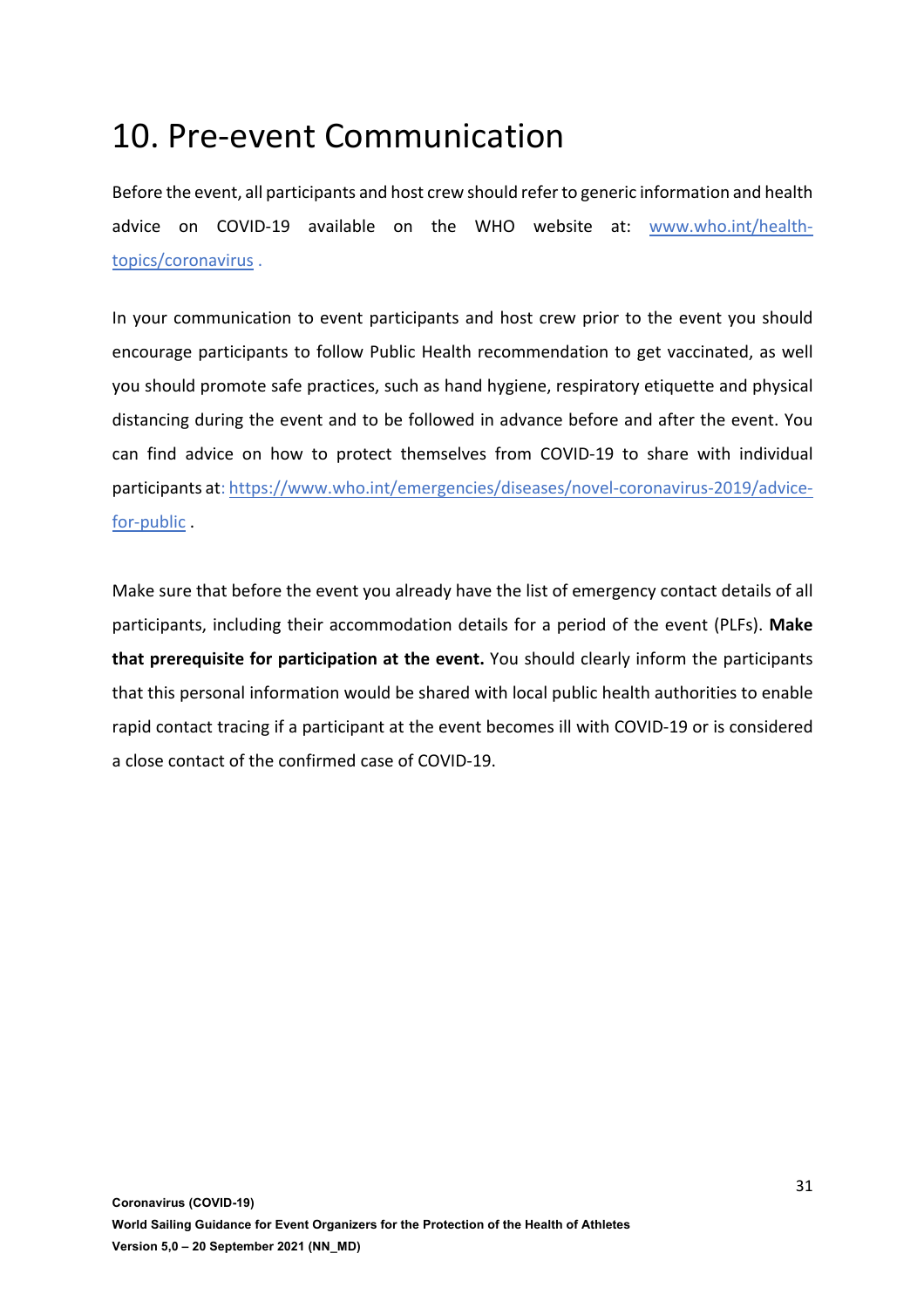### 11. Pre-event Health Screening

Through all the period of unstable epidemiological situation during COVID-19 pandemic, all event organizers are advised to regularly update all participants with generic information on COVID-19 and it's preventive measures, to implement pre-event health screening and mitigation measures. Pre-travel and pre-event health checks for **all participants and host organizing crew** are highly encouraged or mandatory to ensure protection of those with potential additional health risks. The scope of the health screening should be agreed with the Race Medical Advisors, but it is recommended that, at a minimum, the health screening should comprise:

- Body temperature measurement preferably by non-contact infra-red thermometer aimed at mid-forehead, in a sheltered environment to achieve an accurate result (if higher than  $37,5C<sup>0</sup>$  it will be re-checked twice, after short rest, with contact or non-contact thermometer);
- Pulse oximeter reading taken on a finger;
- A visual symptoms appearance, specifically shortness of breath during regular activities, dry cough, muscles pain, general malaise;
- Control of COVID-19 related medical documents (e.g. proof of vaccination or recent COVID-19 disease or testing results).

Temperature screening alone, at marina exit or entry, is not an effective measure to identify infected/sick individuals and to control spread of disease, since infected individuals may be in incubation period, may not reveal apparent symptoms early in the course of the disease, or may dissimulate fever using antipyretics, therefore temperature screening should be combined with other measures. Temperature screening is less effective than promoting hand washing, respiratory hygiene, physical distancing at an event. All health screening findings should be documented, and the Race Medical Advisors notified immediately, before the race starts, of any abnormal or concerning results.

All participants, including host crew should proactively and regularly self-monitor their health status (including taking their temperature and monitoring for any symptoms associated with COVID-19) 14 days before and during the event, also after returning from the event. Anyone due to participate in the event who is feeling unwell or displays symptoms of acute respiratory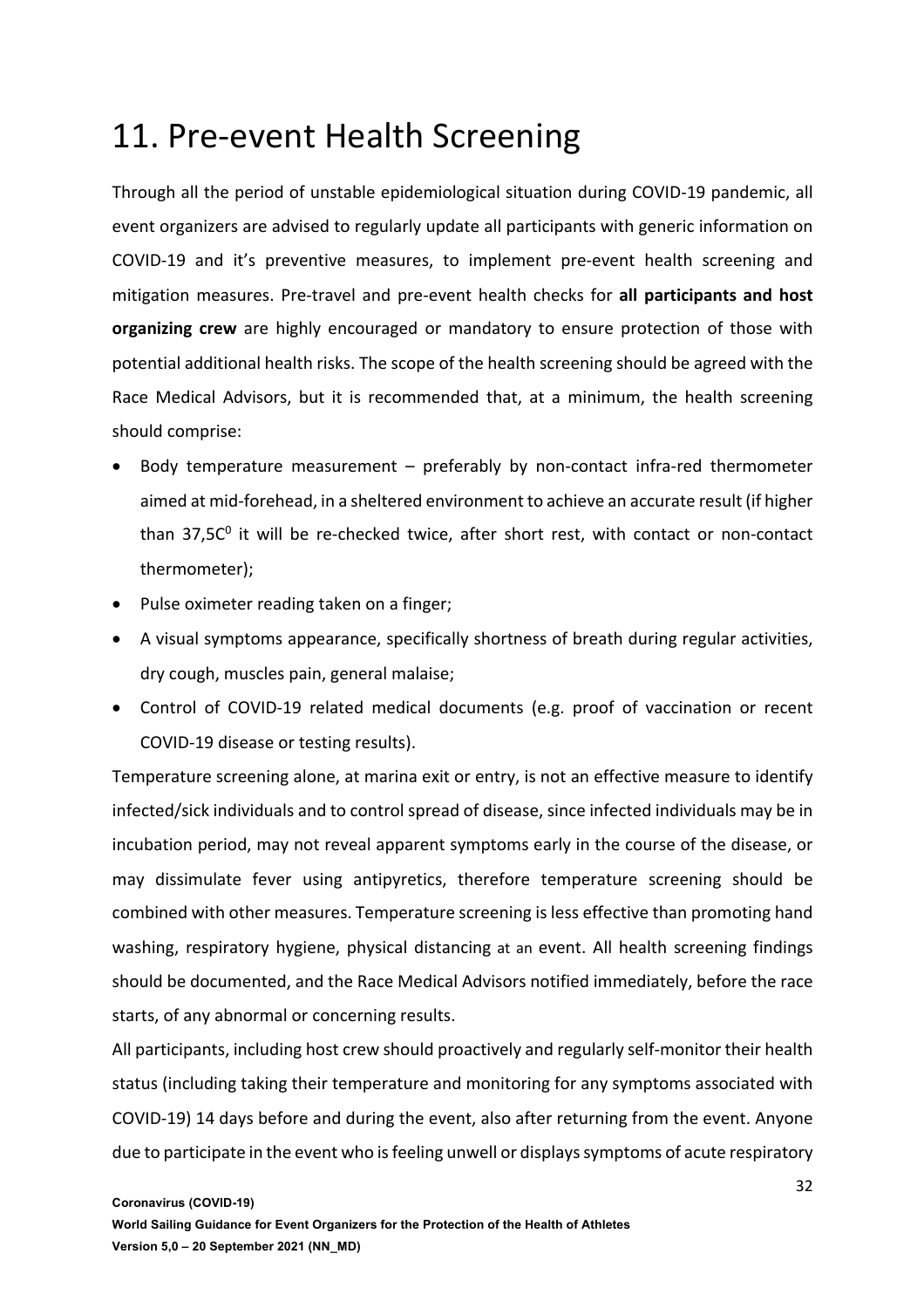disease should not attend the venue. A sample of the pre-event Athlete's Personal Location Form (PLF) is provided in **Appendix A**. The purpose of it is to identify event participants who may need to have their participation deferred or may need to be tested for COVID-19 on-site and to ensure proper case management by dedicated health authorities/bodies. You should also consider possibility of participants' visual health screening for COVID-19 associated symptoms (cough, fever, malaise, etc) at accommodation venues, points of entry to the venues, of field-testing on SARS-CoV-2, pulse oximeter reading taken on a finger, availability of information on underlying health conditions, especially comorbidity, etc.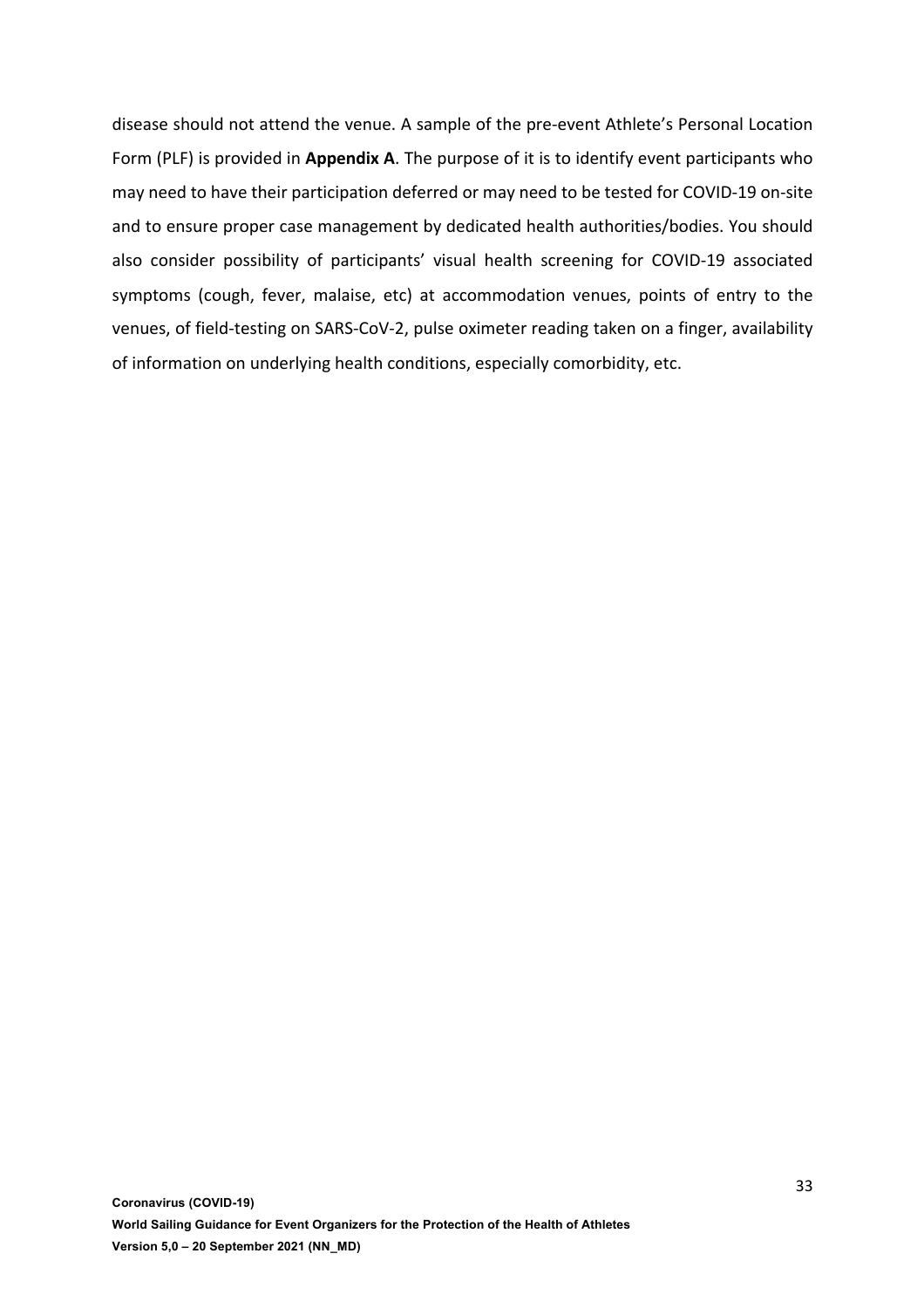# 12. COVID-19 Diagnostic Testing for Sailing Event

One of the measures considered by many countries, transport sector stakeholders and event organizers is required testing for SARS-CoV-2 of international athletes prior to travel, at points of entry on arrival to the destination point or after travel. That can also include testing at the entrance to the event venue or even during the event. (more information at: https://www.who.int/publications/i/item/WHO-2019-nCoV-Sci\_Brief-international\_travel\_testing-2020.1

**It is important to emphasize that COVID-19 testing is not a substitute for other mitigation measures, that should be applied during the event.** A thorough risk assessment as described in Chapter 7 should be a key element of your decision-making process regarding SARS-CoV-2 testing policies for event participants.

The reliability and benefits of testing for SARS-CoV-2 depends on many factors. Pre-travel negative test result is not a guarantee that event participants are free from infection on arrival, because they might have been tested before they get infected or during the period when viral load is not yet sufficient to be detectable. In most individuals, the virus becomes detectable in the upper respiratory tract approximately 1-3 days before symptom onset and for days to weeks after symptoms develop. Also, participants could contract the virus during the travel.

#### *Available options for SARS-CoV-2 testing:*

**A viral test** tells if an individual have a current infection. Two types of viral tests can be used: nucleic acid amplification tests (NAATs) and antigen tests (Ag-RTD).

• **Nucleic Acid Amplification Testing (NAAT)**, such as with real-time reverse-transcription polymerase chain reaction (rRT-**PCR**), is the recommended test for confirmation of SARS-CoV-2 infection. As noted above, testing participants before travel does not ensure that they will not be shedding virus at the actual time of travel. Likewise, a negative NAAT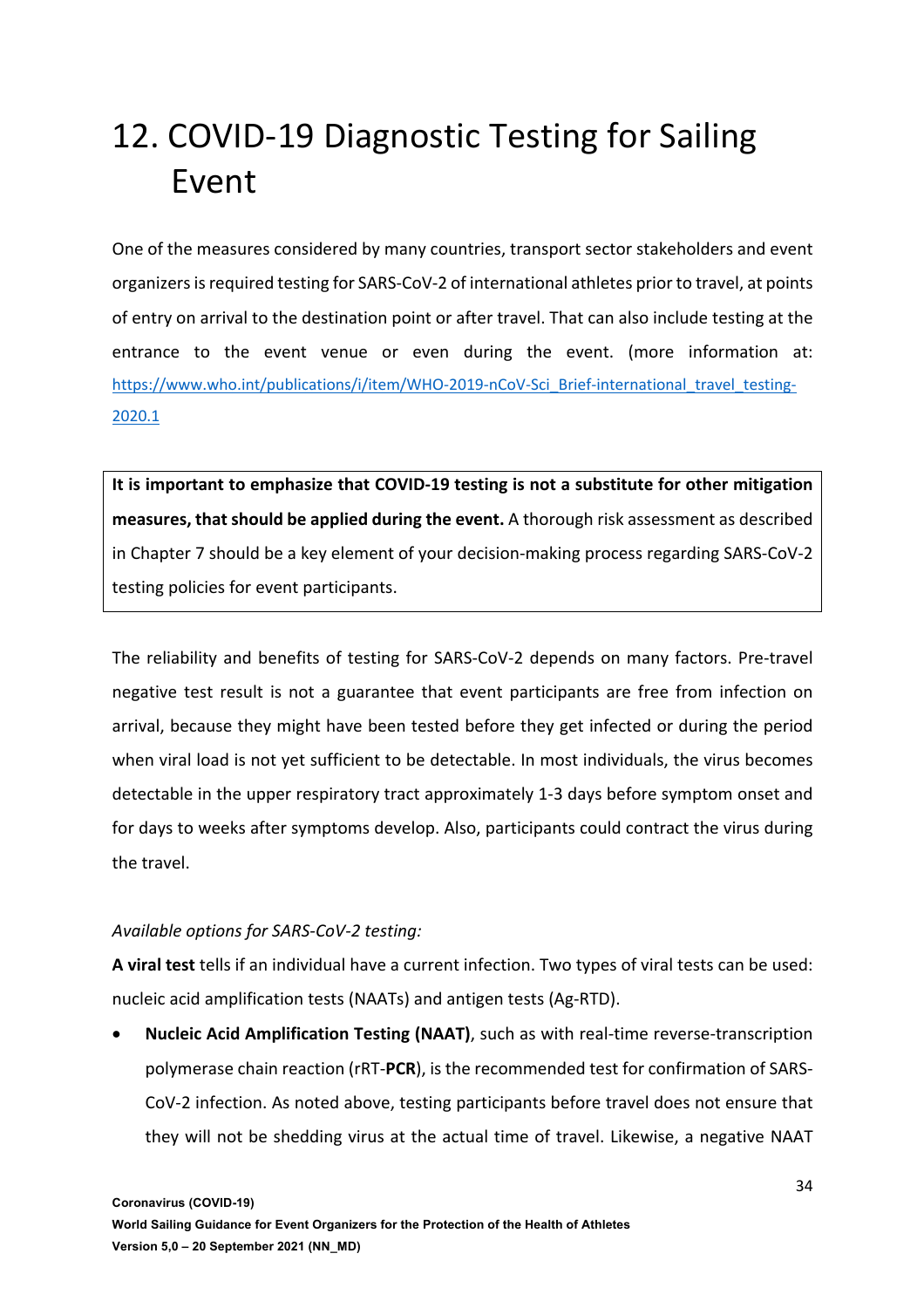(**PCR**) result on samples obtained from an international traveller on arrival does not exclude the possibility that the individual was recently infected with SARS-CoV-2 and is incubating the disease. Viral RNA might be detected for weeks to months following infection and depending on severity of disease in a small subset of patients. Most patients, who have clinically recovered and who have mounted an antibody response to the virus, are not considered to remain infectious. *Thus, if rRT-PCR were used in this situation as a condition for participating in the event or entering in the country, a positive test would result in participants' exclusion.* (Available at: ttps://www.who.int/publications/i/item/WHO-2019-nCoV-Sci\_Briefinternational travel testing-2020.1)

• **Rapid diagnostic tests (RDTs).** Direct immunoassay detection of viral protein **antigen (Ag-RDT)** has the potential to expedite and simplify the detection of SARS-CoV-2 active infection. Those tests have a lower sensitivity than NAAT (PCR) but allow rapid detection of the most infectious patients (with the highest viral load in the respiratory tract). Like NAAT, antigen-detecting Ag-RDTs are likely to perform best in samples collected on or around the time of development of symptoms. **Be vigilant when (if) choosing the RDT test for your event as the sensitivity of Ag-RDTs appears to be highly variable among the brands ranging from 0 to 94%.** Use of Ag-RDTs is not recommended in settings or populations with low expected prevalence of disease where confirmatory testing by NAAT (PCR) is not readily available. The prevalence of SARS-CoV-2 infection among sailing athletes is expected to be low compared to the general population, considering that they are tested on regular base and submitted to various preventive measures in their home countries or when travelling to international sports events. It is therefore recommended to confirm Ag-RDT positive results with NAAT (PCR) in event participants or general public. (Available at: https://www.who.int/publications/i/item/antigen-detection-inthe-diagnosis-of-sars-cov-2infection-using-rapid-immunoassays)

However, you can consider using RDTs to respond to suspected case and outbreaks of COVID-19 in offshore settings, where NAAT (PCR) is not immediately available. Also, in NAAT (PCR) confirmed COVID-19 case or outbreak during the event, RDTs could be used to screen at-risk individuals and rapidly isolate all positive cases (and initiate other contact tracing efforts) and prioritize sample collection from RDT-negative individuals for NAAT (PCR).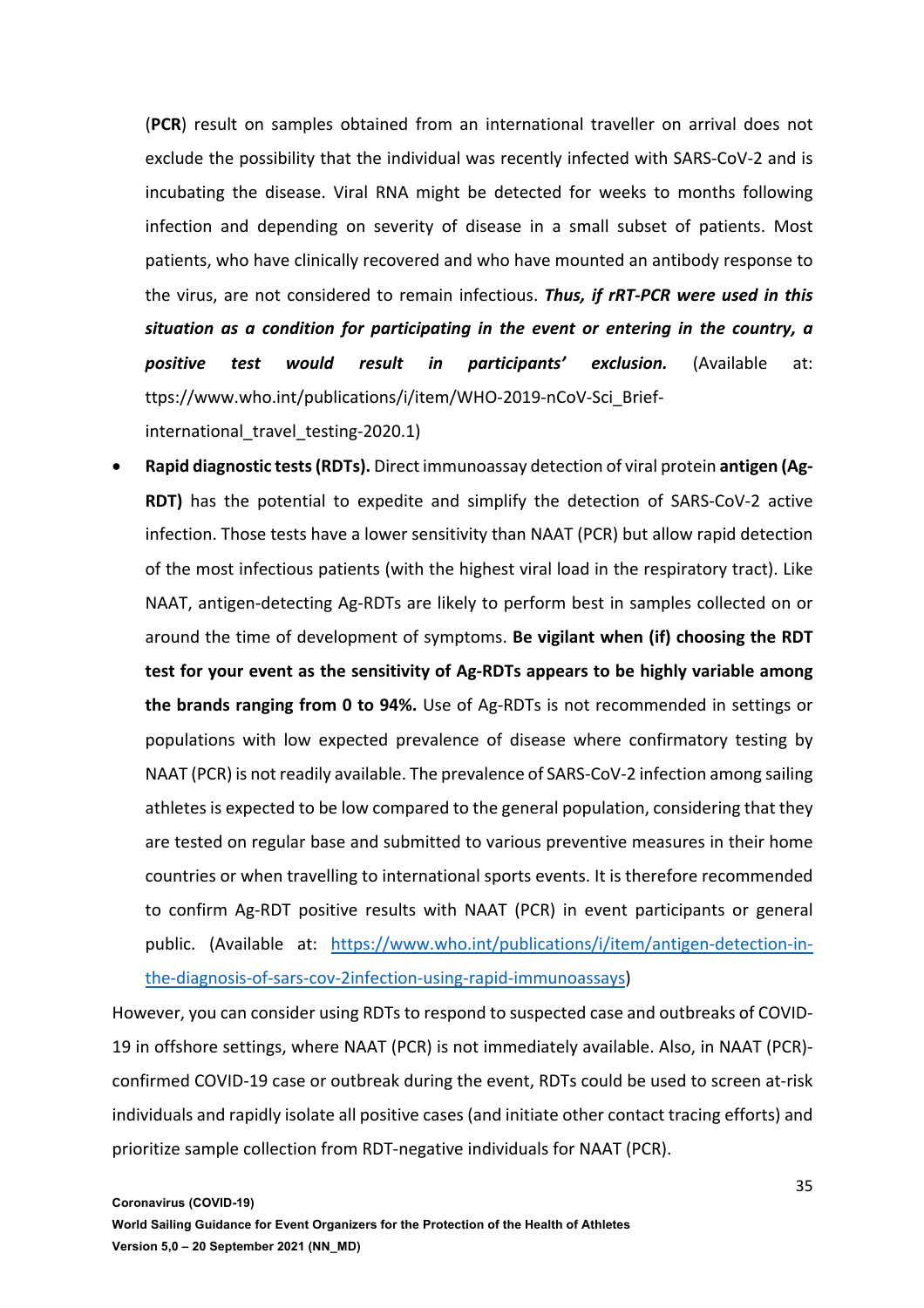**Serological test** (also known as **antibody test**) might tell you if individual had a past infection. Those tests measure the antibody response in an individual. Antibodies to COVID-19 are produced over days to weeks after infection with the virus. The presence of antibodies indicates that a person was infected with the COVID-19 virus, irrespective of whether the individual had severe or mild disease, or even asymptomatic infection.

• **Serological tests for IgM/IgG/IgA antibody detection,** including **RDTs (Ab-RTD**) are not recommended in the context of sailing events for the purpose of pre-event screening because a positive serological test revealing antibodies against SARS-CoV-2 indicates only the previous infection of participant, and a negative test for antibodies can'not exclude an active infection with SARS-CoV-2 for participant.

Even though RDT tests (Ag-RTD or Ab-RTD) may be considerably easier to perform than NAAT (PCR), or other laboratory methods, they still require that supplier-recommended procedures be strictly followed (i.e. storage conditions). All test operators must undergo trainings on sample collection, relevant biosafety, performance and interpretation of the test, reporting of results, as well as on waste management. Testing quality control measures also need to be put in place. If screening testing of athletes has been agreed with the local public health authorities there is a need to consider tests availability, tests result turn-around and hostarea laboratory capacity.

Laboratory examination of **clinical specimens** for suspected (or possible) cases of COVID-19 should be made by professional laboratory staff and then reported to CMO. CMO will further inform tested participants on the laboratory tests results. Channels of communication during and after the event should be set up prior to event. **Organizers should ensure that laboratory test results are available as soon as possible to allow prompt decisions on individual athlete's or team's participation; or cancelling or further continuation of the event, according to the COVID-19 Medical Response Plan** (see Chapters 8 and 23).

Availability and capacity of the laboratory certified for COVID-19 investigations should be planned and included into the COVID-19 Medical Response Plan.

See more at *Diagnostic testing for SARS-CoV-2* available at:

https://www.who.int/publications/i/item/diagnostic-testing-for-sars-cov-2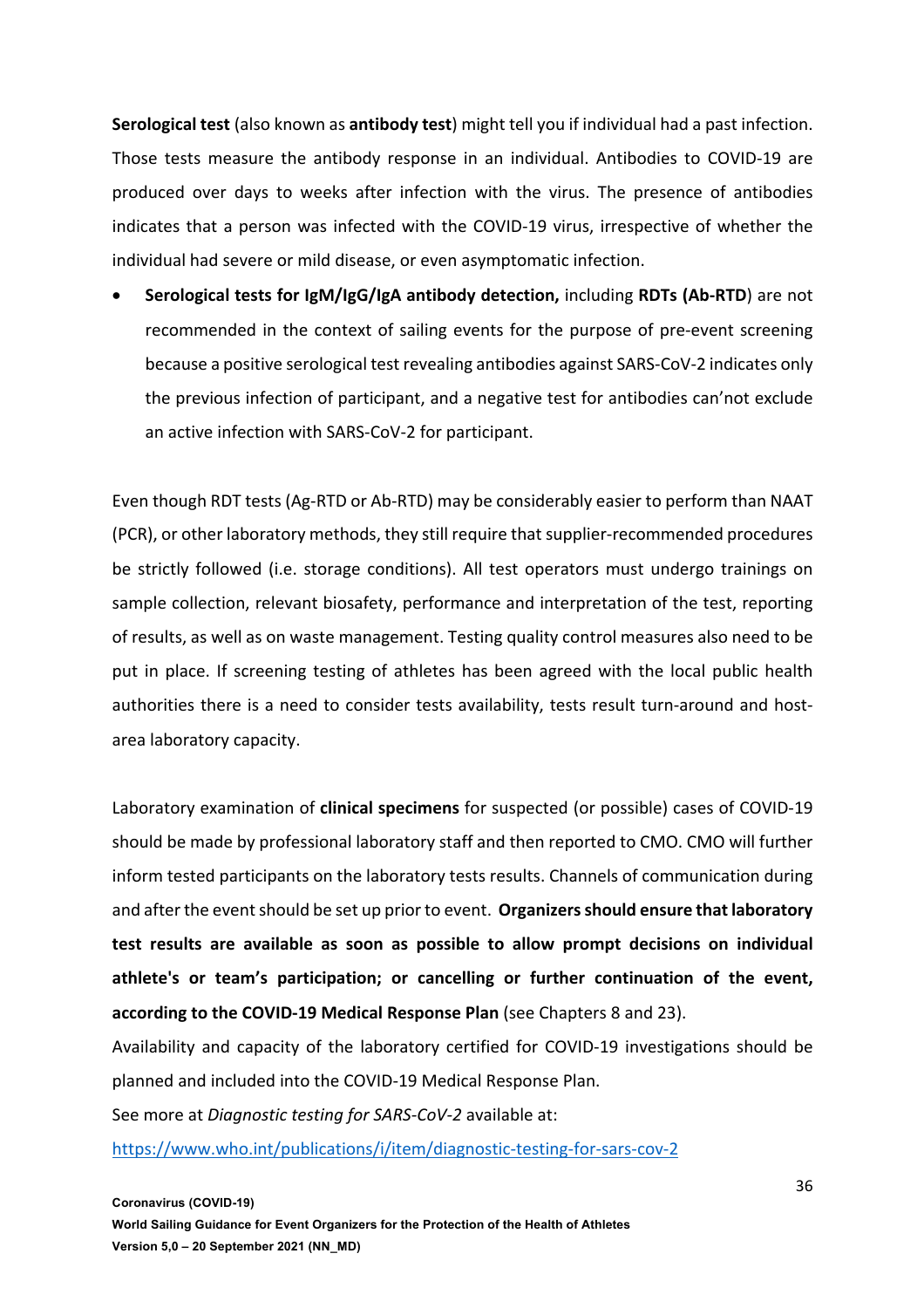### 13. Risk Communication and Awareness

World Sailing will provide guidance to athletes and their teams on how to recognise the signs and symptoms of COVID-19. Event participants should be reminded of the protocols and procedures to follow if their team member displays signs and symptoms of acute respiratory disease. Country-specific guidance on COVID-19 prevention measures may be available, such as at: https://www.cdc.gov/coronavirus/2019-ncov/travelers/index.html .

Medical staff supporting the event should be informed and updated about the COVID-19 epidemiological situation and any new evidence and guidance available. It is recommended to visit the WHO website for COVID-19 updates. WHO advice on the use of masks in the context of COVID-19. Interim guidance , updated on 1 December, 2020 can also be found on the website at: https://www.who.int/publications/i/item/advice-on-the-use-of-masks-inthe-community-during-home-care-and-in-healthcare-settings-in-the-context-of-the-novelcoronavirus-(2019-ncov)-outbreak

The posters provided at **Annex** B can also be used for event communication strategy to provide a gentle reminder of best practices for participants to follow. They are also available for download from the World Sailing website at: https://www.sailing.org/medical/index.php.

Event organizers should develop a **risk communication strategy for COVID-19** before the event. It is expected that such an event will draw significant media attention and that widely available and presented social media could enable for inaccurate and unnecessary misinformation (infodemic). Event organizers should appoint designated person(s) to lead media activities and to be tasked with managing all communications with event participants as well as external communications with national and international government officials, the general public, and the media. Spokesperson can be appointed too. It is recommended to setup monitoring of national and international media for rumours to be able to counter them early.

Coordination with major social media sites like *Twitter* and *Facebook*, *Instagram* should be set up so that messaging and counter-messaging can be coordinated with and assisted by the platforms.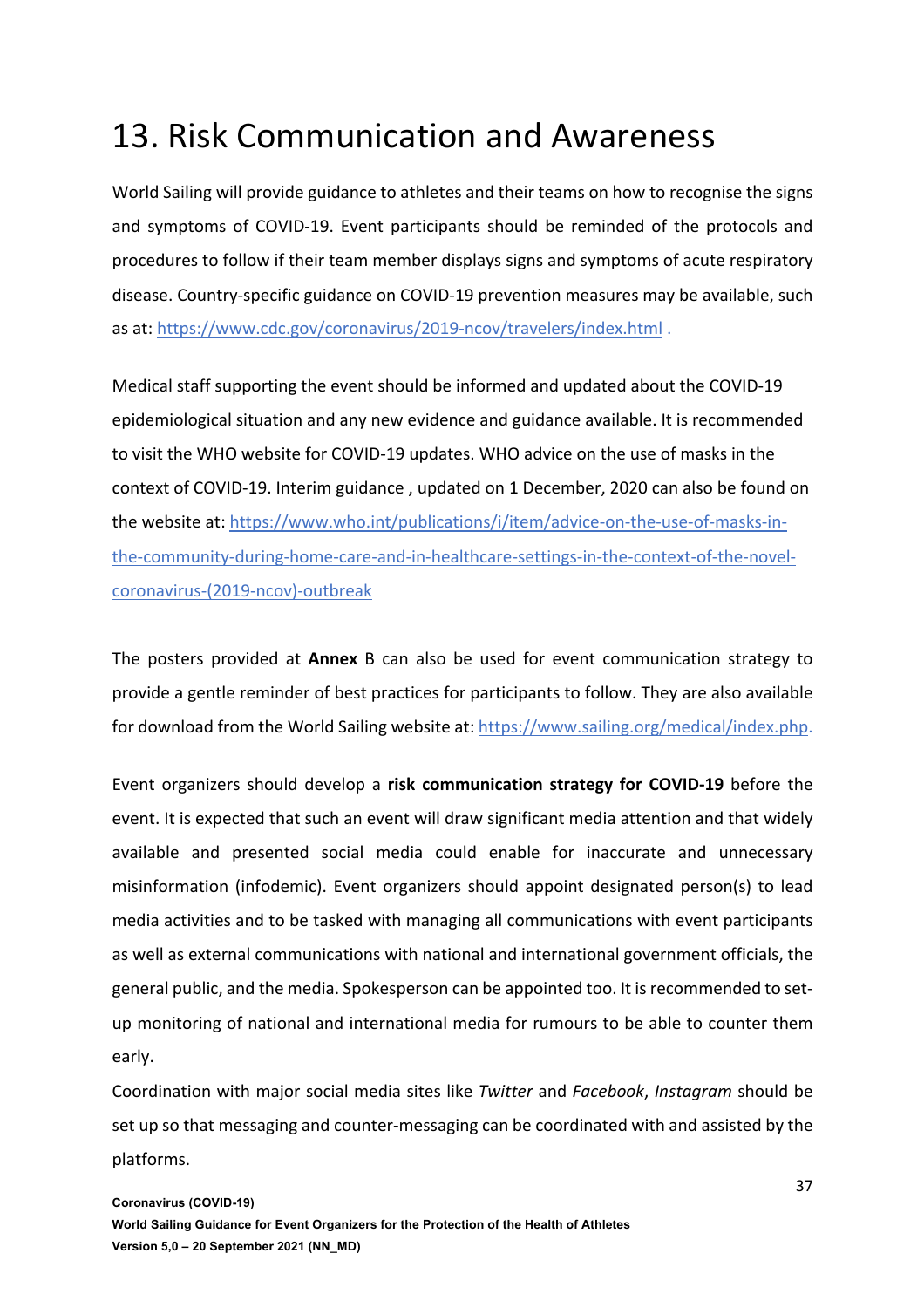# 14. Personal Hygiene Measures for Host Crew on Sailing Events

Event organizers should provide specific guidance and training for their crew regarding:

- Hand washing (using soap and water, rubbing hands for at least 20 seconds);
- When hand washing is essential (e.g. after assisting an ill athlete or other participant or after contact with surfaces they may have been contaminated with airdrops with COVID-19 particles, etc);
- When to hand rub with an alcohol-based hand rubs instead of hand washing, and how to do this;
- How to cough and sneeze hygienically (e.g. using disposable tissues or a flexed elbow);
- Safe hygienic waste disposal;
- When and how to use medical masks/face coverings;
- On need of avoidance of close contacts with individuals with signs and symptoms of acute respiratory infections and
- To keep physical distancing at least 1 meter (3 ft) between each other.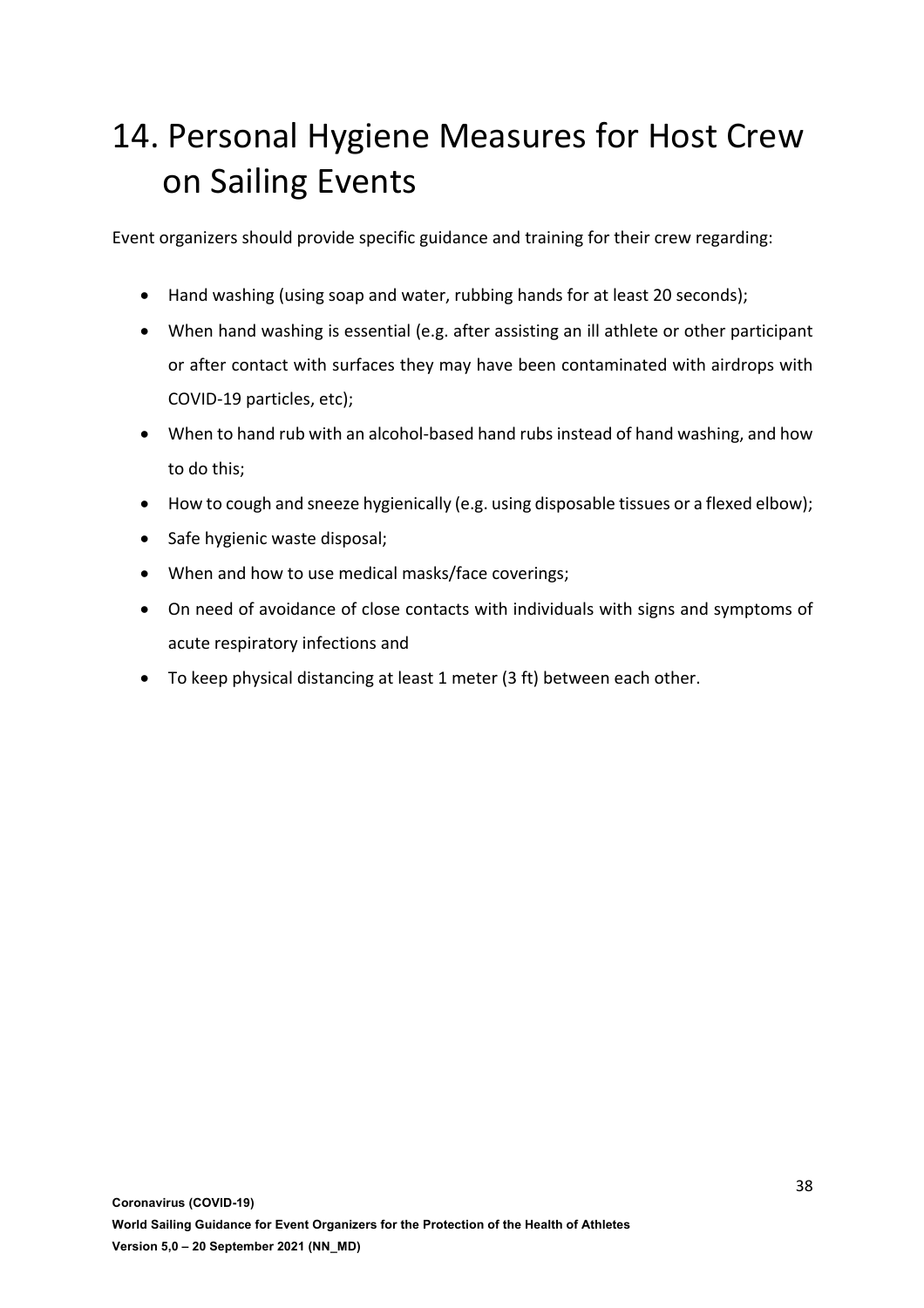# 15. Surveillance of Participants

During the event, the purpose of surveillance is to rapidly identify relevant health related incidents/signals, communicate information about them and respond appropriately. Contact tracing is an important element of surveillance response. When systematically applied, contact tracing aimed to break the chains of transmission of an infectious disease and thus is an essential public health intervention for controlling infectious disease outbreaks. WHO Interim guidance *Contact tracing in the context of COVID-19, released on 1 February 2021* available at: https://www.who.int/publications/i/item/contact-tracing-in-the-context-ofcovid-19 provides guidance on how to establish contact tracing capacity for the control of COVID-19 if incident occurs.

The surveillance protocol include:

- Host team medical staff at the venue should take participants' (athletes, their teams, international technical officers) body temperatures each day and any fevers above 37,5°C to be reported to the CMO (Consider equipping each team with non-contact infrared thermometers).
- Pulse oximeter reading taken on a finger.
- Visual symptoms health screening (e.g. coughing)
- A regular situation report that summarizes surveillance activity, events being followed (including risk assessment) and any public health response should be produced and shared to all relevant stakeholders.

In the context of COVID-19 pandemic, considerations should also be given to regular risk communication with general public, such as via a regularly updated website, even if no significant health incidents are occurring ("Zero" reporting). For most events, at least some minor health incidents would happen that will require a public health response and there are also likely to be a number of public health incidents that may not be linked to the mass gathering event but will require public health guidance or reassurance. Extensive pre-event preparation will assist with the management of these, however unforeseen.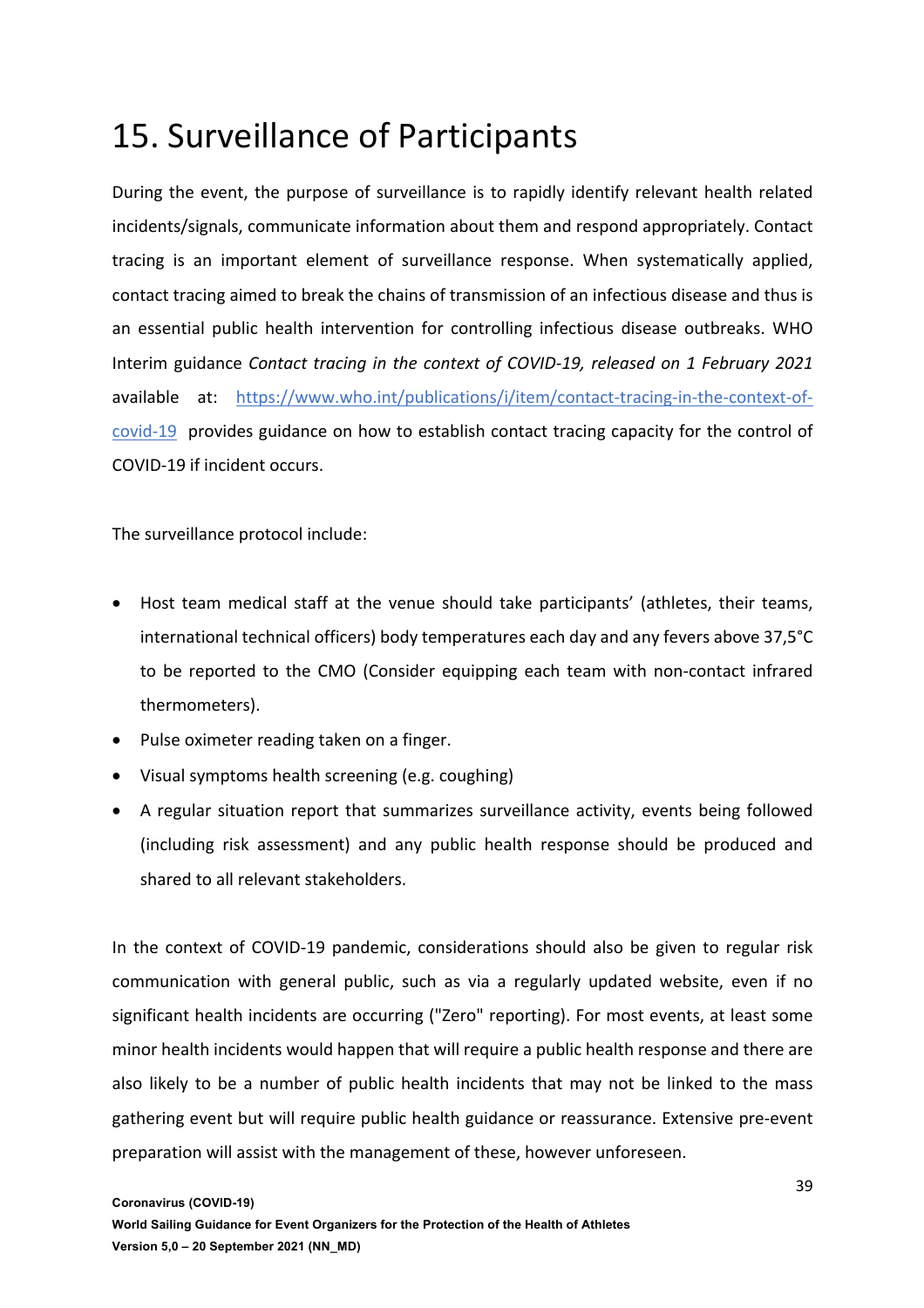# 16. Suspected, Probable and Confirmed Cases of COVID-19.

Organizers should ensure that their first aid and medical services, including designated medical providers on board are trained to triage and refer suspected cases for COVID-19 testing.

If participants appear only mild acute respiratory symptoms and have not travelled to the area with local transmission of COVID-19 within the last 14 days, or if they have not been in close contact with someone with respiratory symptoms who has been in the area with COVID-19 transmission, they should still carefully practice basic hand hygiene, respiratory etiquette and physical distancing measures, until recovered.

A **suspected case** requiring laboratory testing is generally considered to be:

| A | A person who meets the clinical AND epidemiological criteria:                              |  |  |
|---|--------------------------------------------------------------------------------------------|--|--|
|   | <b>Clinical Criteria:</b>                                                                  |  |  |
|   | Acute onset of fever AND cough; OR                                                         |  |  |
|   | Acute onset of ANY THREE OR MORE of the following signs or symptoms: Fever, cough,         |  |  |
|   | general weakness/fatigue <sup>*</sup> , headache, myalgia, sore throat, coryza, dyspnoea,  |  |  |
|   | anorexia/nausea/vomiting <sup>*</sup> , diarrhoea, altered mental status.                  |  |  |
|   | <b>AND</b>                                                                                 |  |  |
|   | <b>Epidemiological Criteria:</b>                                                           |  |  |
|   | Residing or working in an area with high risk of transmission of virus: closed residential |  |  |
|   | settings, humanitarian settings such as camp and camp-like settings for displaced persons; |  |  |
|   | anytime within the 14 days prior to symptom onset; or                                      |  |  |
|   | Residing or travel to an area with community transmission anytime within the 14 days prior |  |  |
|   | to symptom onset; or                                                                       |  |  |
|   | Working in any health care setting, including within health facilities or within the       |  |  |
|   | community; any time within the 14 days prior of symptom onset                              |  |  |
|   |                                                                                            |  |  |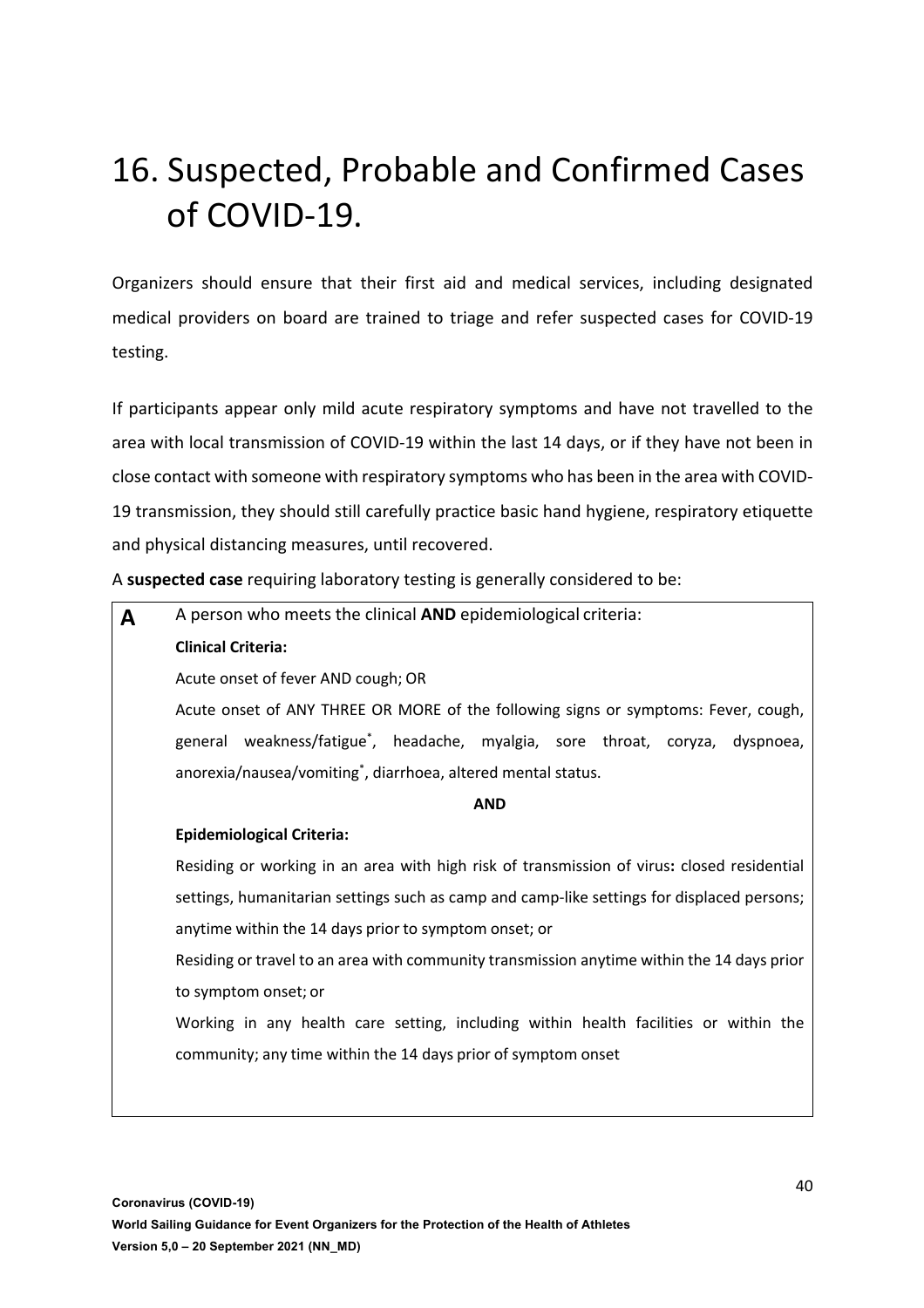- **B** A patient with severe acute respiratory illness: (SARS: acute respiratory infection with history of fever or measured fever of ≥ 38 C°; and cough; with onset within the last 10 days; and requires hospitalization).
- **B C C** Asymptomatic person not meeting epidemiologic criteria with a positive SARS-CoV-2 Antigen RDT\*

**Probable** case is generally considered to be:

**A.** A patient who meets clinical criteria above AND is a contact of a probable or

confirmed case, or linked to a COVID-19 cluster\*

**B.** A suspected case with chest imaging showing findings suggestive of COVID-19 disease

**C.** A person with recent onset of anosmia (loss of smell) or ageusia (loss of taste) in the absence of any other identified cause.

**D.** Death, not otherwise explained, in an adult with respiratory distress preceding death AND was a contact of a probable or confirmed case or linked to a COVID-19 cluster\*

#### **Confirmed case** of SARD-CoV-2 infection

**A.** A person with a positive Nucleic Acid Amplification Test (NAAT)

**B.** A person with a positive SARS-CoV-2 Antigen-RDT AND meeting either the probable case definition or suspected criteria A OR B

**C.** An asymptomatic person with a positive SARS-CoV-2 Antigen-RDT who is a contact of a probable or confirmed case

\*More details at: https://www.who.int/publications/i/item/WHO-2019-nCoV-Surveillance\_Case\_Definition-2020.2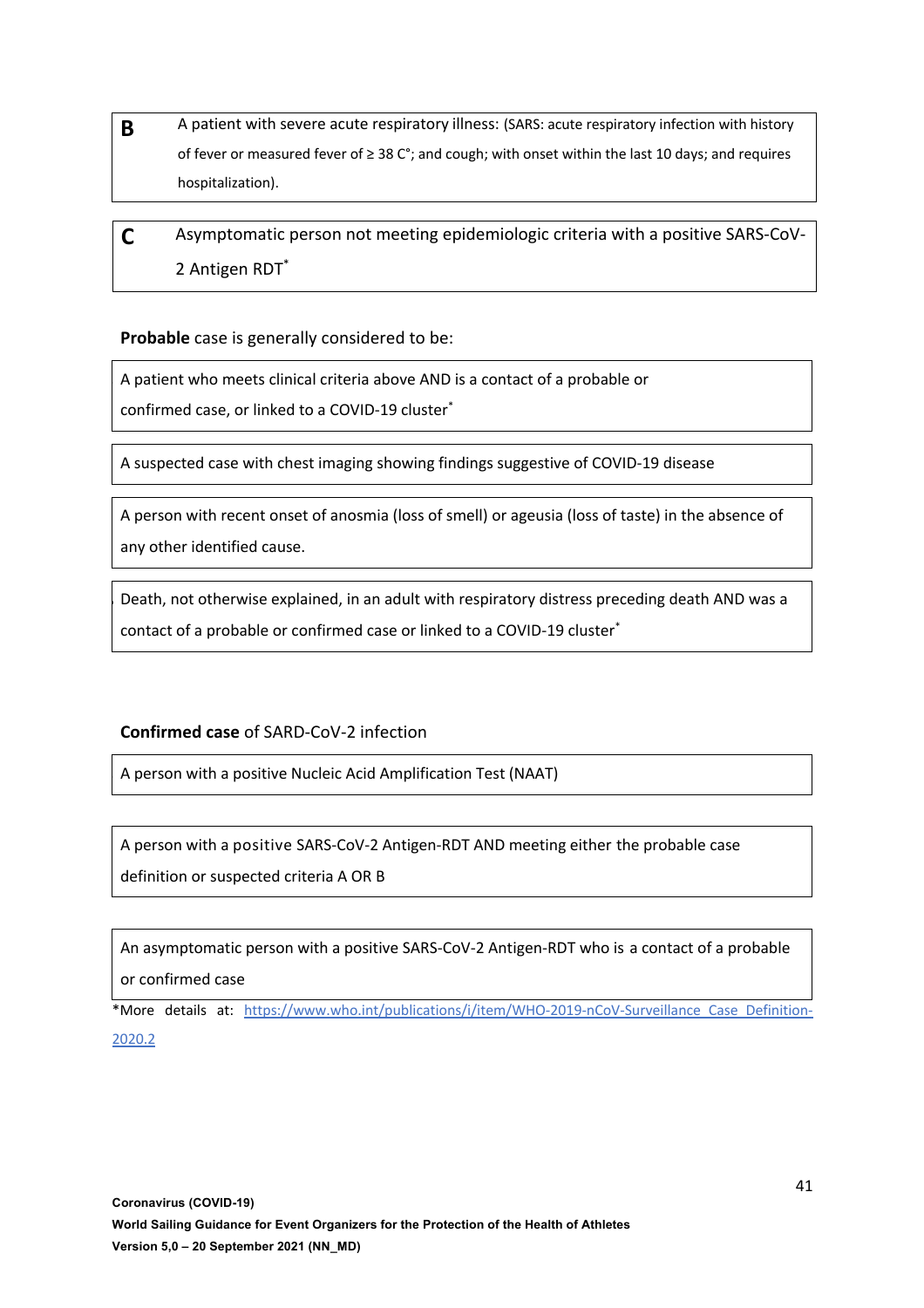**A contact is currently defined as anyone who has experienced any one of the following exposures during the 2 days before and the 14 days after the onset of symptoms of a probable or confirmed case:**

- face-to-face contact with someone who has a confirmed or probable SARS-CoV-2 infection within 1 metre and for more than 15 minutes;
- direct physical contact with someone with a confirmed or probable SARS-CoV-2 infection
- direct care for an individual with a confirmed or probable SARS-CoV-2 infection without using appropriate personal protective equipment;6 or
- other situations and conditions, as indicated by local risk assessments and risk assessments applicable to your event.

See more at: *Global surveillance for COVID-19 caused by human infection with COVID-19 virus,*  available at: https://www.who.int/publications/i/item/global-surveillance-for-humaninfection-with-novel-coronavirus-(2019-ncov) and *Contact tracing in the context of COVID-19,*  available at: https://www.who.int/publications/i/item/contact-tracing-in-the-context-ofcovid-19 and *Considerations for quarantine of contacts of COVID-19 cases: Interim guidance, released 25 June 2021* available at: https://www.who.int/publications/i/item/considerationsfor-quarantine-of-individuals-in-the-context-of-containment-for-coronavirus-disease-(covid-19) .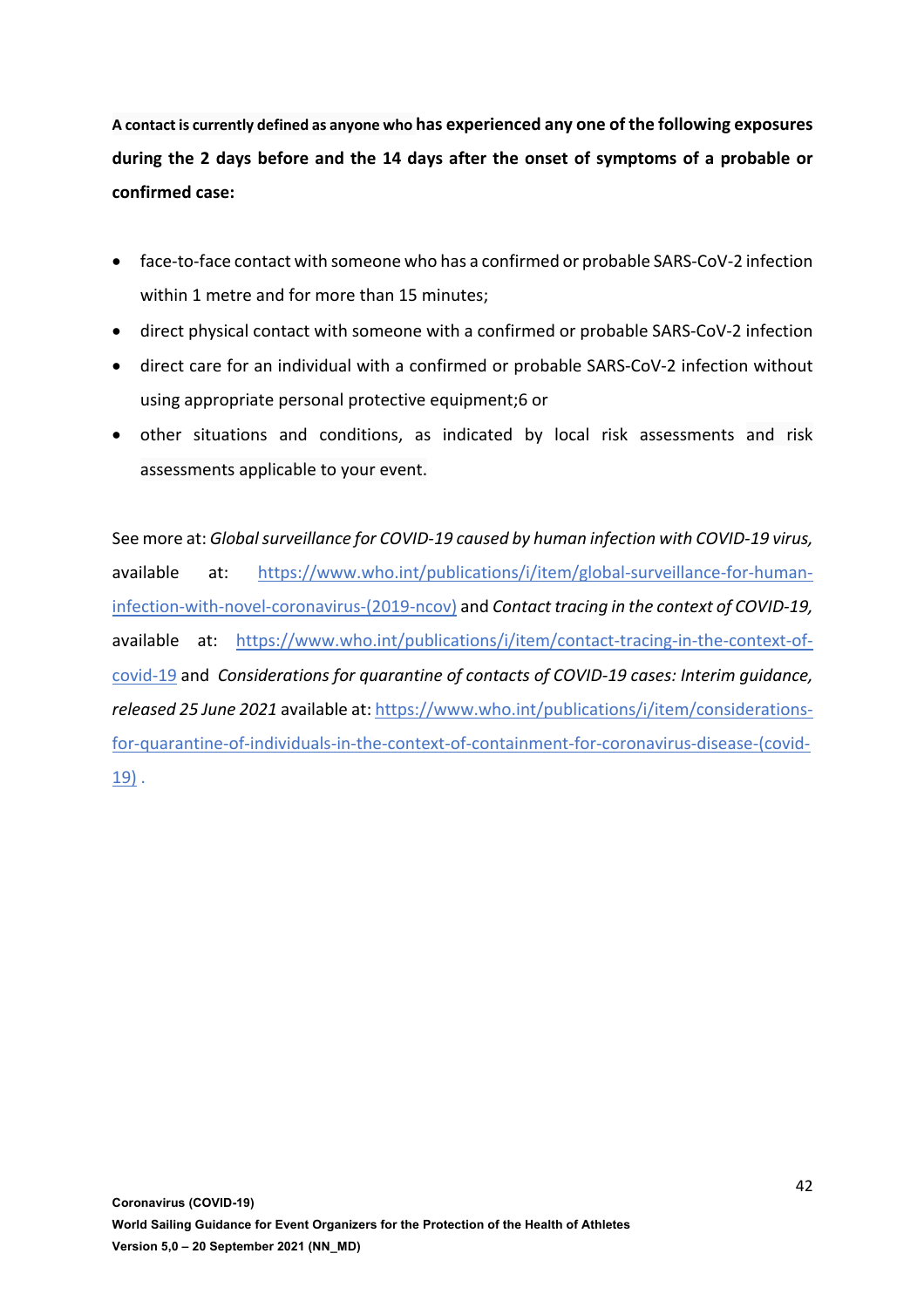# 17. Management of Suspected COVID-19 Cases by Medical Support Providers

If someone during the event is suspected to have COVID-19, Personal Protective Equipment (PPE) for medical history interview and health assessment should be used by medical providers. Key outbreak control activities will include case isolation, contact tracing, on-site testing, enhanced hygiene measures and administering patient treatment available during sailing event, such as supportive symptomatic treatment, e.g. oxygen therapy, use of fever/pain relief medications and hydration if needed.

### 18. COVID-19 Case Handling

Case handling should be initiated by Chief Medical Officer (CMO) and designated medical support providers in order to detect any close contacts and include directly contacting participants, interviewing for current and recent health condition, and checking if any person meets the criteria for a suspected case. It should be recorded in the appropriate medical logbook. CMO and designated medical support providers should ensure a suspected case is interviewed and have provided information about the places they have visited within the last 14 days prior to the onset of symptoms and their close contacts, including the period from two days before the onset of symptoms; and contact tracing performed. Keep records regarding:

- Anyone at event who has visited the medical facility and considered a suspected case and the isolation and hygiene measures were undertaken;
- Any close contact or regular contact person with low-risk exposure purposed to monitor their health;
- Contact details of regular contacts with low-risk exposure who will disembark as well as their locations to stay in the next 14 days (completed PLFs); and
- Results of active surveillance.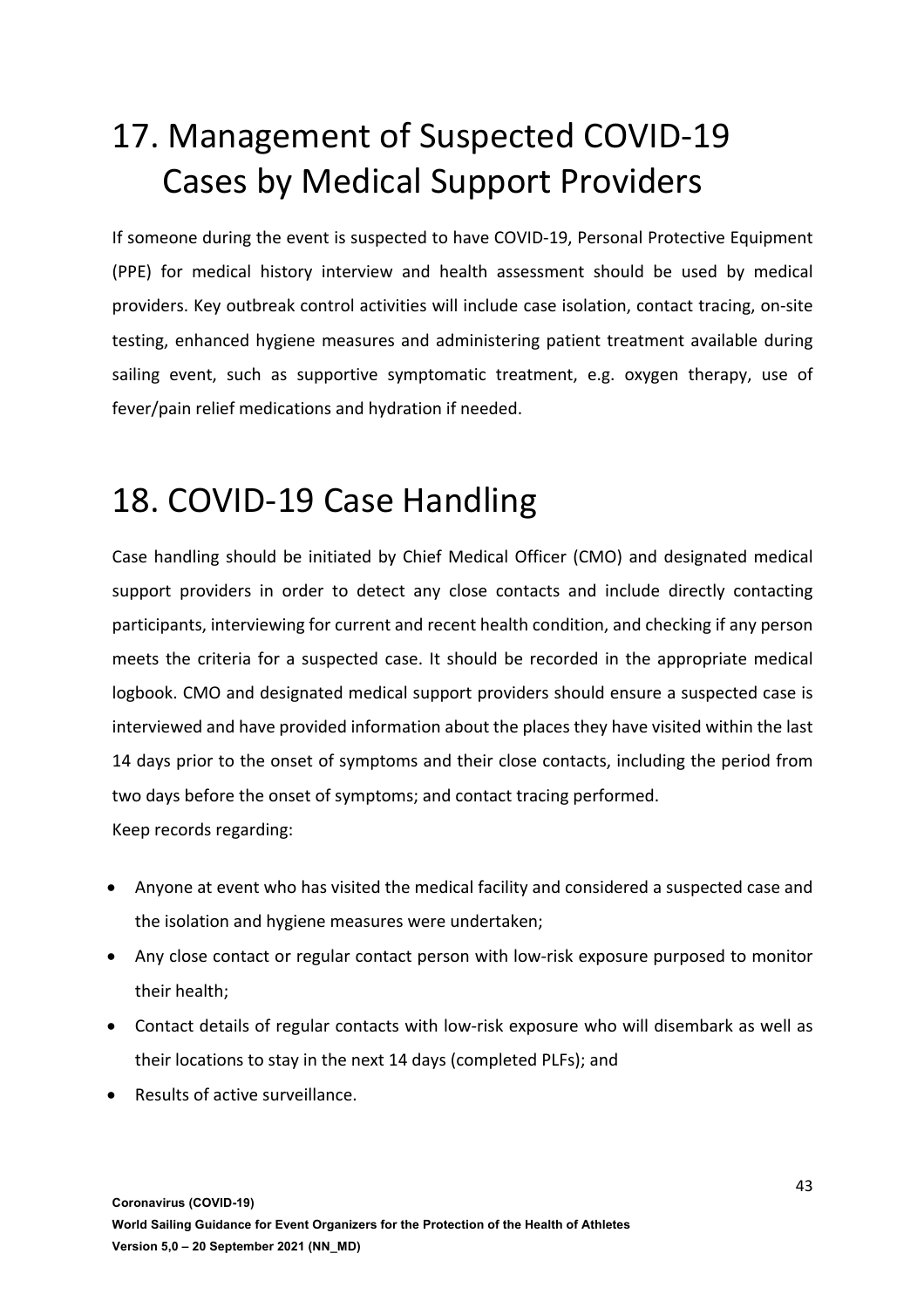# 19. COVID-19 Precautions at the Event Medical Facility

The following precautions should be taken:

- Any person, including healthcare workers, entering the medical facility should apply appropriate precautions in accordance with the requirements of *WHO infection prevention and control during healthcare when COVID-19 is suspected*, available at: https://www.who.int/publications/i/item/WHO-2019-nCoV-IPC-2020.4 ;
- Health workers should always wear a medical mask during their routine activities throughout the entire shift; apart from when eating and drinking;
- When using medical masks throughout the entire shift, health workers should make sure that:
	- o the medical mask is changed when wet, soiled, or damaged;
	- $\circ$  the medical mask is not touched to adjust it or displaced from the face for any reason; if this happens, the mask should be safely removed and replaced; and hand hygiene performed;
	- $\circ$  the medical mask (as well as other personal protective equipment) is discarded and changed after caring for any patient on contact/air-droplet precautions for other pathogens;
- This should be followed by performing hand hygiene with an alcohol-based hand rub (at least 65–70%) or soap and hot water for 20 seconds;
- Patients must wear a medical mask when in medical facility and follow instructions on how to put on, take off, and dispose of medical masks;
- Careful hand washing should occur after contact with respiratory secretions;
- Suspected COVID-19 cases must be examined in a separate room with the door closed, ideally an isolation room; and
- After preliminary medical examination, if the CMO or other designated person responsible for the provision of medical care during the event consider a suspected COVID-19 case revealed, the patient should be isolated.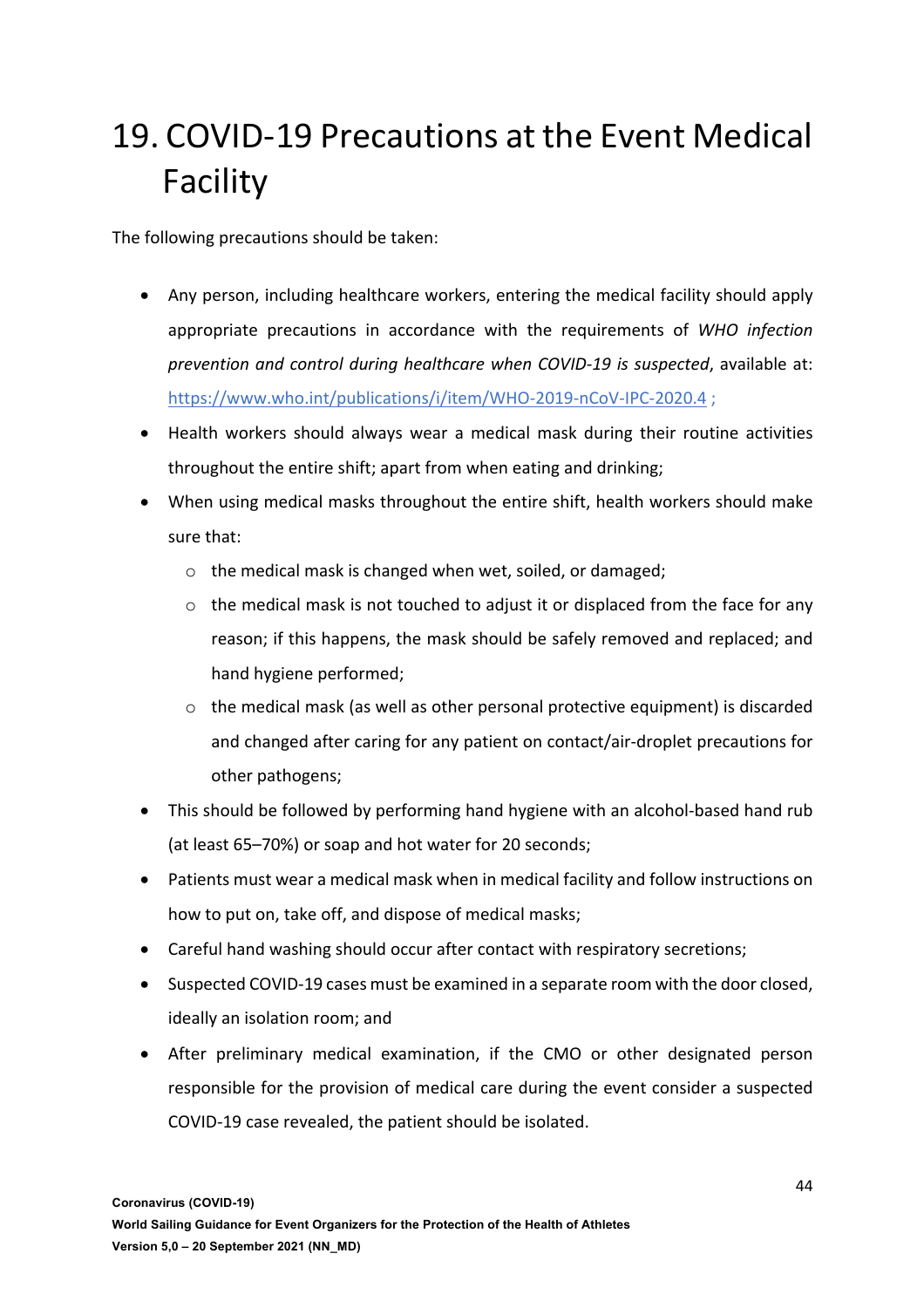If the illness is not considered a COVID-19 suspected case but the person appears acute respiratory symptoms, the person should strictly follow physical distancing and other personal basic protective measures. CMO will decide on the mode of his further participation in the event (including wearing a medical mask).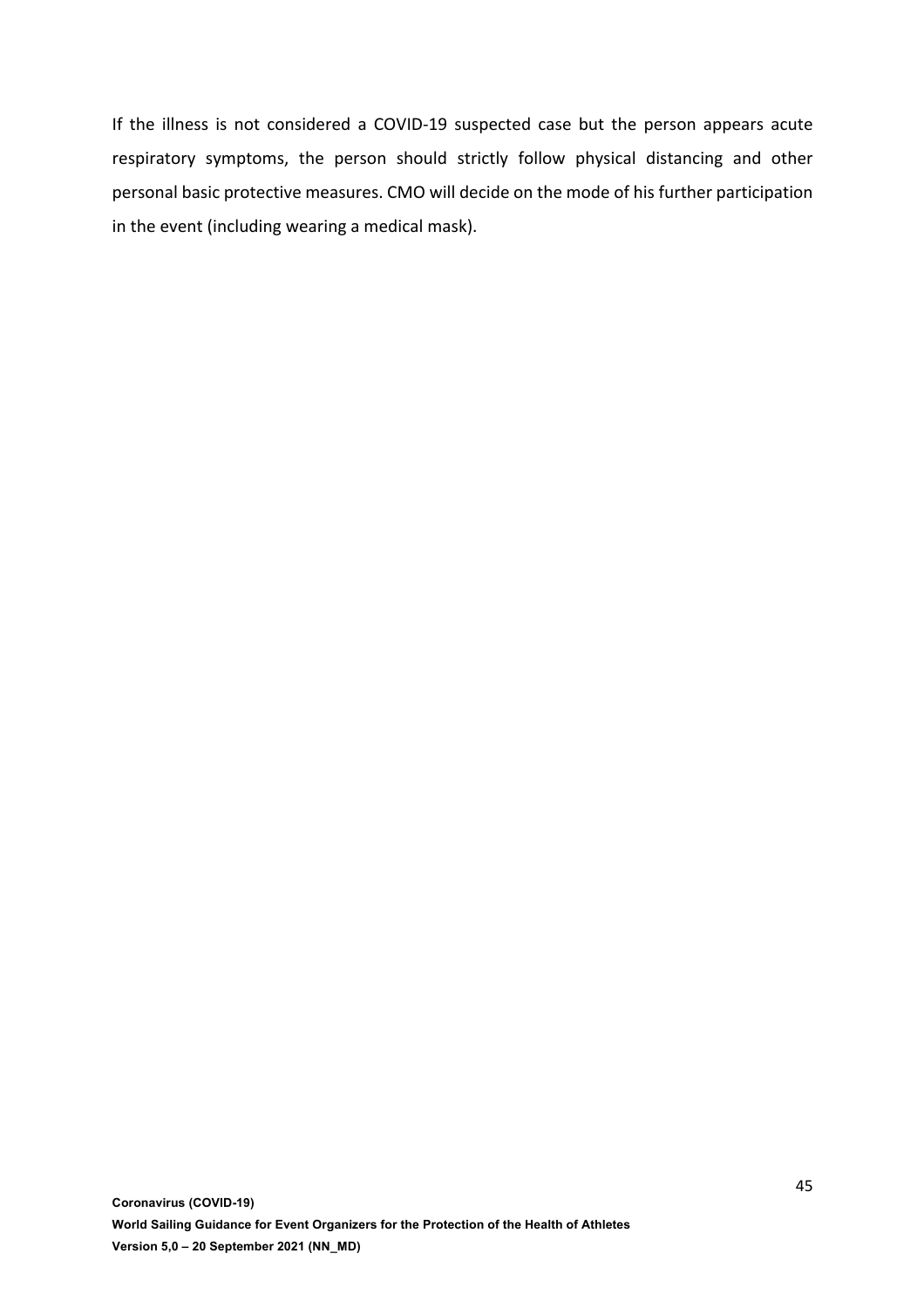## 20. Isolation

Suspected COVID-19 cases should be isolated immediately, and local public health authorities be reported of suspected cases at event:

- Individuals with acute respiratory infection, either a cough, sore throat, shortness of breath or difficulty breathing, fever, runny nose or nasal congestion, muscle pain, loss of smell or taste or diarrhoea, whether requiring hospitalisation or not;
- Individuals who met the definition of a suspected case within the 14 days before the onset of symptoms as outlined in Chapter 16: *Suspected, Probable and Confirmed Cases of COVID-19.*

Patients should be isolated in either a designated isolation facility, or at his accommodation place (hotel room, private quarters/apartments/houses) with precautionary measures (regular disinfection, good ventilation, safe food delivery, etc). Anyone taking care of ill patient and entering an isolation facility should wear PPE: gloves, disposable protective gown, goggles/or face screen and medical masks/respirator. Event organizers should ensure the capacity to isolate suspected cases (athletes, team officials, event staff, volunteers and support workers) identified during the event. Isolation facilities must be dedicated in advance of the event and identified in COVID-19 Medical Response Plan.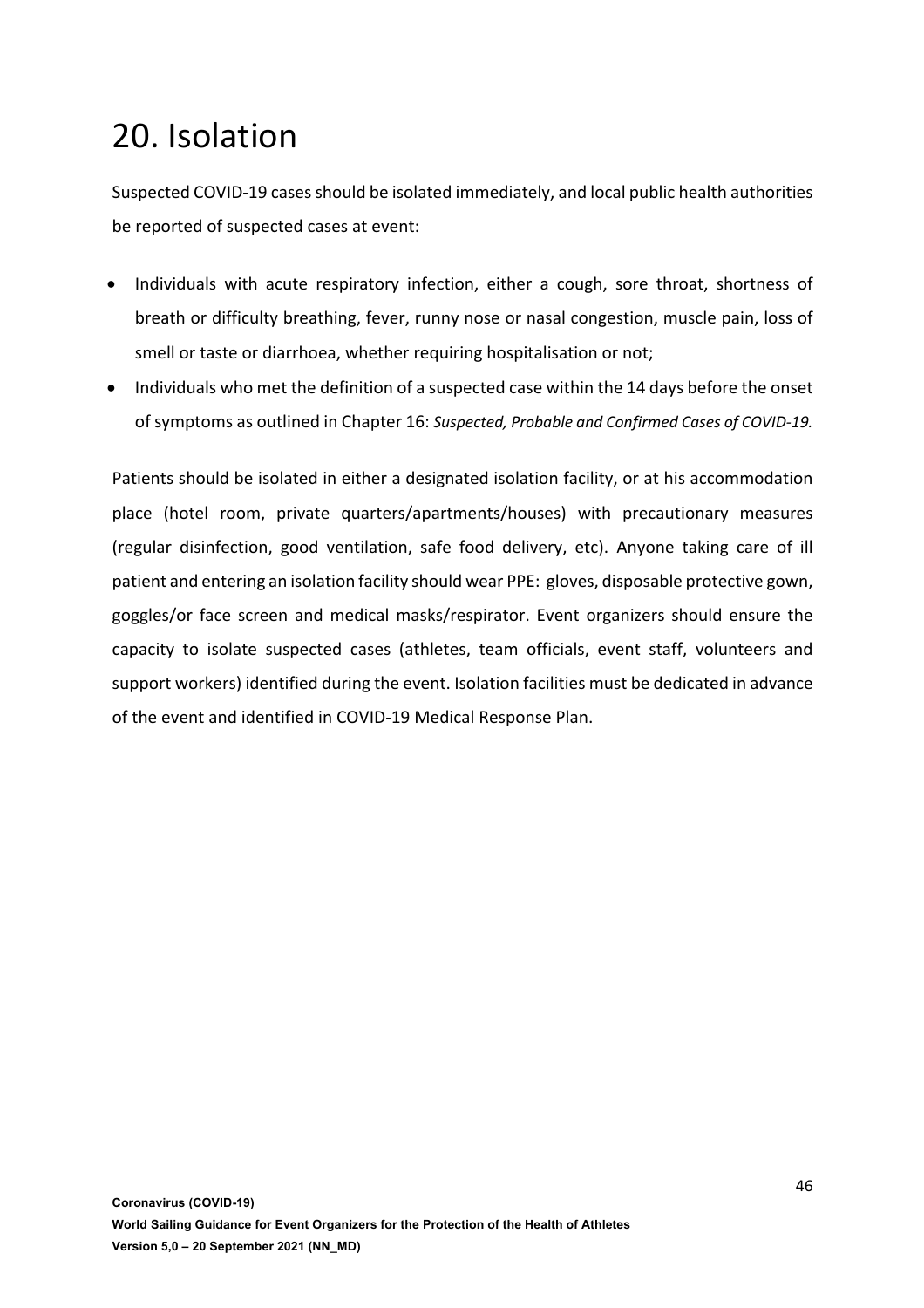# 22.Hospitalization of a Suspected, Probable and Confirmed COVID-19 Cases

The Event organizers should take the following precautions:

- Provide dedicated transport to avoid close contacts with other participants or home crew;
- The suspected, probable or confirmed case individuals should wear a medical mask during transportation all the time; and
- Personnel transporting the individuals with suspected, probable or confirmed cases should wear appropriate PPE (gloves, disposable protective gowns, goggles (or face screen) and medical masks):
- Thoroughly disinfect transportation vehicles.

The event may be continued according to the pre-defined criteria indicated in COVID-19 Medical Response Plan, once the Host's Public Health Authority has determined that public health interventions have been completed successfully, in particular the measures as follows:

- Management of the suspected (and probable) case or cases and their close contacts;
- Completion of contact tracing forms and isolation of close contacts (see Chapter 20); (All participants should fill in a PLF to be kept by CMO and event organizer for at least one month after the event);

Post-event phase:

- Information from the completed PLF should be provided upon the request from local public health authorities or from participants' home country to facilitate contact tracing if a confirmed COVID-19 case associated with event is reported after the event;
- Information about symptoms and signs of COVID-19 has been provided to every participant and detail whom to contact in case the relevant symptoms appear in the following 14 days after the event; and
- Cleaning and disinfection, and safe disposal of materials contaminated with infectious agents (e.g. waste bins with lids, etc).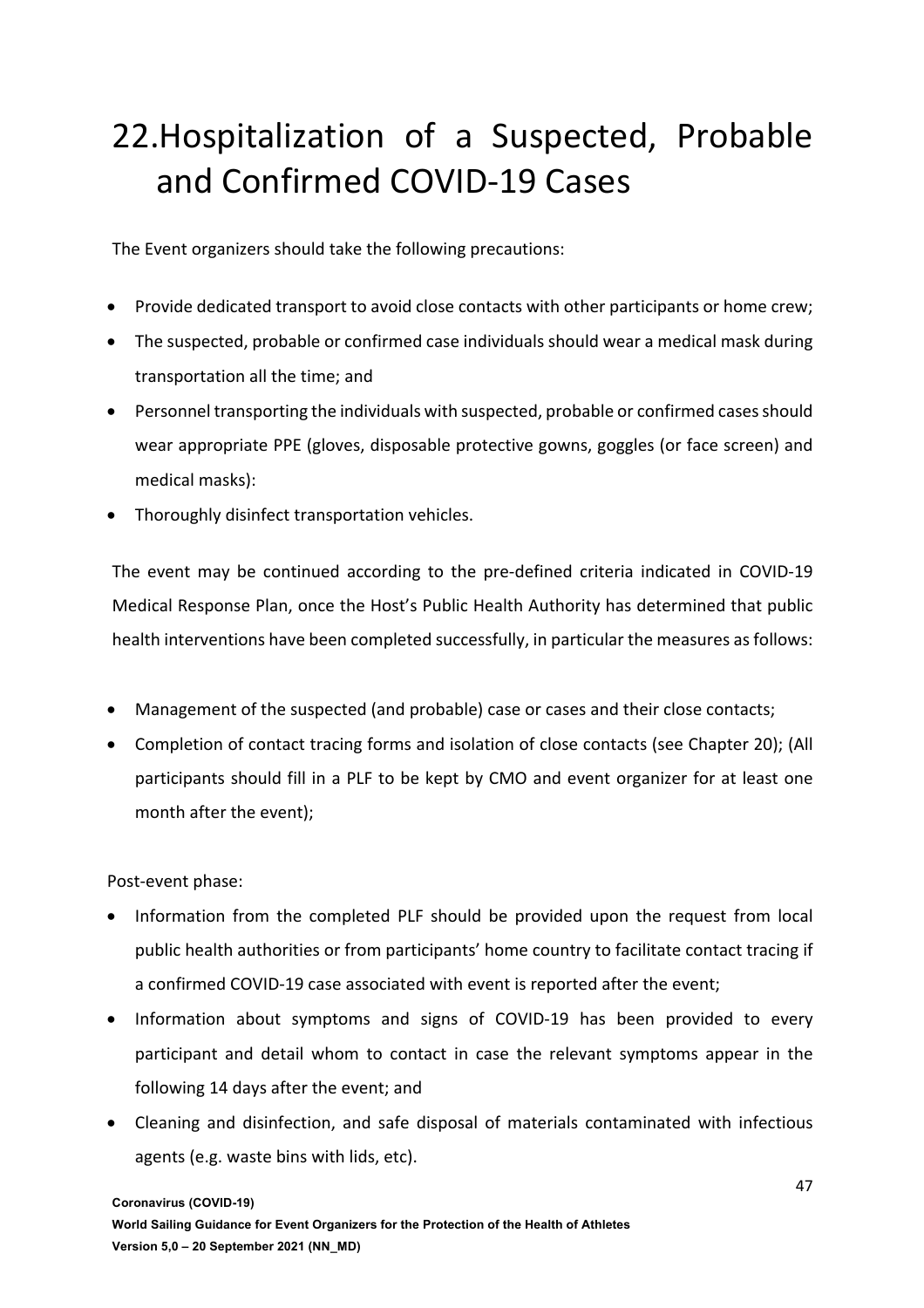# 23. Contact Tracing of Close Contacts of COVID-19 Cases (High Risk Exposure)

Any participant that might have been in close contact with a suspected COVID-19 case during the event should be:

- Traced immediately after the suspected (or probable) COVID-19 case is identified and reported to CMO;
- Asked to remain in self-isolation in his accommodation place (hotel /room) until laboratory test results of the suspected case are available (measures that apply following positive laboratory test results are described below (Chapter 24); and
- Defined as either contact with **high risk exposure** or with **low risk exposure**.
- Further guidance can be found at *Contact tracing in the context of COVID-19 (who.int)*  available at*:* https://www.who.int/publications/i/item/contact-tracing-in-the-context-of-covid-19 and *ECDC Surveillance Definitions for COVID-19* available at: https://www.ecdc.europa.eu/en/covid-19/surveillance/surveillance-definitions .
- A **'close contact with high-risk exposure'** is considered a person who, for example:
- Hasshared accommodation (e.g. stayed in the same hotel room) with a confirmed COVID-19 case;
- Has had face-to-face contact in any setting within 1 metre for a period over than > 15 minutes\*, or was in a closed environment with a suspected/confirmed COVID-19 case (for event participants this may include jury hearings, briefings, team leaders' meetings, etc);
- Having direct physical contact with COVID-19 case (e.g. shaking hands);
- Having unprotected direct contact with infectious respiratory secretions of a suspected or confirmed COVID-19 case;
- Participated in the same immediate travelling group;
- Is a medical support provider or other person providing direct care for a COVID-19 suspected or confirmed case patient without recommended PPE.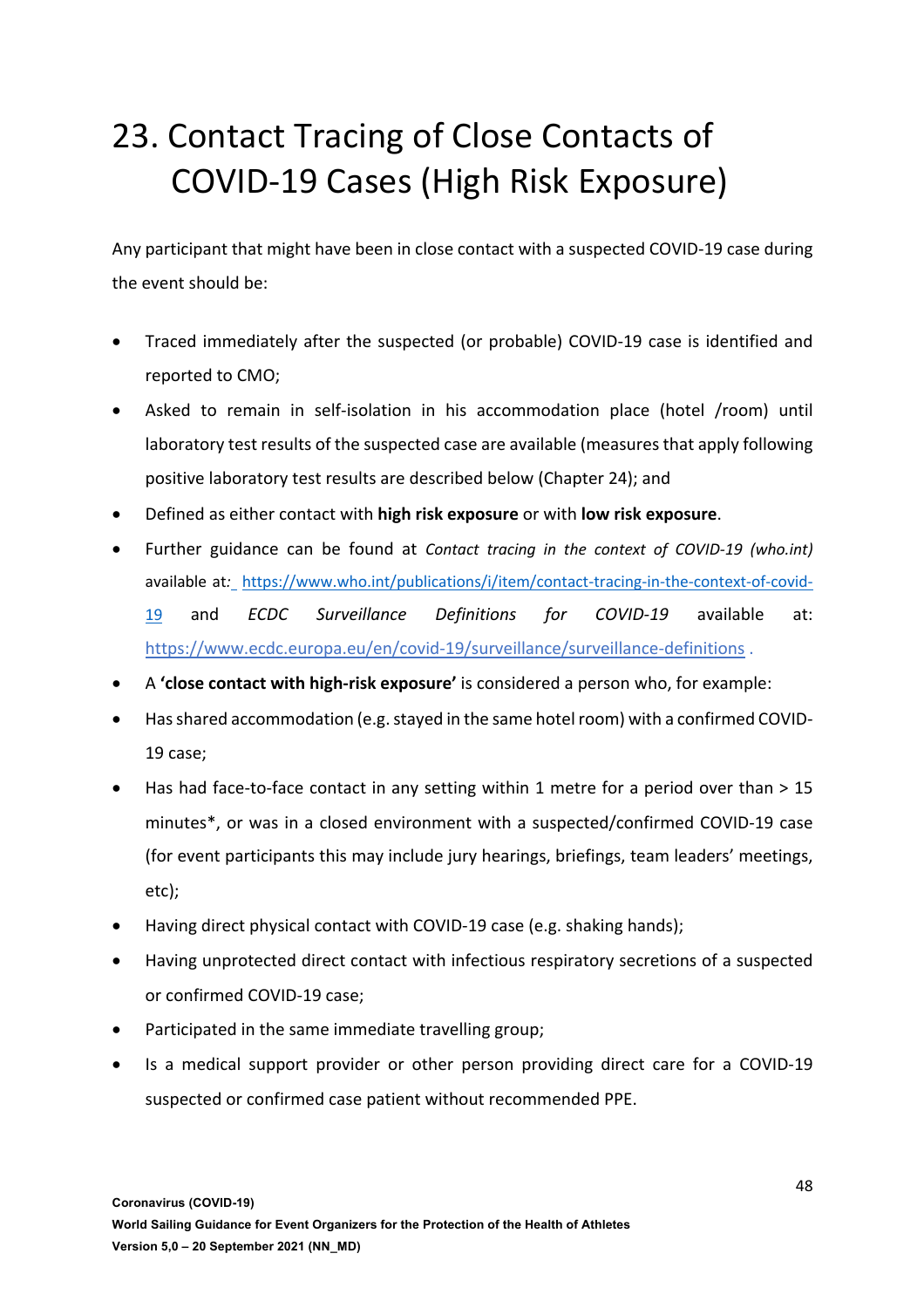Participants who do not fulfil the definition of a 'high risk close contact' (having face-to-face contact with COVID-19 case within 1 metre, or being in the close environment with him/her for less than 15 minutes, or wearing the proper PPE providing medical care, will be considered as having **low risk exposure** and should:

- Be requested to complete PLF with their contact details and the locations where they will be staying for the following 14 days;
- Be provided with the information and advice on the details of COVID-19 symptoms and how the virus can be transmitted.
- Be asked to self-monitor for COVID-19 symptoms, including fever of any grade, dry cough, sore throat, shortness of breath or difficulty breathing, runny nose or nasal congestion, muscle pain, loss of smell or taste or diarrhoea, for 14 days from their last exposure: and
- Be asked to immediately self-isolate and contact event CMO if any symptom of respiratory illness appears during the event;
- Be asked to immediately self-isolate and contact event CMO and local home country health system if any symptoms associated with COVID-19 appear within 14 days after the event. If no symptoms appear within 14 days of their last exposure, the contact person is no longer considered likely to develop COVID-19.

**Close contacts may be difficult to define during the event, and if widespread transmission is detected then all event participants could be considered as 'high risk close contacts' having had high risk exposure**.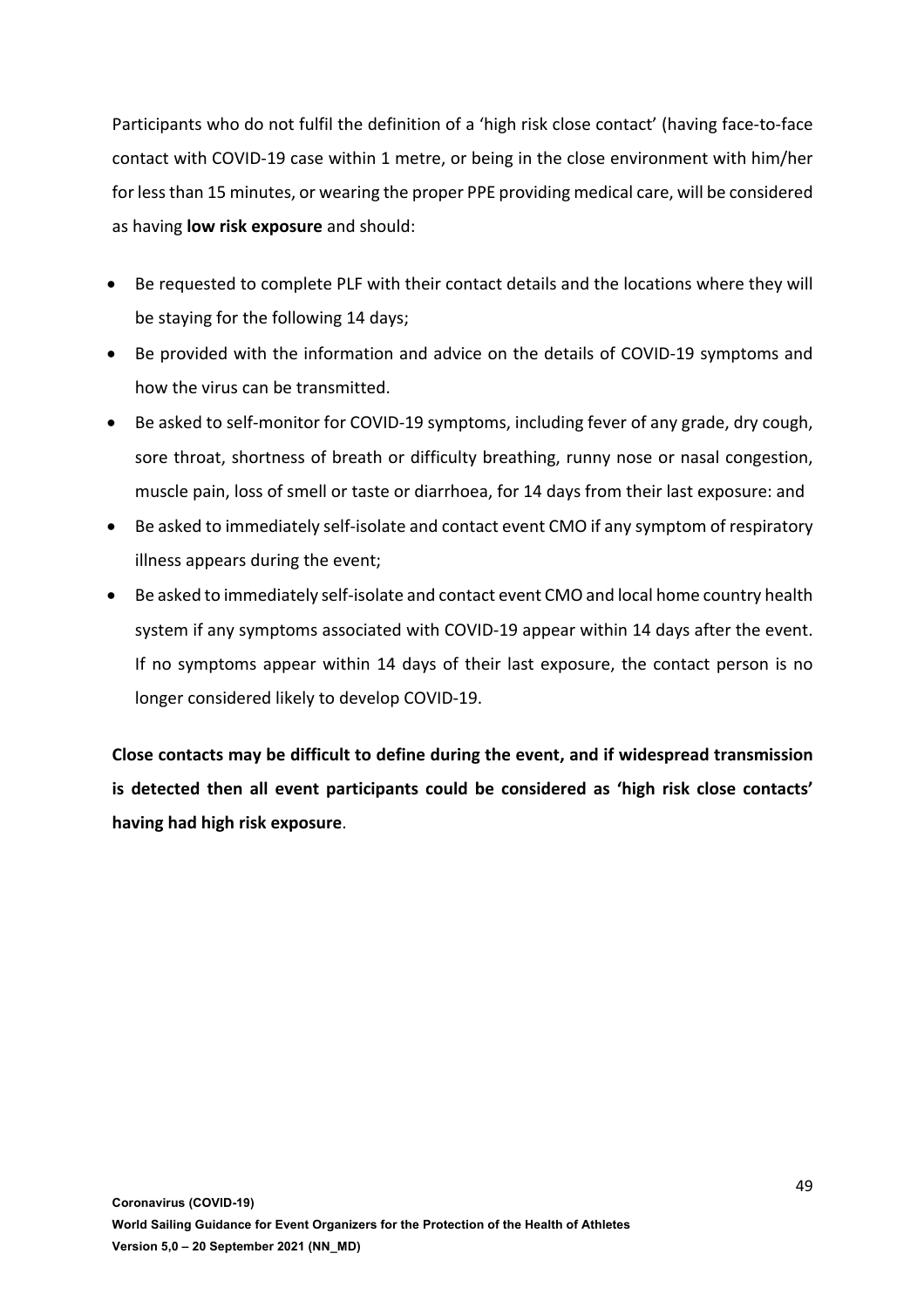# 24. Management of Close Contacts of a Suspected/Confirmed COVID-19 Case

Local public health authorities will conduct epidemiological investigation in cooperation with CMO to identify all close contacts, and issue instructions according to the Event COVID-19 Medical Response Plan to follow, until laboratory test results are confirmed (see Chapter 8).

All event participants that fulfil the definition of a 'high risk close contact' (see above) should be asked to complete a PLF (see **Annex A**) and remain in isolation in their rooms or preferably at a specially designated isolation facility outside event's premises, in accordance with instructions received by the competent local health authorities and documented in event organizers' COVID-19 Medical Response Plan (see Chapter 8), until the laboratory result for the suspected case is available. The Forms should contain contact details and locations where they will stay for the following 14 days.

All participants should be informed about COVID-19 suspected case identified during the event.

If the laboratory testing results of a COVID-19 suspected case are positive:

- All high-risk close contacts should be quarantined for 14 days; and
- The suspected COVID-19 case should be isolated in accordance with the competent public health authority's instructions.

Quarantine measures should follow *WHO Interim guidance Considerations for quarantine of contacts of COVID-19 cases, released 25 June 2021*, available at: https://www.who.int/publications/i/item/considerations-for-quarantine-of-individuals-inthe-context-of-containment-for-coronavirus-disease-(covid-19) and are also likely to include:

• Active monitoring by the **public health authorities** for 14 days from the last exposure;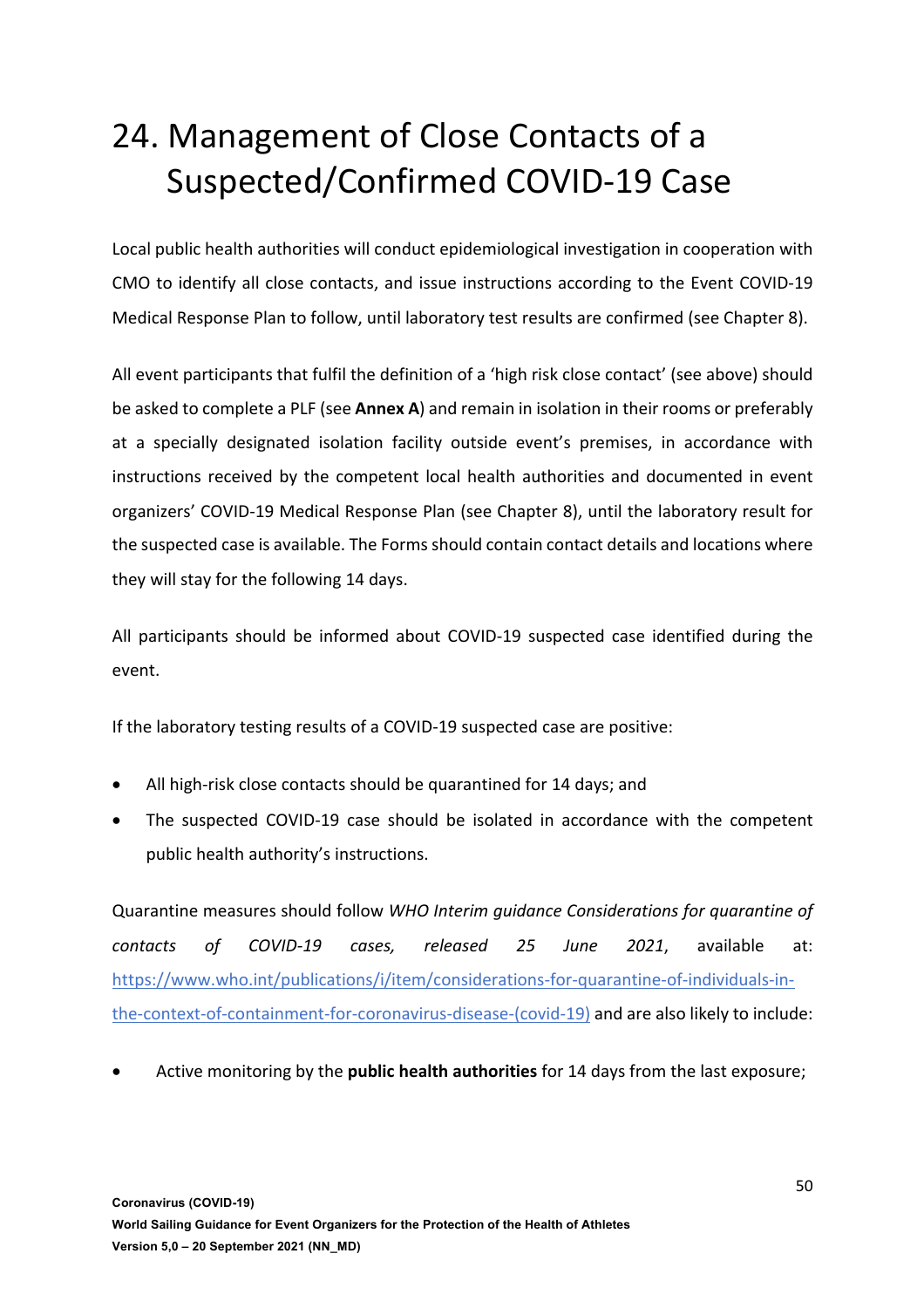- Daily health-check monitoring (including fever higher than 37,5°C, cough, sore throat, shortness of breath or difficulty breathing, runny nose or nasal congestion, muscle pain, loss of smell or taste or diarrhoea);
- Following physical distancing at least 1 metre (3ft) and movement restrictions (e.g. avoiding unnecessary social mixing and travel); and
- Remaining reachable for active health monitoring,
- All close contacts (high and low risk) of a confirmed case should immediately self-isolate and contact CMO (and their local public health authorities if already returned to home countries/areas) if symptoms appear within 14 days of last exposure. If no symptoms appear, the contact person is not considered at risk.

Implementation of specific mitigation measures may be modified following risk assessment of individual cases and advice from public health authorities.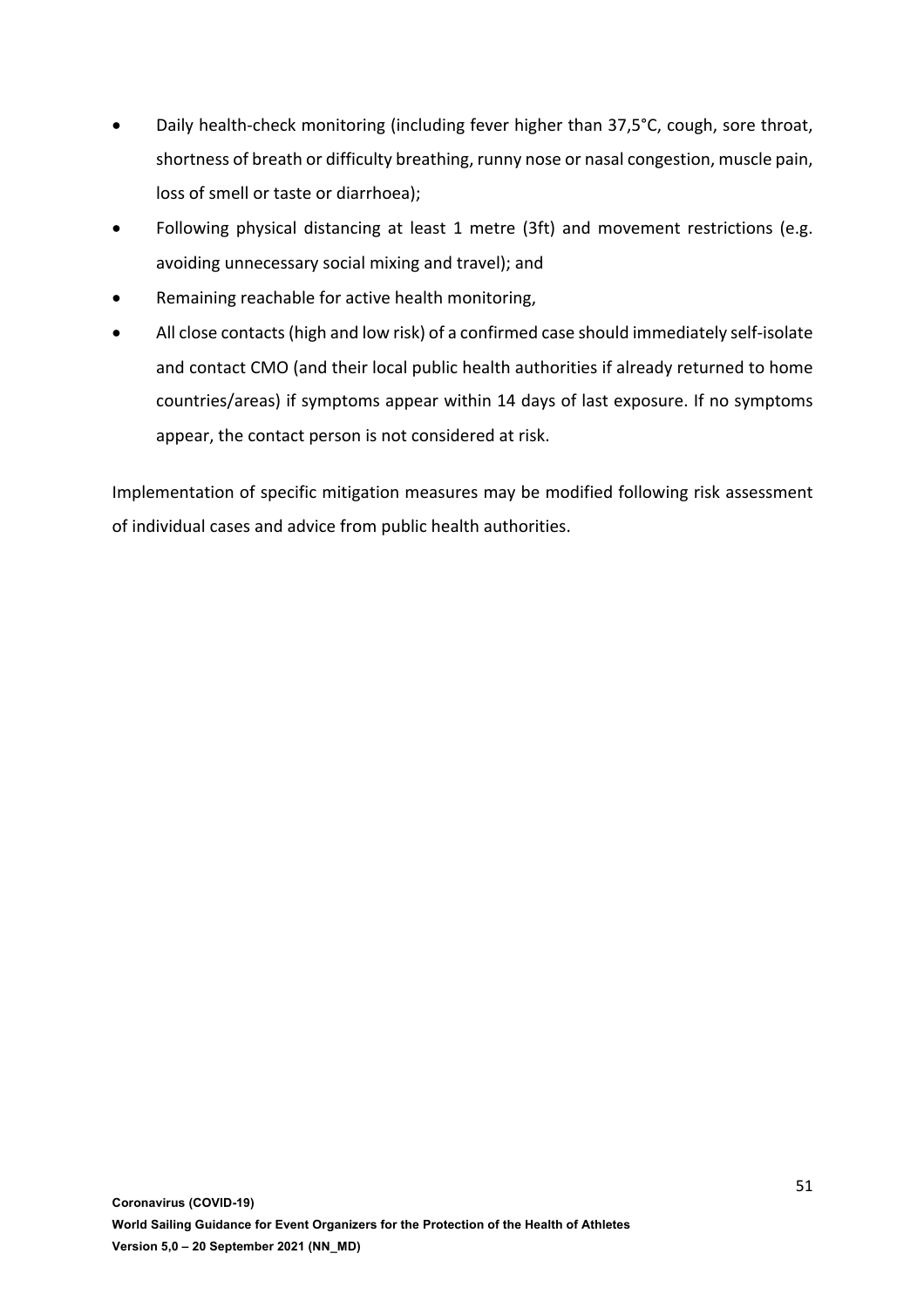# 25. Reporting to the Public Health Authorities

The local public health authorities must always be informed if there is a suspected COVID-19 case at the event. CMO should immediately alert the competent health authority of participant's home country or his NOC or MNA, about suspected case during the event and any actions taken.

After measures applied are considered by the public health authority to be completed successfully effective, participant should be allowed to return to his home country/area.

The actions/measures taken regarding the case should be documented.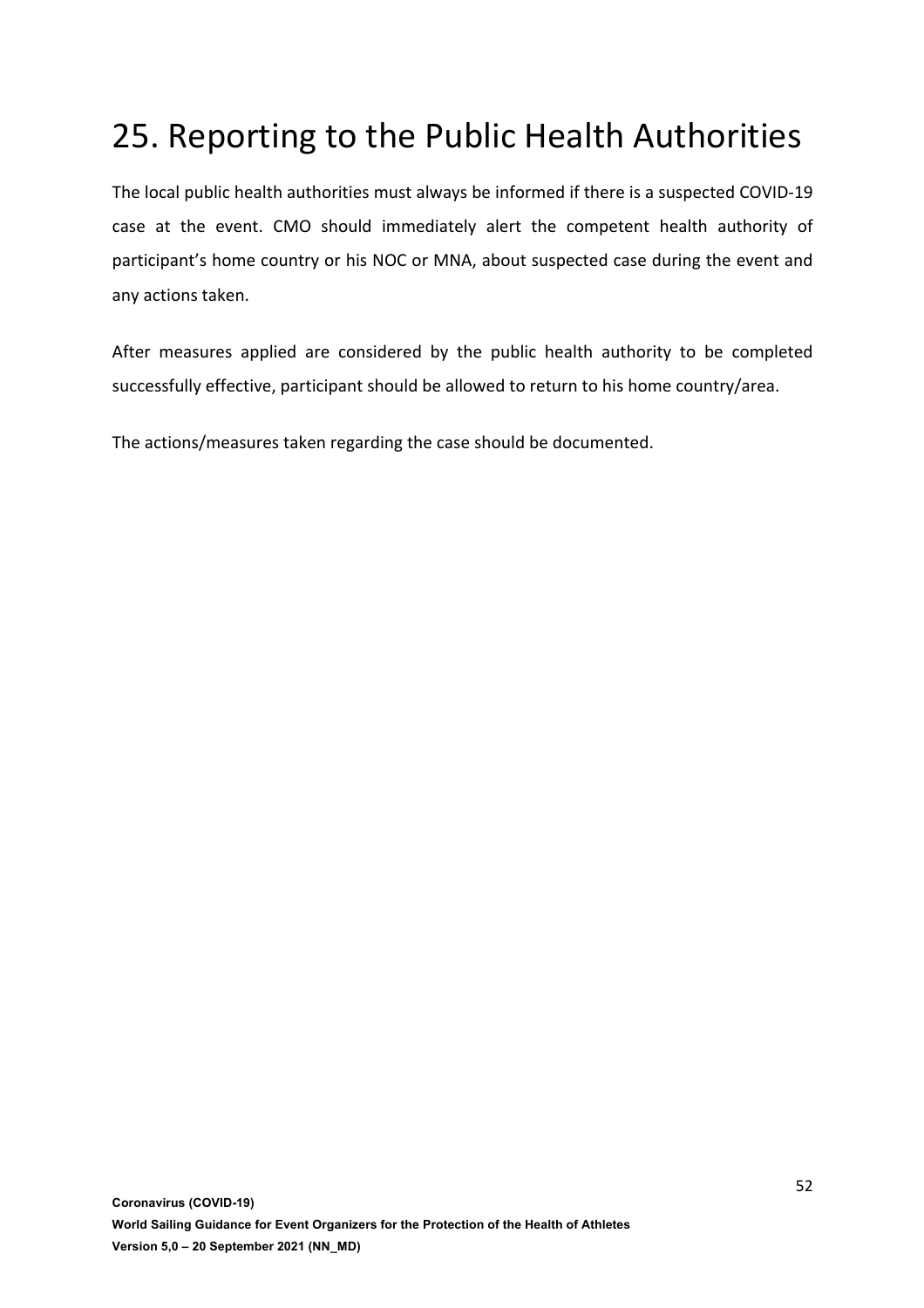# 26. Cleaning, Disinfection and Waste Management in the Case of COVID-19 Incident

Maintain enhanced cleaning and disinfection measures during ongoing case management. Patient's and 'close contact's' rooms and quarters, should be cleaned using cleaning and disinfection protocols (as per local regulations or *World Sailing Medical Guidelines for International* **Team** Coach, available at: https://www.sailing.org/tools/documents/MedicalGuidelinesfortheInternationalTeamCoach Ver4-[26241].pdf . Surfaces on event premises should be cleaned thoroughly with hot water, detergent and applying common disinfectants (e.g. sodium hypochlorite bleach solution). Once an isolated participant has left the event premises, the isolation room or quarters should be thoroughly cleaned and disinfected by staff using PPE who are trained to clean surfaces contaminated with infectious agents. Laundry, food service utensils and waste from isolation facility or quarters of suspected COVID-19 cases and close contact individuals should be treated as infectious, in accordance with procedures for waste management of materials contaminated with infectious agents (e.g. closed bins, etc.).

There should be regular communication channels established between relevant stakeholders: local public health authorities, event CMO, medical team(s), accommodation sector and event organizers, on regard of persons put in isolation and self-isolation.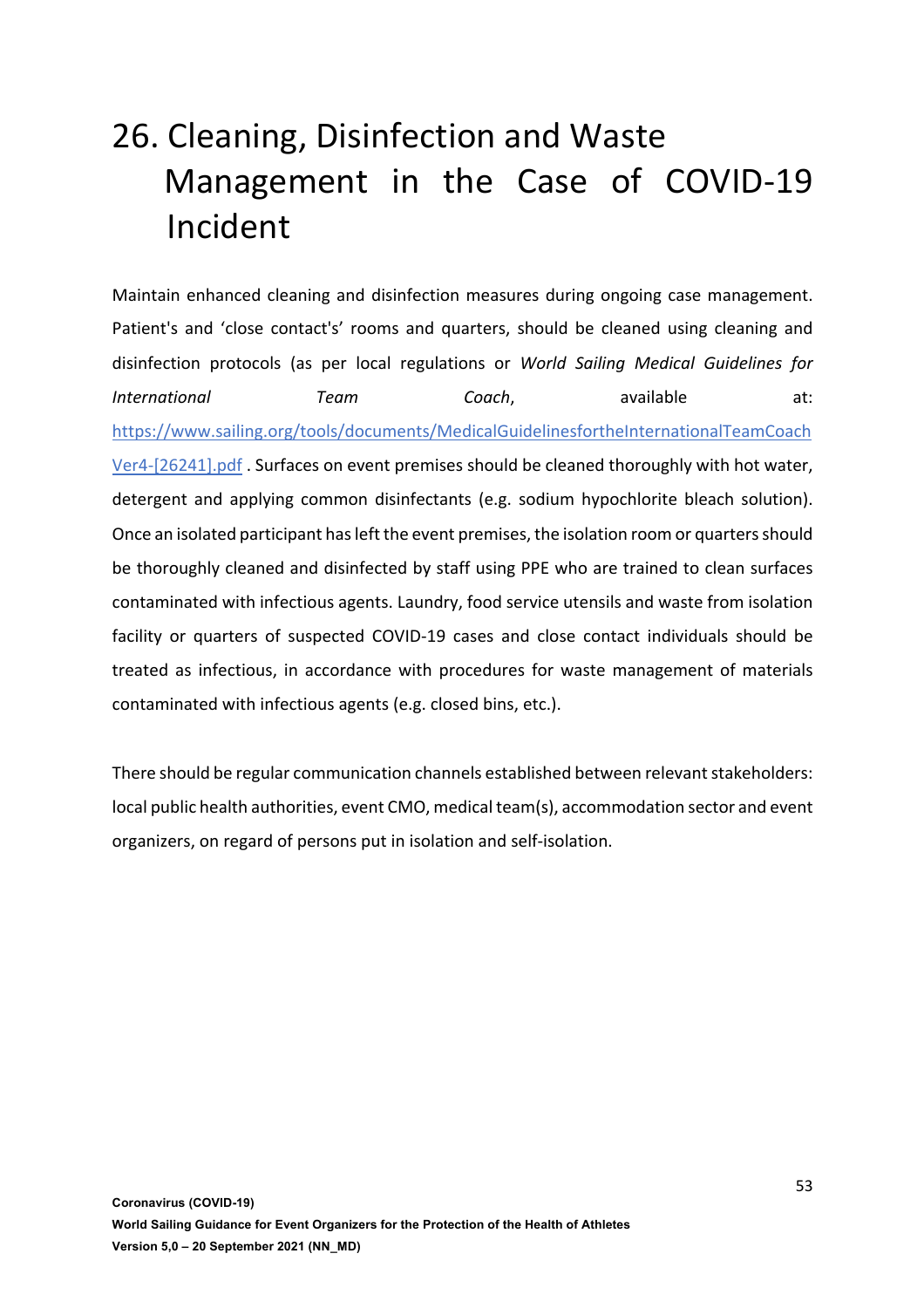# 27. Medical Supplies and Equipment

National health authorities regulate medical supply requirements for sport events medical services. Comprehensive scope of supplies and equipment should be available to handle an outbreak as recommended in the latest WHO Operational support & Logistics list of supplies for COVID-19 management. Most of equipment should already be available at event's medical facility. However, WHO also recommends other equipment that is unlikely to be present in advance which World Sailing suggest could be provided by a local public health authority for a period of races - available at:

www.who.int/publications-detail/disease-commodity-package---novel-coronavirus-(ncov) .

All participants should have personal protective equipment - PPE (e.g. masks). Consider the provision of **athlete's COVID-19 prevention hygiene individual package** to all participants. Such a package could consist of a small personal package of disposable tissues and plastic bags for tissue disposal, small laminated prevention card with key health advices, face mask to wear if someone feel getting sick (cough, sore throat, shortness of breath or difficulty breathing, fever, runny nose or nasal congestion, muscle pain, loss of smell or taste, diarrhoea), small packages of an alcohol-based hand wipes, hand sanitizer, small package of disposable plastic drinking cups.

The thermometer could be individual, or organizers should consider providing each team with a non-contact thermometer and a recording sheet/link for athletes' temperature checks and health self-screening (to be daily reported to CMO).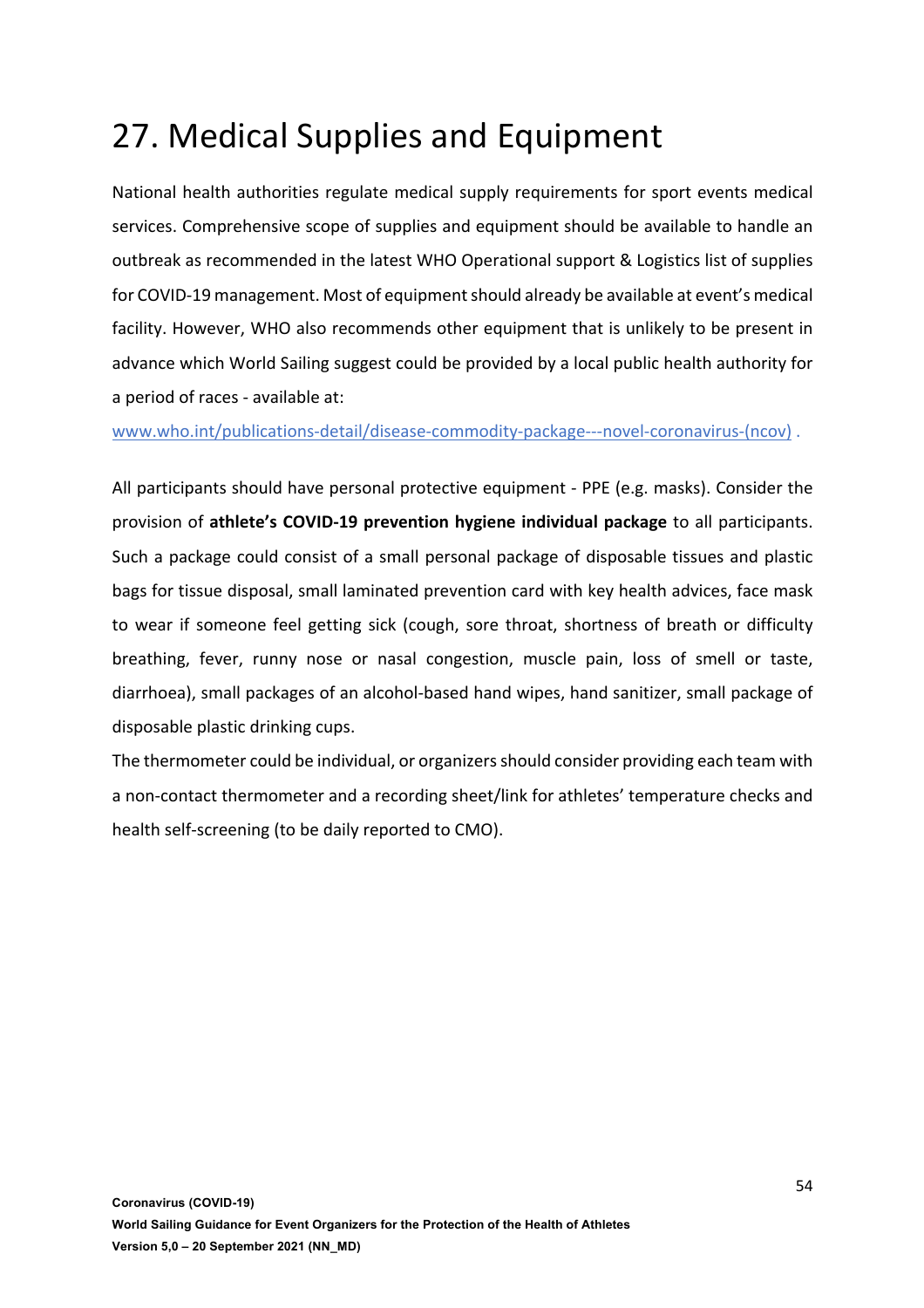### 28. Post-event Phase

After the international event finishes and participants are returning to their home countries, organizers should review the event delivery and each suspected/confirmed COVID-19 case during the event and decide on any necessary follow-up actions. Event organizers must liaise with participants' home country public health authorities and facilitate the information sharing about all symptomatic patients during the event. It may be necessary (both by clinical reasons, contact tracing procedures and under International Health Regulations (IHR) to notify the home countries of returning participants of any COVID-19 cases related to the event. Participants should be contacted directly too. Organizers should not let any tested participant considered as a close contact to return from the event before the testing results are available but also need to plan communication mechanisms in case if laboratory test results, for any reason, can be available only after the event. This requirement is especially important if event is held in country with community transmission or virus variants of concern (VoC) transmission. Organizers should notify the tested participant, and, eventually, their home country public health authorities and sport federation on results of the testing.

*The World Sailing continues to be in close communication with the World Health Organisation (WHO) COVID-19 Mass Gathering Cell and the IOC Medical and Scientific Commission Games Group public health experts in order to closely monitor the dynamic of COVID-19 pandemic and advised countermeasures. Please also do not hesitate to let us know if you would like to arrange any direct discussions between event organizers or our medical officials. We also believe it is very important to provide the latest medical advice to athletes and their teams which we have loaded on to the World Sailing website at: https://www.sailing.org/medical/index.php*